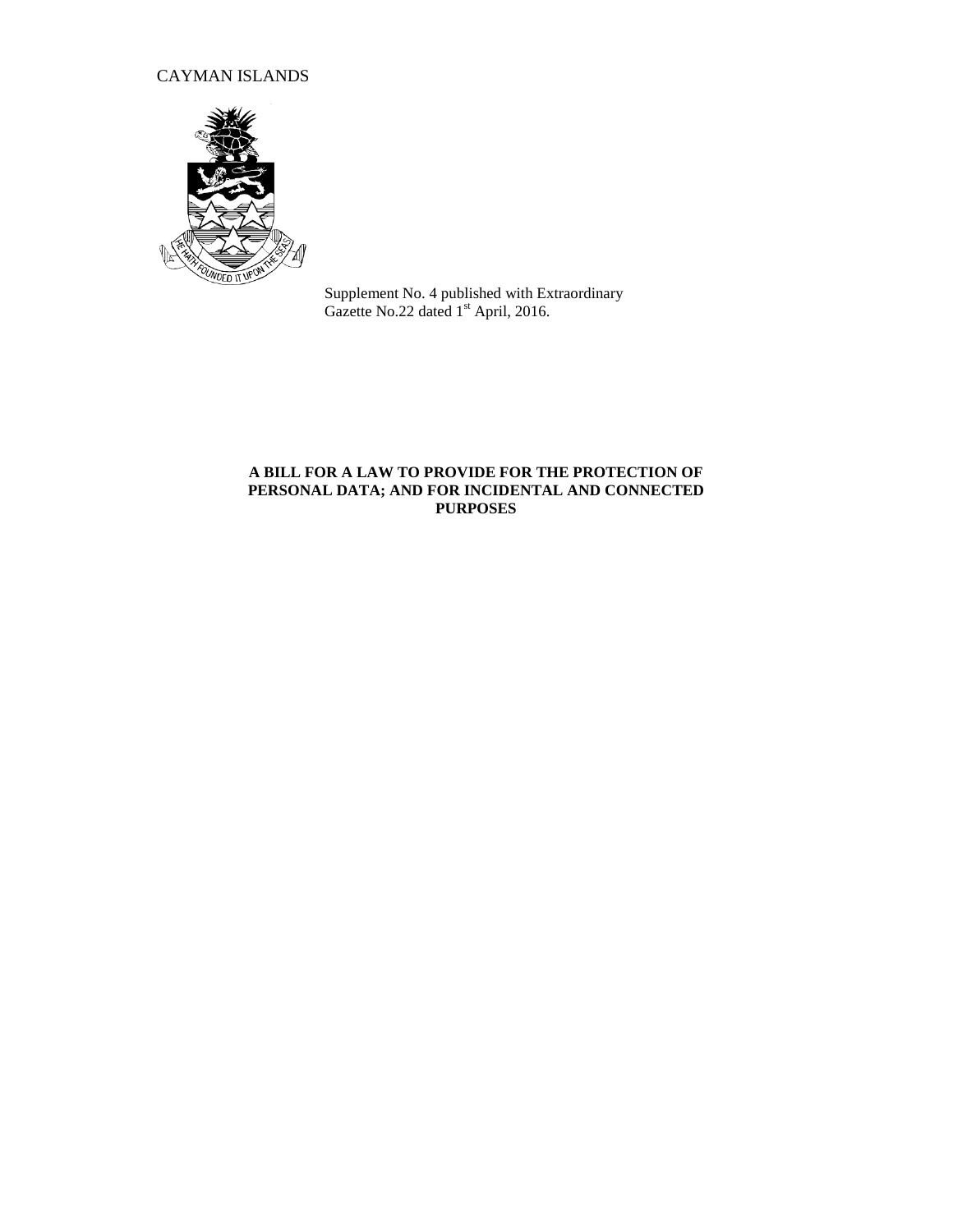*The Data Protection Bill, 2016*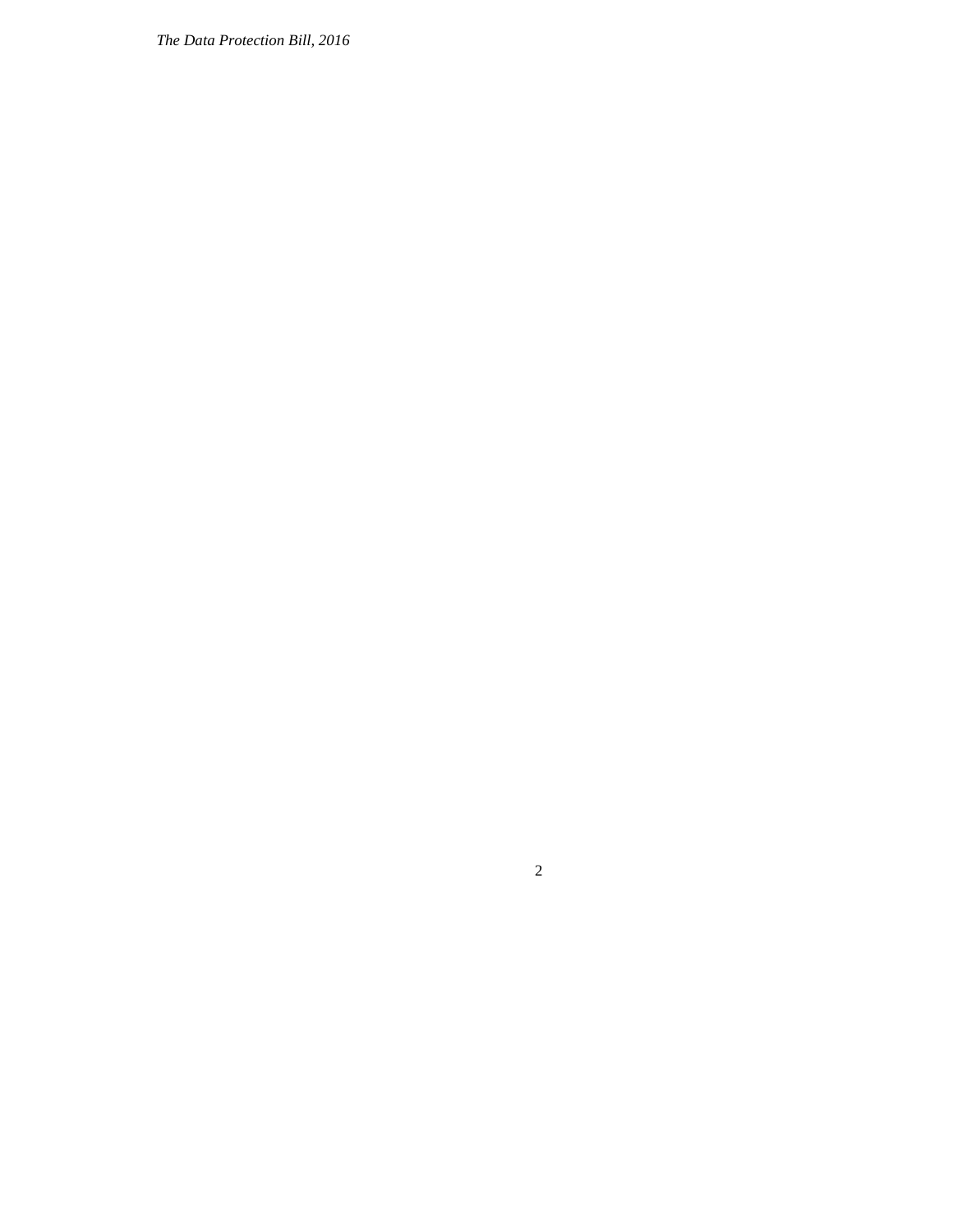#### **THE DATA PROTECTION BILL, 2016**

## **MEMORANDUM OF OBJECTS AND REASONS**

This Bill seeks to introduce in the Cayman Islands legislation on data protection. Data protection is aimed principally at giving effect to the rights to privacy in relation to personal data while ensuring that certain exceptions are allowed. Consideration has been given, among other things, to section 9 of the Constitution of the Cayman Islands relating to private and family life. The Bill is comprised of seven Parts.

Part 1 contains clauses 1 to 7 and deals with, among other things, interpretation, the data protection principles and application. Clause 1 provides the short title and how the legislation will be brought into force.

Clause 2 contains the main definitions. Some of the key terms and words defined are "personal data", "data controller", "data processor", "data subject" and "processing".

Clause 3 contains another key definition, that of "sensitive personal data", while clause 4 defines "special purposes".

Clause 5, in conjunction with the schedules stated there, defines "data protection principles".

Clause 6 states to whom this legislation applies. It applies to a data controller who is established in the Islands if the data are processed in the context of that establishment. It also applies to a data controller who is not established in the Islands but processes data in the Islands otherwise than for purposes of transit of the data through the Islands. Where a data controller is not established in the Islands, the data controller is required to nominate someone who is established in the Islands as a representative.

Clause 7, as read with the definition of "Commissioner" contained in clause 2, establishes the Information Commissioner appointed under the Freedom of Information Law (2015 Revision) as the authority responsible for this legislation.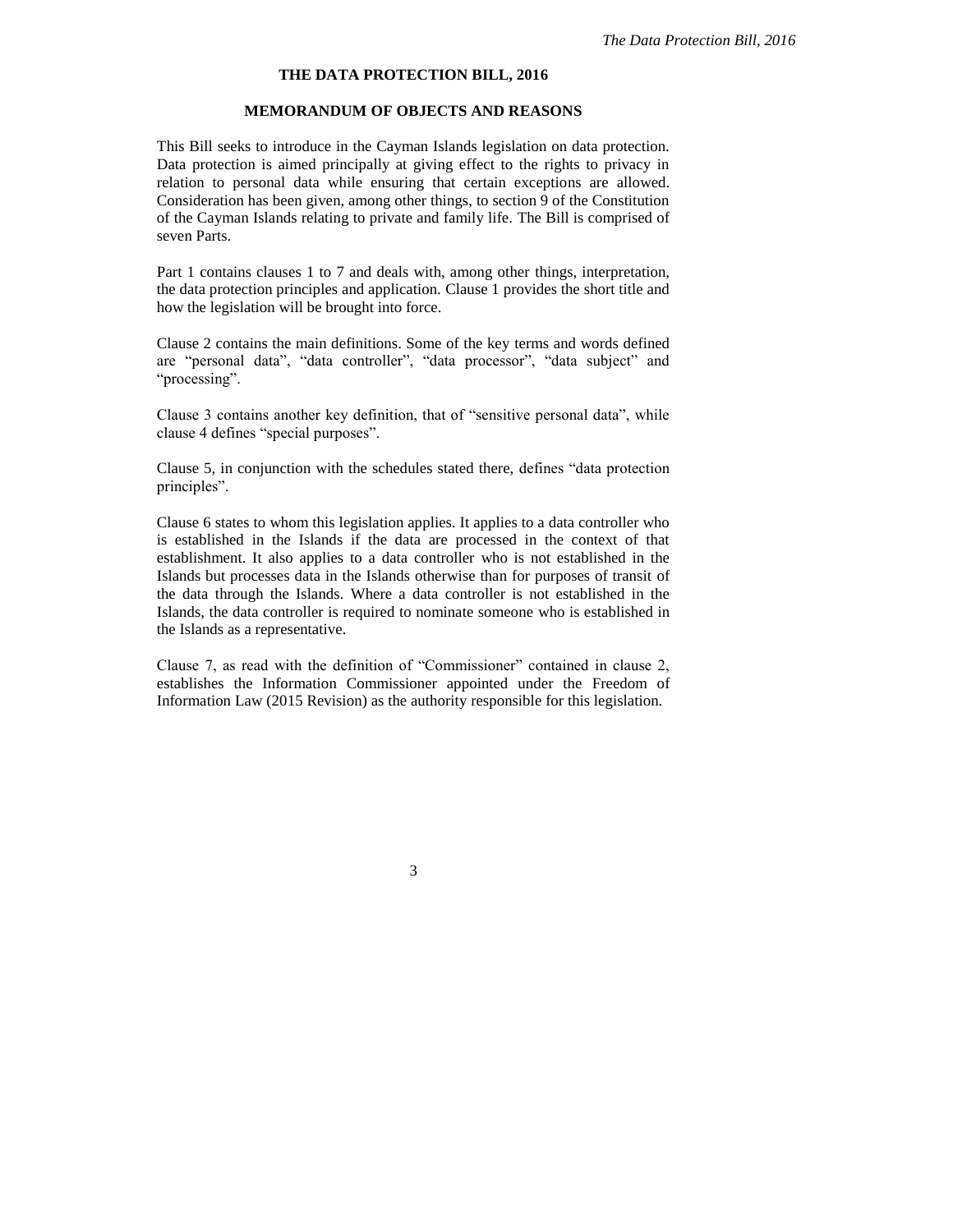#### *The Data Protection Bill, 2016*

Part 2 of the Bill contains clauses 8 to 14 and deals with the rights and responsibilities of data subjects and others. Clause 8 provides for the general right of access to data. Subject to some exceptions and conditions, a data controller is obligated to supply certain information to a data subject where that information relates to the data subject.

Where the information cannot be supplied without revealing information relating to another data subject who can be identified from that information, clause  $8(7)$ provides that the data controller is not obliged to comply with the request unless-

- (a) the other data subject has consented to the disclosure of the information to the person making the request; or
- (b) it is reasonable in all of the circumstances to comply with the request without the consent of the other data subject.

Clause 8(6) makes provision regarding time limits for complying with a request for information. Where the Commissioner is satisfied that a data controller, in failing to supply information, has contravened the legislation, clause  $8(11)$ provides that the Commissioner may issue an enforcement order under clause 45. This right to issue enforcement orders applies throughout the legislation in cases where a data controller fails to do anything which is required by the legislation to be done.

Clause 9 deals with how requests under section 8 are treated. This covers issues such as the form in which requests are complied with, subsequent requests, similar requests and trade secrets.

Clause 10 gives certain rights to a data subject to stop the processing of data unless the processing by the data controller is necessary for, among other things, the performance of a contract to which the data subject is a party.

Clause 11 allows a data subject to request that a data controller not use information relating to the data subject for purposes of "direct marketing" which is defined in that clause.

Clause 12 limits the extent to which personal data that are processed by automatic means may be used to support a decision that significantly affects the data subject.

Clause 13 provides that a person has a right to obtain compensation where the data subject has suffered damage due to a contravention of this legislation.

Clause 14 empowers the Commissioner to order that a range of corrective measures be taken where data are inaccurate.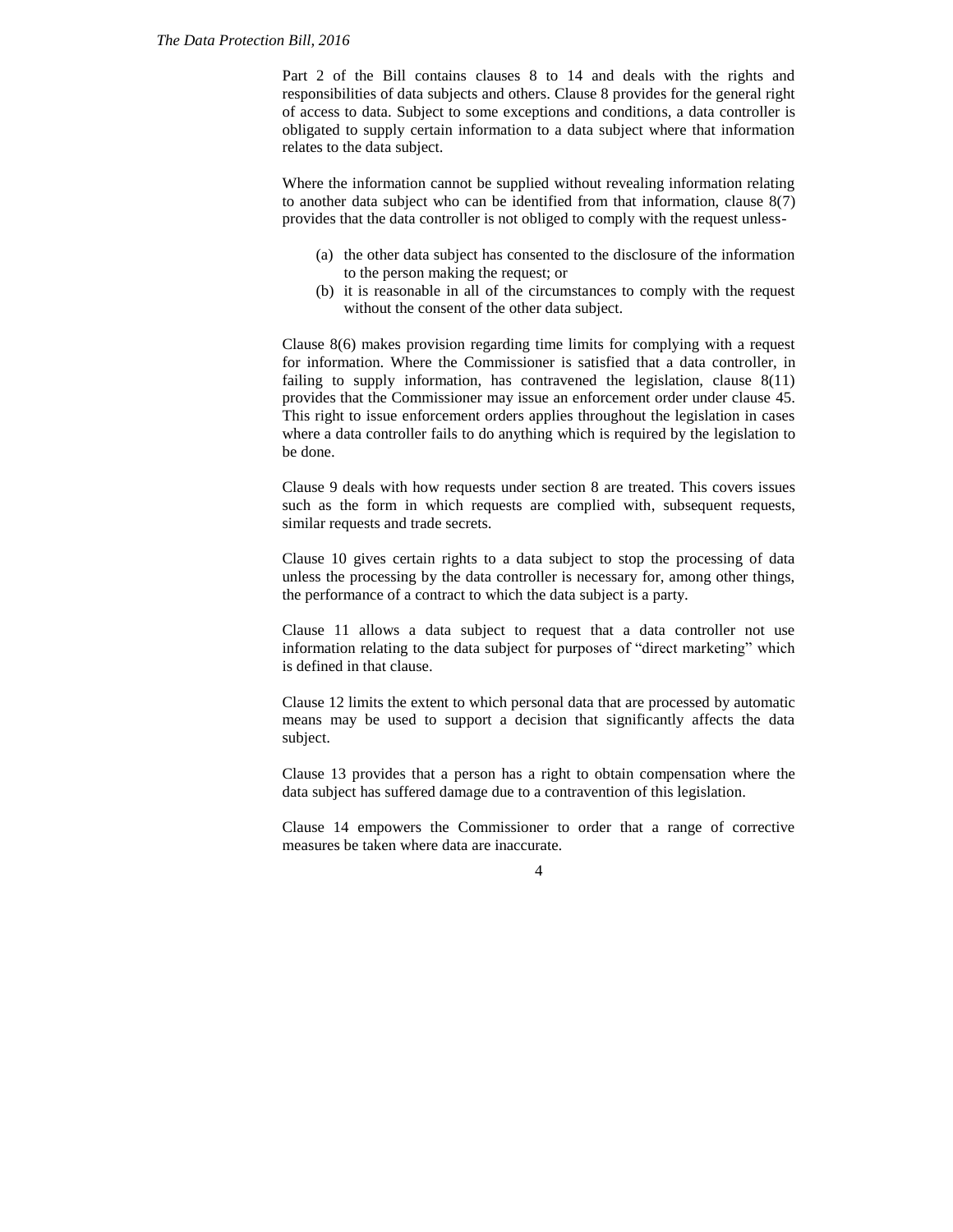Part 3 of the Bill contains clauses 15 and 16 and deals with restricted processing and personal data breaches. Clause 15 provides that Cabinet may, on the recommendation of the Commissioner make regulations governing the types of processing that requires the prior approval of the Commissioner, that is processing that is likely to, among other things, cause substantial damage or distress to data subjects.

Clause 16 provides that where there is a personal data breach the data controller shall notify the data subject and the Commissioner and shall describe, among other things, the nature of the breach, the consequences and measures taken by the data controller to address the breach.

Part 4 of the Bill contains clauses 17 to 31 and deals with exemptions to certain general rules established in the legislation relating to data protection. The exemptions are based not just on the classification of the data but on other criteria. Some of the significant exemptions relate to crime and government fees and duties (clause 19), monitoring, inspection or regulatory function (clause 21), journalism, literature and art (clause 22), legal proceedings (clause 25), corporate finance (clause 28) and legal professional privilege (clause 30).

Clause 31 empowers the Cabinet, by regulations, to make additional exemptions.

Part 5 of the Bill contains clauses 32 to 42 and contains provisions relating to the functions of the Information Commissioner.

Clause 32 states that the Commissioner is independent and will not be subject to the direction or control of any other person or authority. It also empowers the Commissioner to appoint support staff.

Clause 33 provides that except as otherwise stated in this Law, the Commissioner is subject to the Public Service Management Law (2013 Revision).

Clause 34 sets out the general functions of the Commissioner. Other provisions in the legislation provide for more specific powers.

Clause 35 provides that a document that appears to have been signed by or on behalf of the Commissioner shall be presumed to have been so signed and be admissible in any proceedings unless the contrary is shown. This is intended to ensure that the Commissioner is not called every time to introduce the document, as the normal rules of evidence would require.

Clause 36 requires the Commissioner to prepare annual reports for the Legislative Assembly as well as to prepare a budget.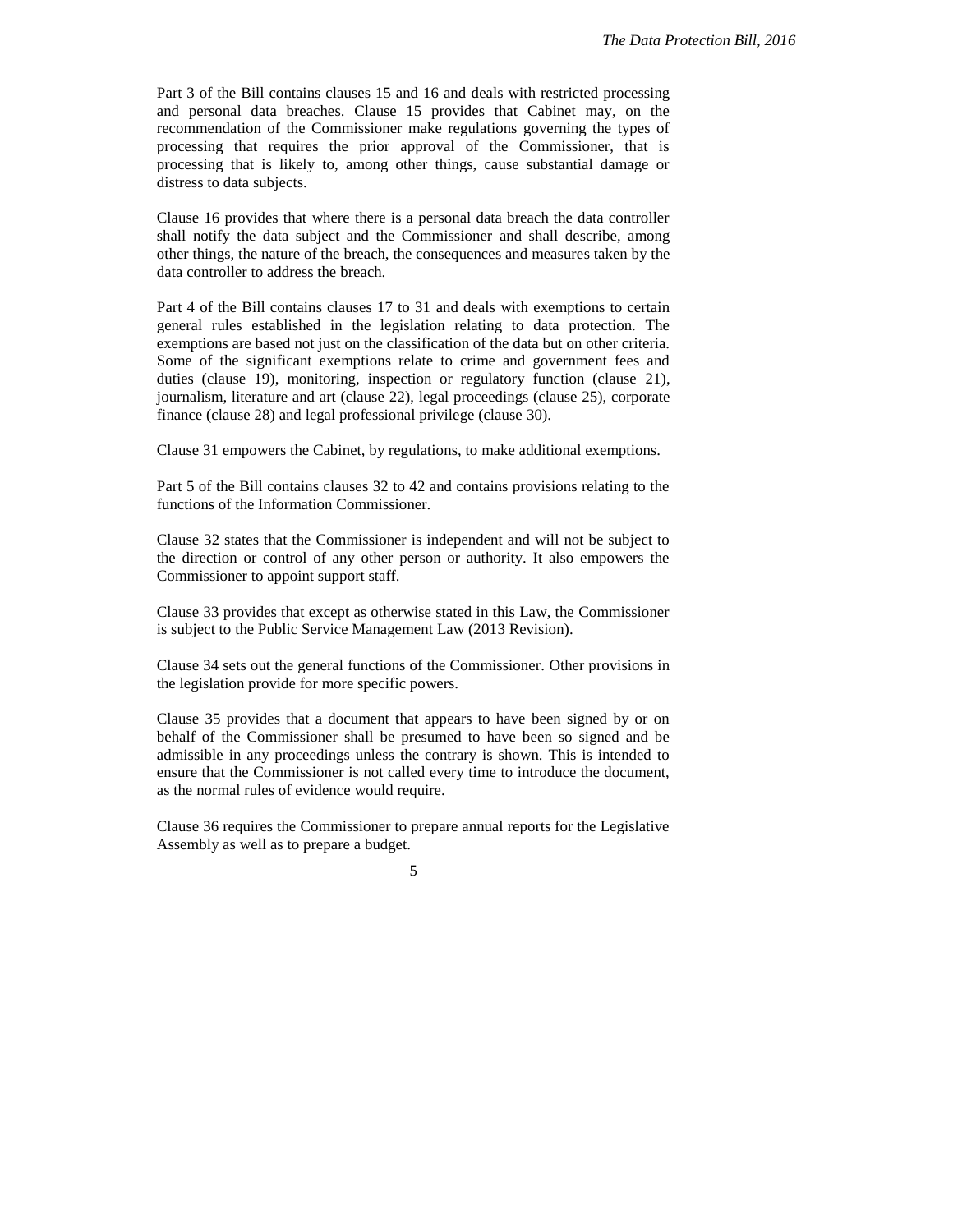Clause 37 establishes the Commissioner as the designated authority in the Islands for purposes of international cooperation relating to data protection.

Clauses 38 to 41 set out certain protections and additional duties relating to the Commissioner.

Clause 42 provides for the power of the Cabinet, in consultation with the Commissioner, to make regulations providing for codes of practice.

Part 6 contains clauses 43 to 58 and deals with the mechanics of enforcement, the right to seek judicial review of decisions of the Commissioner in the Grand Court as well as related matters.

Clause 43 allows for complaints to the Commissioner and establishes the Commissioner's power to investigate.

Clause 44 empowers the Commissioner to require any person to provide all such information as the Commissioner considers appropriate for the purpose of carrying out the Commissioner's functions under this legislation.

Clause 45 empowers the Commissioner to issue enforcement orders on a data controller where there are reasonable grounds to believe that a data controller has contravened, is contravening or is likely to contravene any provision of the legislation.

Clause 46 provides that it is an offence where a person fails to comply with an information requirement, enforcement order or monetary penalty order under the legislation. An offender is liable to a fine of one hundred thousand dollars or to imprisonment for a term of five years, or to both.

Clause 47 confers a right to seek judicial review where a person has received an information requirement, enforcement order or monetary penalty order under the legislation. The judicial review has to be sought within forty-five days of having received the requirement or order.

Clause 48, among other things, provides that the Commissioner may refer to the Grand Court any failure to seek judicial review where an order or a requirement has not been complied with under the legislation.

Clause 49 provides that no law prohibiting the disclosure of information shall preclude a person from furnishing the Commissioner with information required for the discharge of the Commissioner's functions under this legislation.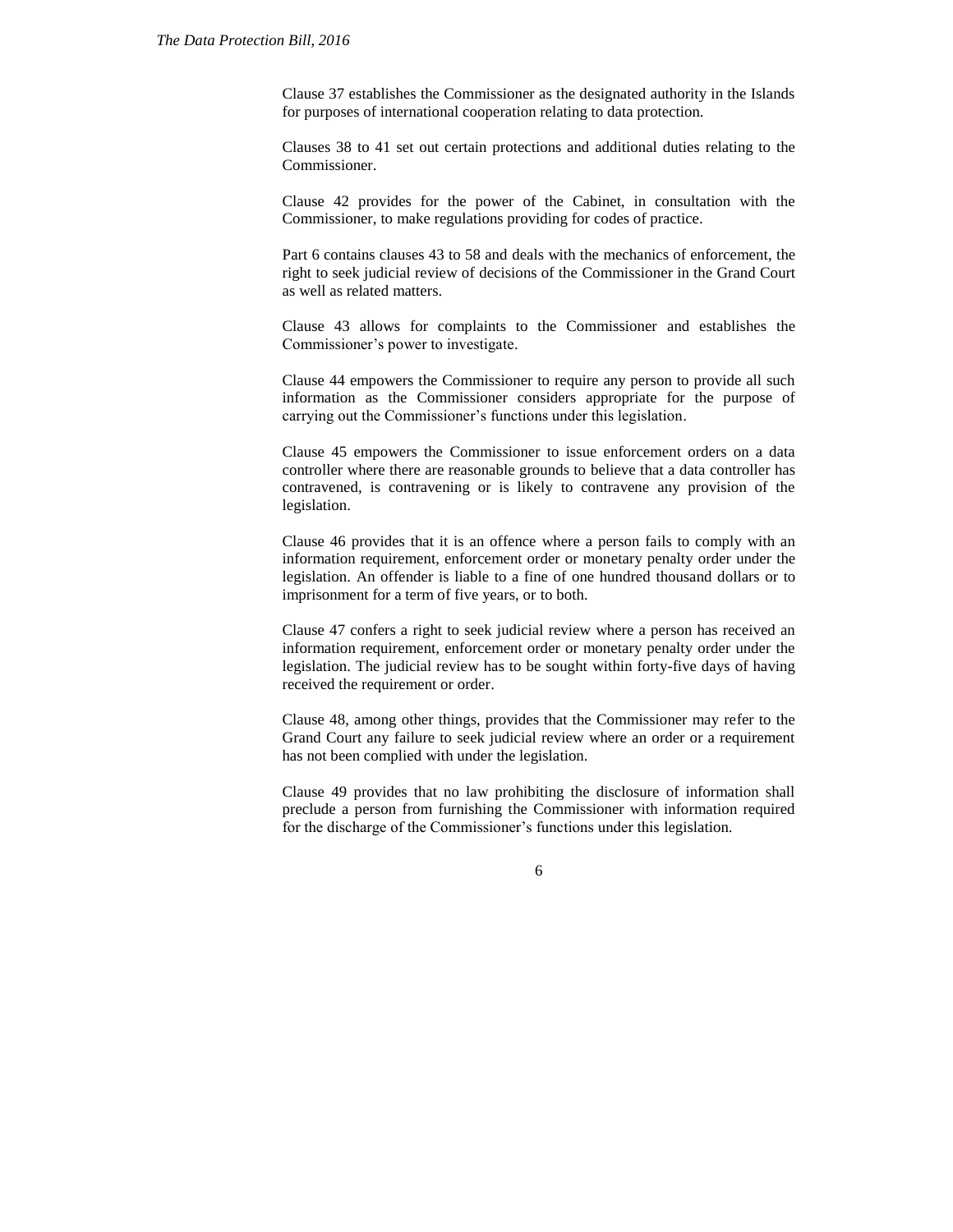Clause 50 provides that the Commissioner and a member of staff, agent or consultant to the Commissioner shall not disclose any information that has been obtained or furnished to the Commissioner for the purposes of this legislation.

Clause 51 empowers the Commissioner, upon being granted a warrant by a judge, to enter, search and obtain information relating to the exercise of the Commissioner's functions.

Clause 52 provides, among other things, that the powers of inspection and seizure conferred by a warrant shall not be exercisable in respect of personal data that are exempt under clause 18.

Clauses 53 and 54 provide for offences.

Clause 55 empowers the Commissioner to impose monetary penalties.

Clause 56 provides that the Commissioner shall give guidance on the monetary penalty orders.

Clauses 57 to 58 contain provisions relating to offences.

Part 7 contains clauses 59 to 61 and deals with general matters relating to the legislation.

Clause 59 provides that the legislation binds the Crown.

Clause 60 provides, among other things, for the service of orders, notices and directions.

Clause 61 provides for a general power of the Cabinet to make regulations.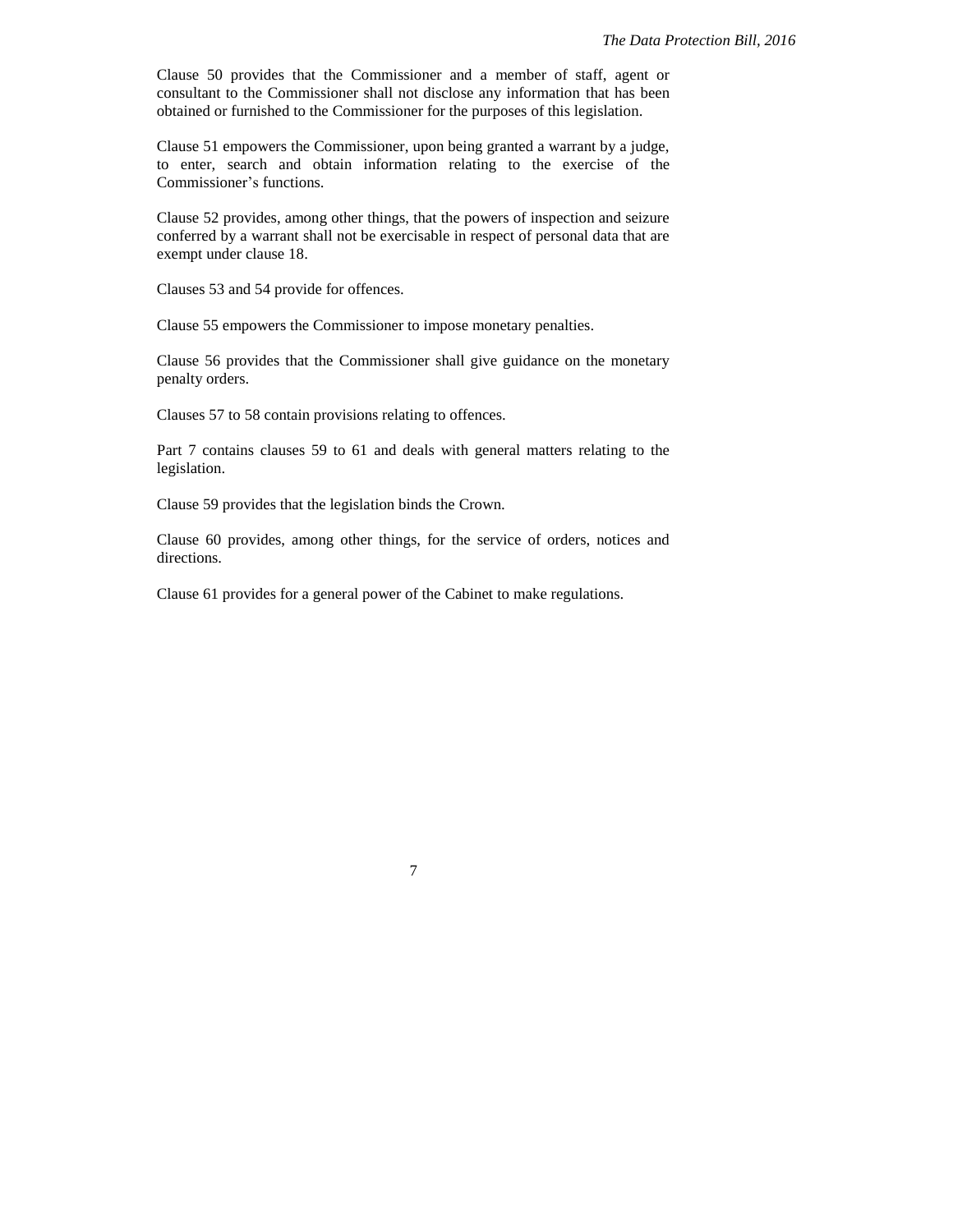## **THE DATA PROTECTION BILL, 2016**

#### **ARRANGEMENT OF CLAUSES**

## **PART 1 - INTERPRETATION, PRINCIPLES, APPLICATION, OBLIGATIONS AND OFFICE**

- 1. Short title and commencement
- 2. Interpretation
- 3. Sensitive personal data
- 4. Special purposes
- 5. The data protection principles: content, consent and duty to comply
- 6. Application of Law: duty to nominate a Cayman Islands representative
- 7. Information Commissioner

# **PART 2 - RIGHTS AND RESPONSIBILITIES OF DATA SUBJECTS AND OTHERS**

- 8. Fundamental rights of access to personal data
- 9. Treatment of requests under section 8
- 10. Right to stop processing
- 11. Right to stop processing for direct marketing
- 12. Rights in relation to automated decision-making
- 13. Compensation for failure to comply
- 14. Rectification, blocking, erasure or destruction

# **PART 3 - RESTRICTED PROCESSING AND PERSONAL DATA BREACHES**

- 15. Preliminary determination by Commissioner as to restricted processing
- 16. Personal data breaches

# **PART 4 - EXEMPTIONS**

- 17. Effect of this Part
- 18. National security
- 19. Crime, government fees and duties
- 20. Health, education or social work
- 21. Monitoring, inspection or regulatory function
- 22. Journalism, literature or art
- 23. Research, history or statistics
- 24. Information available to public by or under enactments
- 25. Disclosures required by law or made in connection with legal proceedings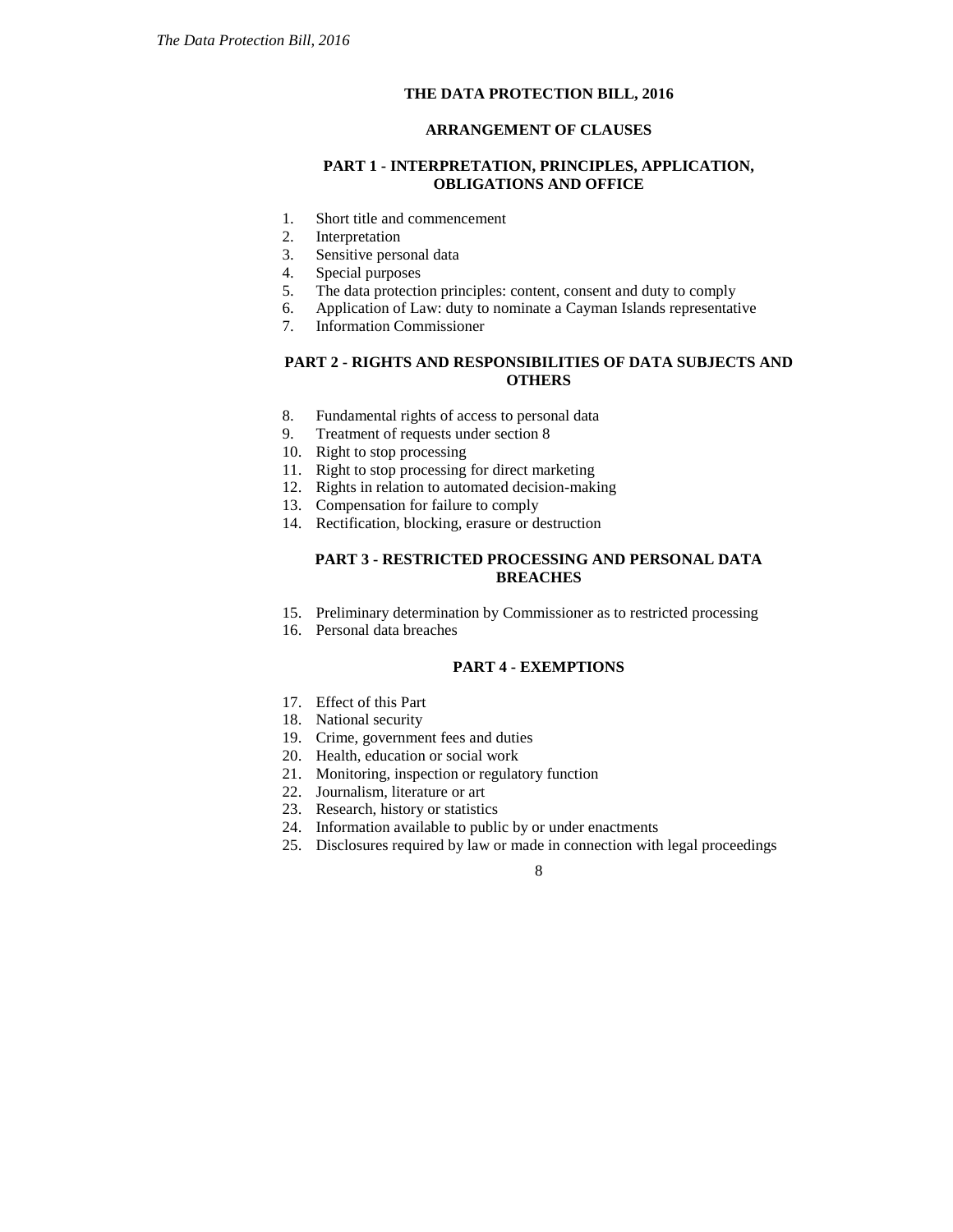- 26. Personal, family or household affairs
- 27. Honours
- 28. Corporate finance
- 29. Negotiations
- 30. Legal professional privilege
- 31. Exemptions by regulations

# **PART 5 - FUNCTIONS OF INFORMATION COMMISSIONER**

- 32. Independence and powers
- 33. Commissioner to be subject to Public Service Management Law (2013 Revision)
- 34. Functions of Commissioner
- 35. Documents signed by Commissioner
- 36. Reports to Legislative Assembly and budget
- 37. International cooperation
- 38. Protection of Commissioner
- 39. Defamation
- 40. Consultation of Commissioner
- 41. Promotion of the Law by Commissioner
- 42. Codes of practice

#### **PART 6 - ENFORCEMENT**

- 43. Complaints
- 44. Information orders
- 45. Enforcement orders
- 46. Failure to comply with order
- 47. Right to seek judicial review
- 48. Commissioner to certify
- 49. Disclosure of information
- 50. Confidentiality of information
- 51. Entry and search of premises
- 52. Warrant not exercisable
- 53. Offences in respect of warrants
- 54. Unlawful obtaining etc. of personal data
- 55. Power of the Commissioner to impose monetary penalty
- 56. Guidance about monetary penalty orders
- 57. General provisions relating to offences
- 58. Liability for offences

# **PART 7 - GENERAL**

- 59. Law binds Crown
- 60. Service of orders, etc.
- 61. Regulations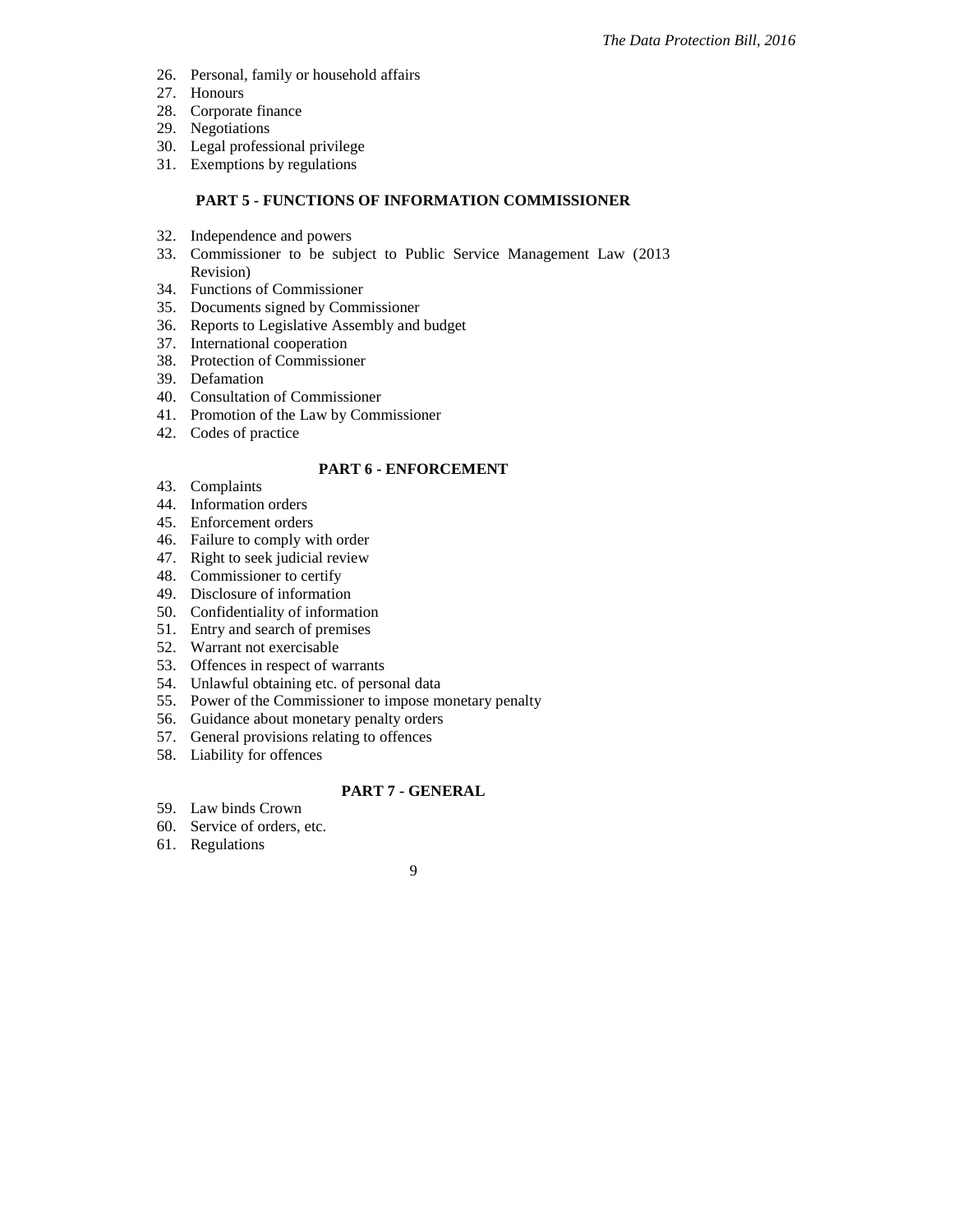| <b>SCHEDULE 1:</b> | The Data Protection Principles and their Interpretation     |
|--------------------|-------------------------------------------------------------|
| <b>SCHEDULE 2:</b> | First Principle - Conditions for Processing of any Personal |
|                    | Data                                                        |
| <b>SCHEDULE 3:</b> | First Principle - Conditions for Processing of Sensitive    |
|                    | Personal Data                                               |
| <b>SCHEDULE 4:</b> | Transfers to which Eighth Principle does not apply          |
| <b>SCHEDULE 5:</b> | <b>Conditions of Consent</b>                                |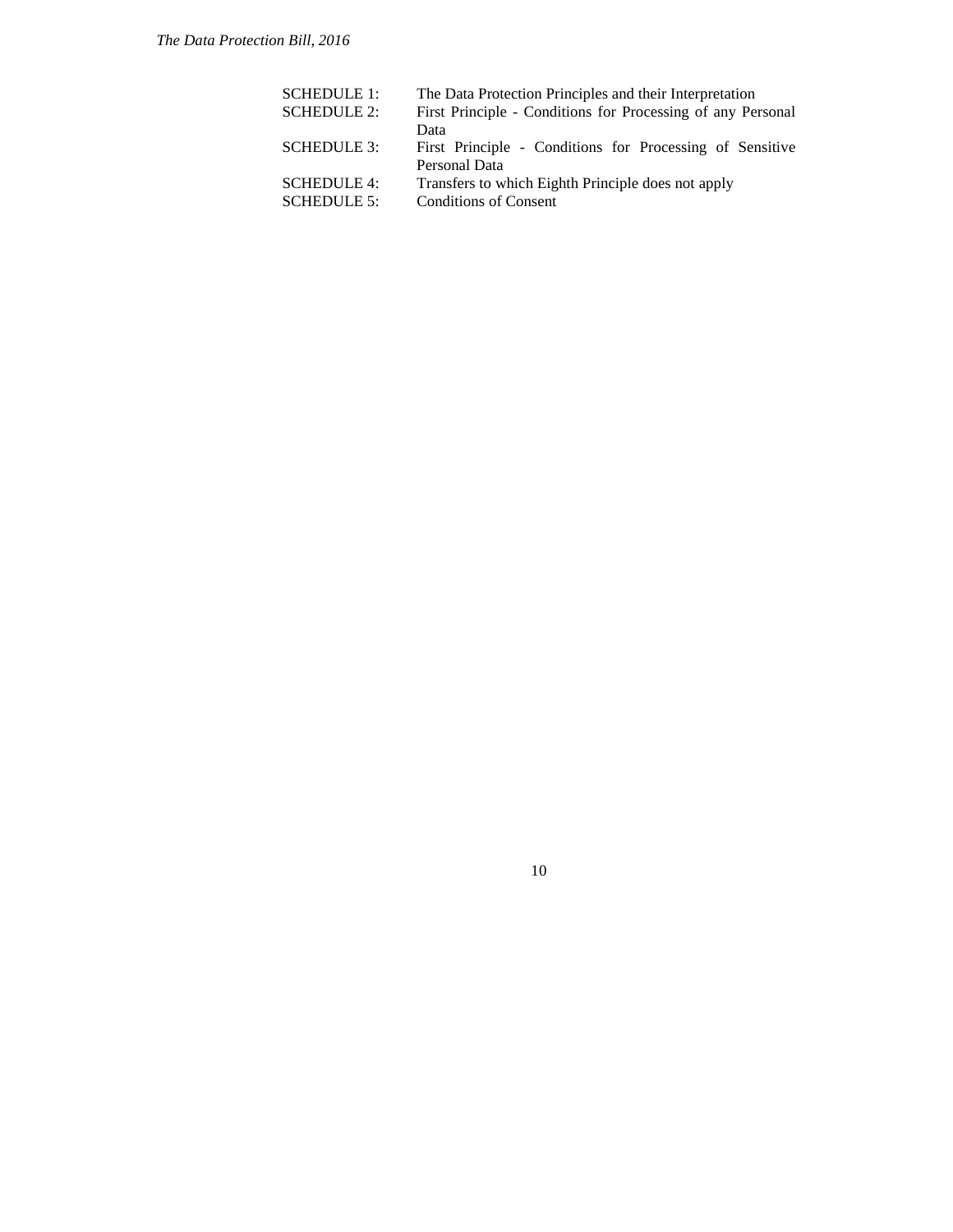# **A BILL FOR A LAW TO PROVIDE FOR THE PROTECTION OF PERSONAL DATA; AND FOR INCIDENTAL AND CONNECTED PURPOSES**

ENACTED by the Legislature of the Cayman Islands.

# **PART 1 - INTERPRETATION, PRINCIPLES, APPLICATION, OBLIGATIONS AND OFFICE**

1. (1) This Law may be cited as the Data Protection Law, 2016.

(2) This Law shall come into force on such date as may be appointed by Order made by the Cabinet, and different dates may be appointed for different provisions of this Law and in relation to different matters.

2. In this Law -

"business" includes any trade or profession;

"Commissioner" means the Information Commissioner appointed under section 35 of the Freedom of Information Law (2015 Revision);

"consent" means any freely given specific, informed and explicit indication of a data subject's wishes by which the data subject, either by a statement or by a clear act, signifies agreement to the data subject's personal data being processed;

Short title and commencement

Interpretation

(2015 Revision)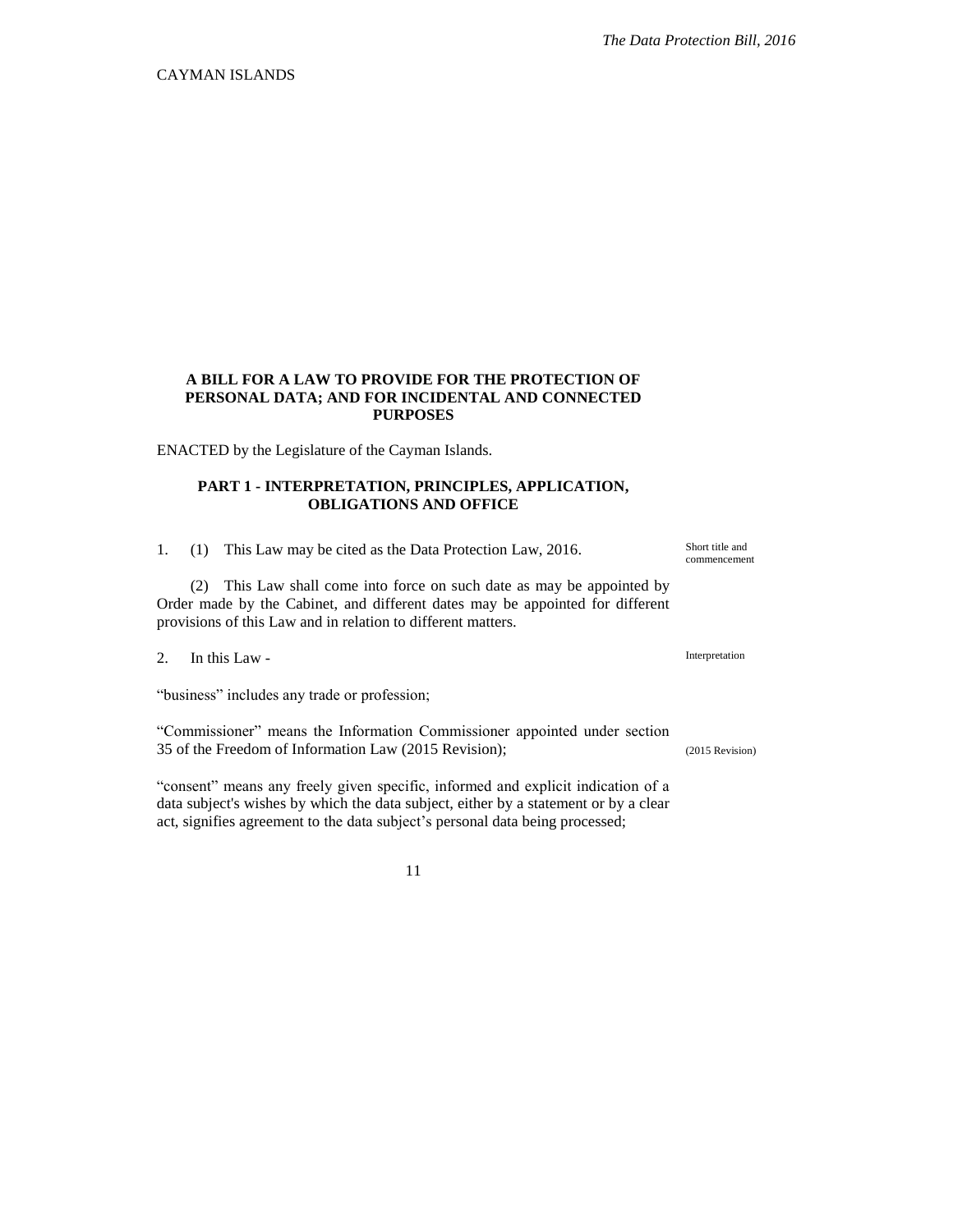#### *The Data Protection Bill, 2016*

| "data controller" means the person who, alone or jointly with others, determines |  |  |  |
|----------------------------------------------------------------------------------|--|--|--|
| the purposes, conditions and means of the processing of personal data and        |  |  |  |
| includes a representative referred to in section 6(2);                           |  |  |  |

"data processor" means any person who processes personal data on behalf of a data controller but, for the avoidance of doubt, does not include an employee of the data controller;

"data protection principles" has the meaning referred to in section 5;

"data subject" means -

- (a) an identified living individual; or
- (b) a living individual who can be identified directly or indirectly by means reasonably likely to be used by the data controller or by any other person;

"enforcement order" means an order under section 45;

"health professional" means an individual registered to practise under any of the professions specified in the Health Practice Law (2013 Revision) or any other Law relating to health;

"health record" means a record that -

- (a) consists of information relating to the physical health, mental health or condition of a data subject; and
- (b) has been made by or on behalf of a health professional in connection with the care of that data subject;

"inaccurate", in relation to personal data, includes data that are misleading, incomplete or out of date;

"non-disclosure provisions" means the following provisions to the extent that they are inconsistent with the disclosure in question -

Schedules 2 and 3

(2013 Revision)

- (a) the first data protection principle, except to the extent to which it requires compliance with the conditions in Schedules 2 and 3;
- (b) the second and third data protection principles; and
- (c) sections 10 and 14;

"person" includes any corporation, either aggregate or sole, and any club, society, association, public authority or other body, of one or more persons;

"personal data" means data relating to a data subject and includes data such as -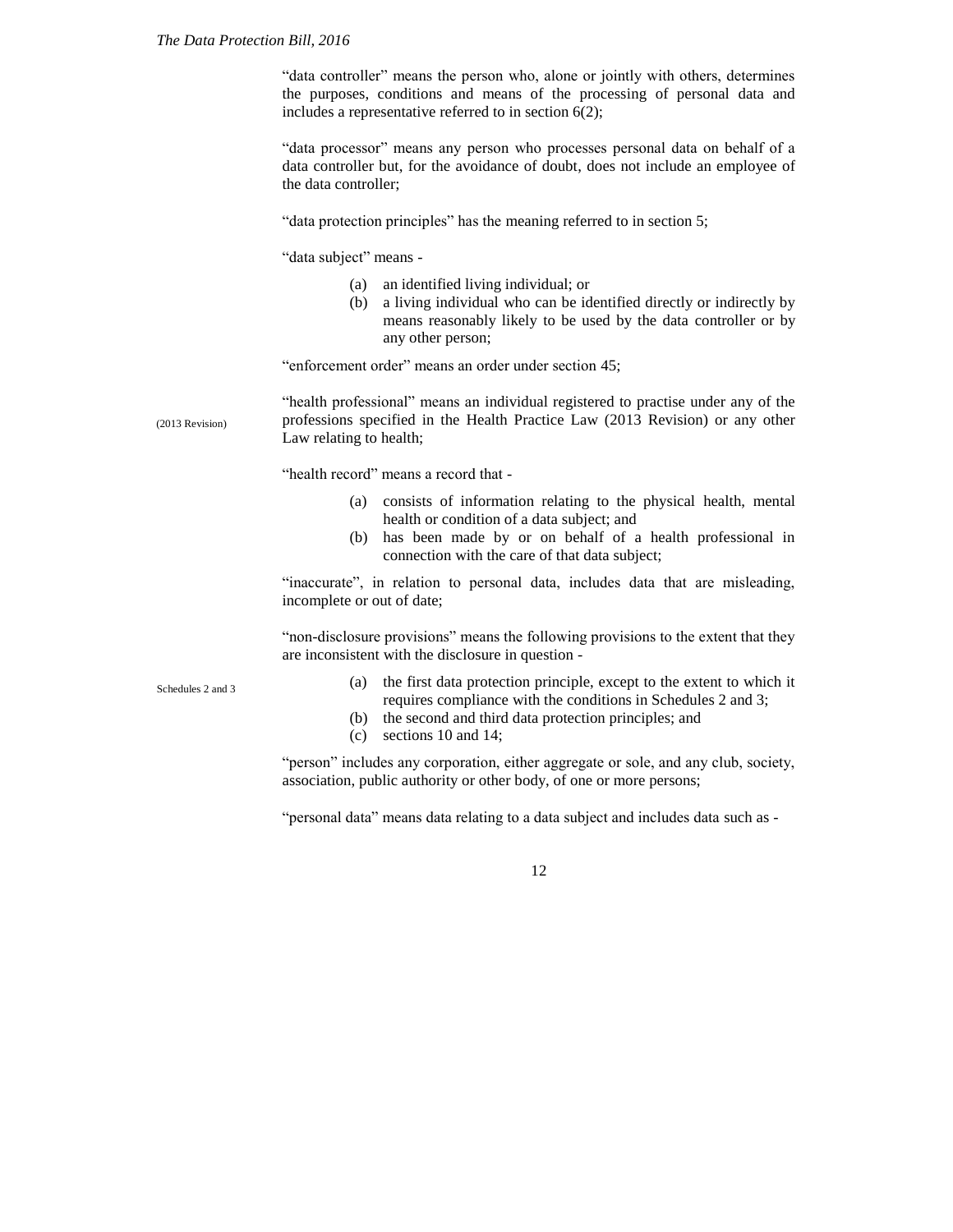- (a) the data subject's location data, online identifier, or one or more factors specific to the physical, physiological, genetic, mental, economic, cultural or social identity of the data subject;
- (b) an expression of opinion about the data subject; or
- (c) any indication of the intentions of the data controller or any other person in respect of the data subject;

"personal data breach" means a breach of security leading to the accidental or unlawful destruction, loss, alteration, unauthorized disclosure of or, access to, personal data transmitted, stored or otherwise processed;

"processing", in relation to data, means obtaining, recording or holding data, or carrying out any operation or set of operations on personal data, including -

- (a) organizing, adapting or altering the information or data;
- (b) retrieving, consulting or using the information or data;
- (c) disclosing the information or data by transmission, dissemination or otherwise making it available; or
- (d) aligning, combining, blocking, erasing or destroying the information or data;

"public authority" means -

- (a) a ministry, portfolio or department;
- (b) a statutory body or authority, whether incorporated or not;
- (c) a company which
	- (i) is wholly owned by the Government or in which the Government has a direct or indirect controlling interest; or (ii) is specified in an Order made by the Cabinet; and
- (d) any other body or organization specified by the Cabinet by Order as a public authority on account of providing services of a public nature which are essential to the welfare of Caymanian society;

"public register" means any register that, pursuant to a requirement imposed under a Law or in pursuance of an international agreement, is open to public inspection or open to inspection by any person having a legitimate interest in the subject matter of the register;

"publish", in relation to journalistic, literary or artistic material, means to make available to the public or any section of the public;

"recipient", in relation to personal data, means a person to whom the data are disclosed, including any person (such as an employee or agent of the relevant data controller, a relevant data processor, or an employee or agent of a data processor) to whom they are disclosed in the course of processing the data for the data controller, but does not include a person to whom disclosure is or may be made as

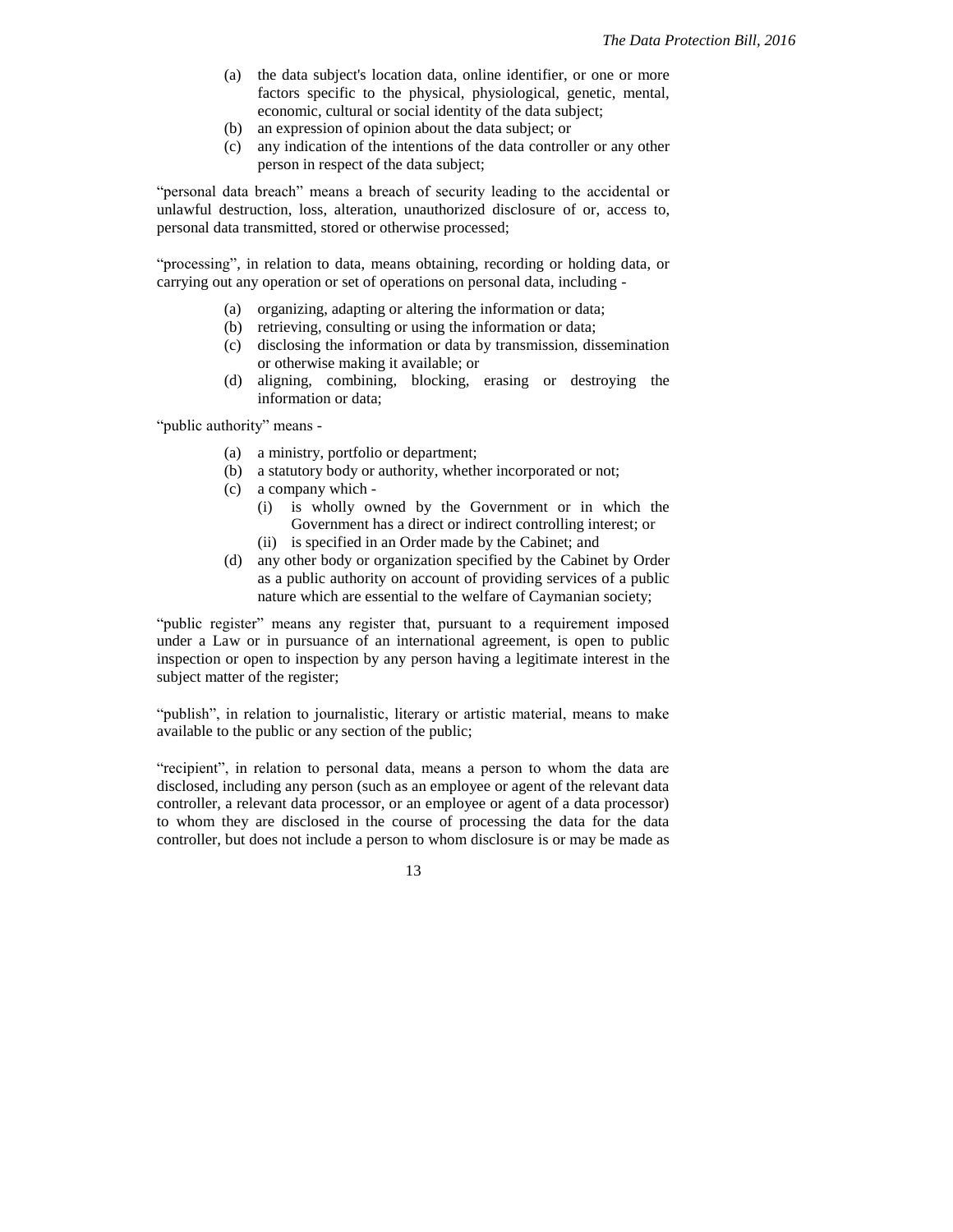Schedule 1

a result of, or with a view to, a particular inquiry by or on behalf of that person made in the exercise of any power conferred by law;

"registered company" means a company within the meaning of section 2 of the Companies Law (2013 Revision); (2013 Revision)

"regulations" means regulations made under this Law;

"sensitive personal data" has the meaning assigned in section 3;

"special purposes" has the meaning assigned in section 4;

"staff", in relation to the Commissioner, includes any individual employed in the office of the Commissioner;

"subject information provisions" means -

- (a) the first data protection principle to the extent to which it requires compliance with paragraph 2 of Part 2 of Schedule 1; and
- (b) section 8; and

"third party", in relation to personal data, means any person other than -

- (a) the data subject;
- (b) the data controller; or
- (c) any data processor or other person authorized to process data for the data controller or data processor.

3. In this Law, "sensitive personal data" means, in relation to a data subject, personal data consisting of - Sensitive personal data

- (a) the racial or ethnic origin of the data subject;
- (b) the political opinions of the data subject;
- (c) the data subject's religious beliefs or other beliefs of a similar nature;
- (d) whether the data subject is a member of a trade union;
- (e) genetic data of the data subject;
- (f) the data subject's physical or mental health or condition;
- (g) the data subject's sex life;
- (h) the data subject's commission, or alleged commission, of an offence; or
- (i) any proceedings for any offence committed, or alleged, to have been committed, by the data subject, the disposal of any such proceedings or any sentence of a court in the Islands or elsewhere.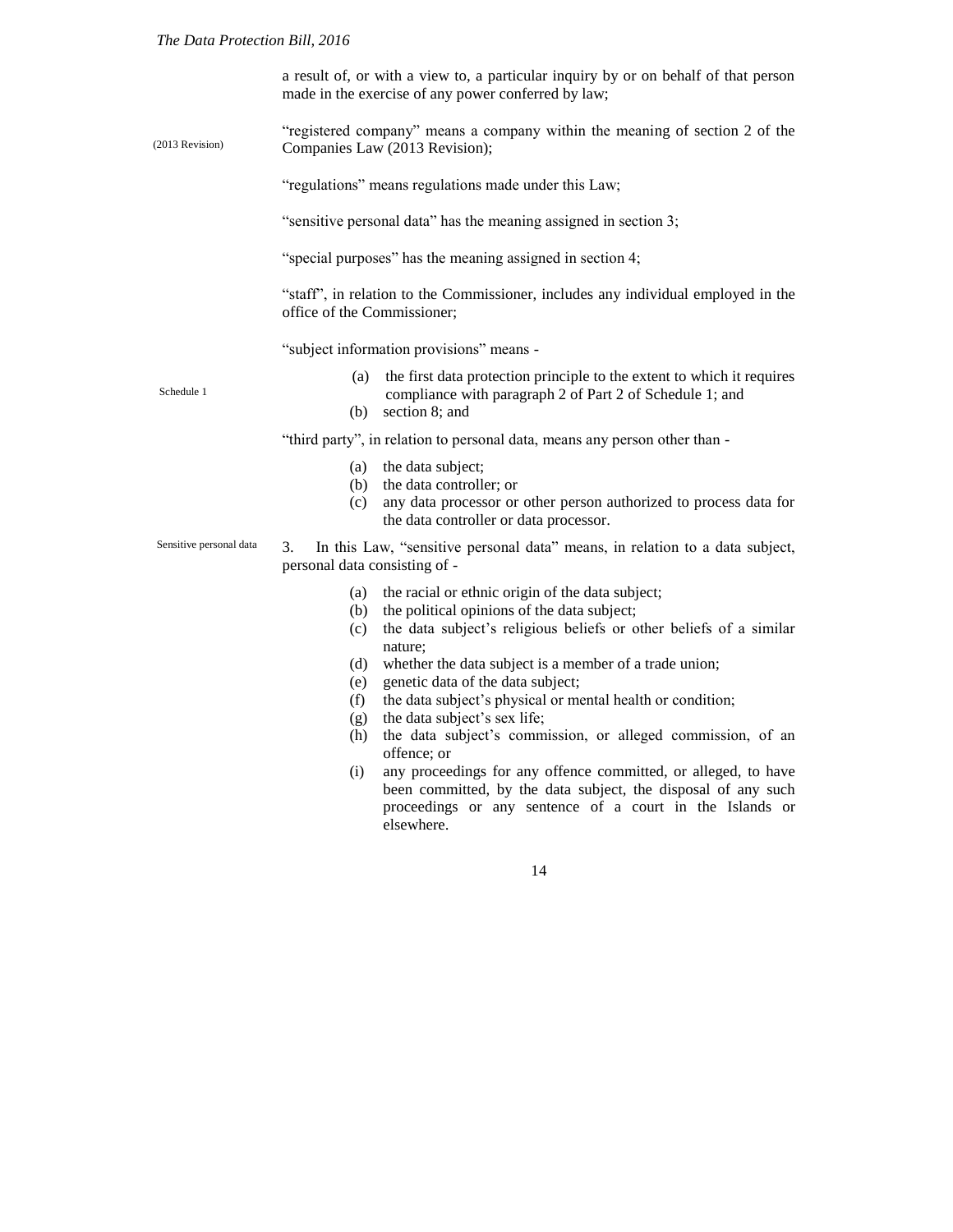Special purposes

- 4. In this Law, "special purposes" means any one or more of the following
	- (a) the purposes of journalism;
	- (b) artistic purposes; and
	- (c) literary purposes.

5. (1) References in this Law to the data protection principles are to the principles set out in Part 1 of Schedule 1.

(2) The data protection principles shall be interpreted in accordance with Part 2 of Schedule 1.

(3) Schedules 2 and 3 set out conditions that apply for the purposes of the first principle and Schedule 4 sets out transfers to which the eighth principle does not apply.

(4) Subject to section 17, a data controller shall comply with the data protection principles that relate to the personal data that the data controller processes, and shall ensure that the data protection principles are complied with in relation to the personal data that are processed on the data controller's behalf.

(5) In determining consent under this Law, the provisions of Schedule 5 shall apply.

6. (1) This Law applies to a data controller in respect of any personal data only if -

- (a) the data controller is established in the Islands and the personal data are processed in the context of that establishment; or
- (b) the data controller is not established in the Islands but the personal data are processed in the Islands otherwise than for the purposes of transit of the data through the Islands.

(2) A data controller referred to in subsection  $(1)(b)$  shall nominate, for the purposes of this Law, a local representative resident in the Islands who shall, for all purposes within the Islands, be the data controller and, without limiting the generality of this provision, bear all obligations under this Law as if the representative were the data controller.

(3) For the purposes of subsections (1) and (2), each of the following is to be treated as established in the Islands -

- (a) an individual who is ordinarily resident in the Islands;
- (b) a body incorporated or registered as a foreign company under the law of the Islands;

The data protection principles: content, consent and duty to comply

Schedule 1

Schedules 2 and 3 Schedule 4

Schedule 5

Application of Law; duty to nominate a Cayman Islands representative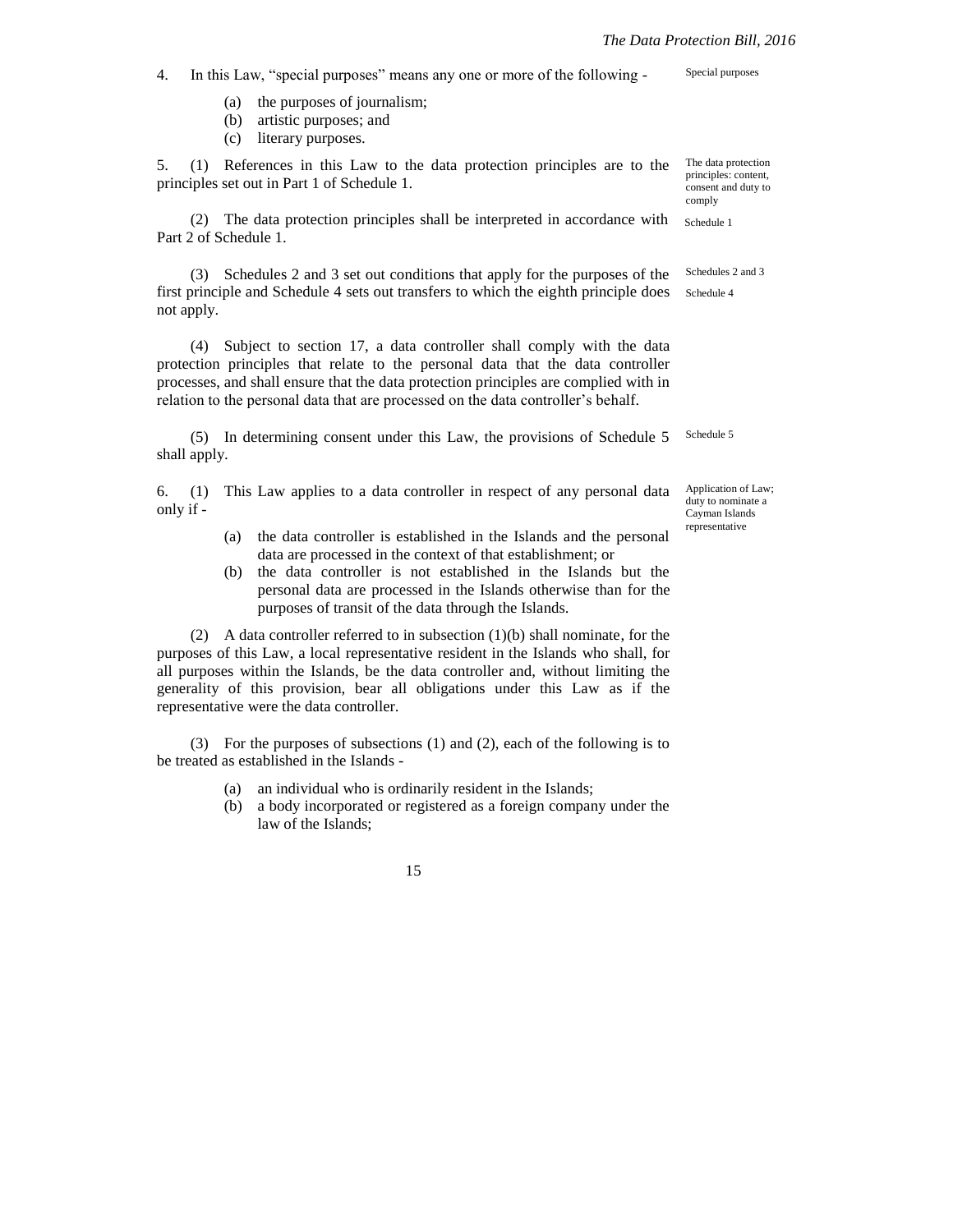- (c) a partnership or other unincorporated association formed under the law of the Islands; or
- (d) any person who does not fall within paragraph (a), (b) or (c) but maintains in the Islands -
	- (i) an office, branch or agency through which the person carries on any activity; or
	- (ii) a regular practice.

7. The provisions of the Freedom of Information Law (2015 Revision) relating to the office of the Information Commissioner shall have effect with respect to the Commissioner referred to in this Law.

# **PART 2 - RIGHTS AND RESPONSIBILITIES OF DATA SUBJECTS AND OTHERS**

8. (1) A person is entitled to be informed by a data controller whether the personal data of which the person is the data subject are being processed by or on behalf of that data controller, and, if that is the case, to be given by that data controller a description of -

- (a) the data subject's personal data;
- (b) the purposes for which they are being or are to be processed by or on behalf of that data controller;
- (c) the recipients or classes of recipients to whom the data are or may be disclosed by or on behalf of that data controller;
- (d) any countries or territories outside the Islands to which the data controller, whether directly or indirectly, transfers, intends to transfer or wishes to transfer the data;
- (e) general measures to be taken for the purpose of complying with the seventh data protection principle; and
- (f) such other information as the Commissioner may require the data controller to provide.

(2) A data subject is entitled to communication in an intelligible form, by the relevant data controller, of -

- (a) the data subject's personal data; and
- (b) any information available to the relevant data controller as to the source of those personal data.

(3) If the processing by automatic means of the data subject's personal data for the purpose of evaluating matters relating to the data subject, including the data subject's performance at work, creditworthiness, reliability or conduct, has constituted or is likely to constitute the sole basis for any decision significantly affecting the data subject, the data subject is entitled to be informed by the relevant data controller of the reasons for that decision.

16

Fundamental rights of access to personal data

Information Commissioner (2015 Revision)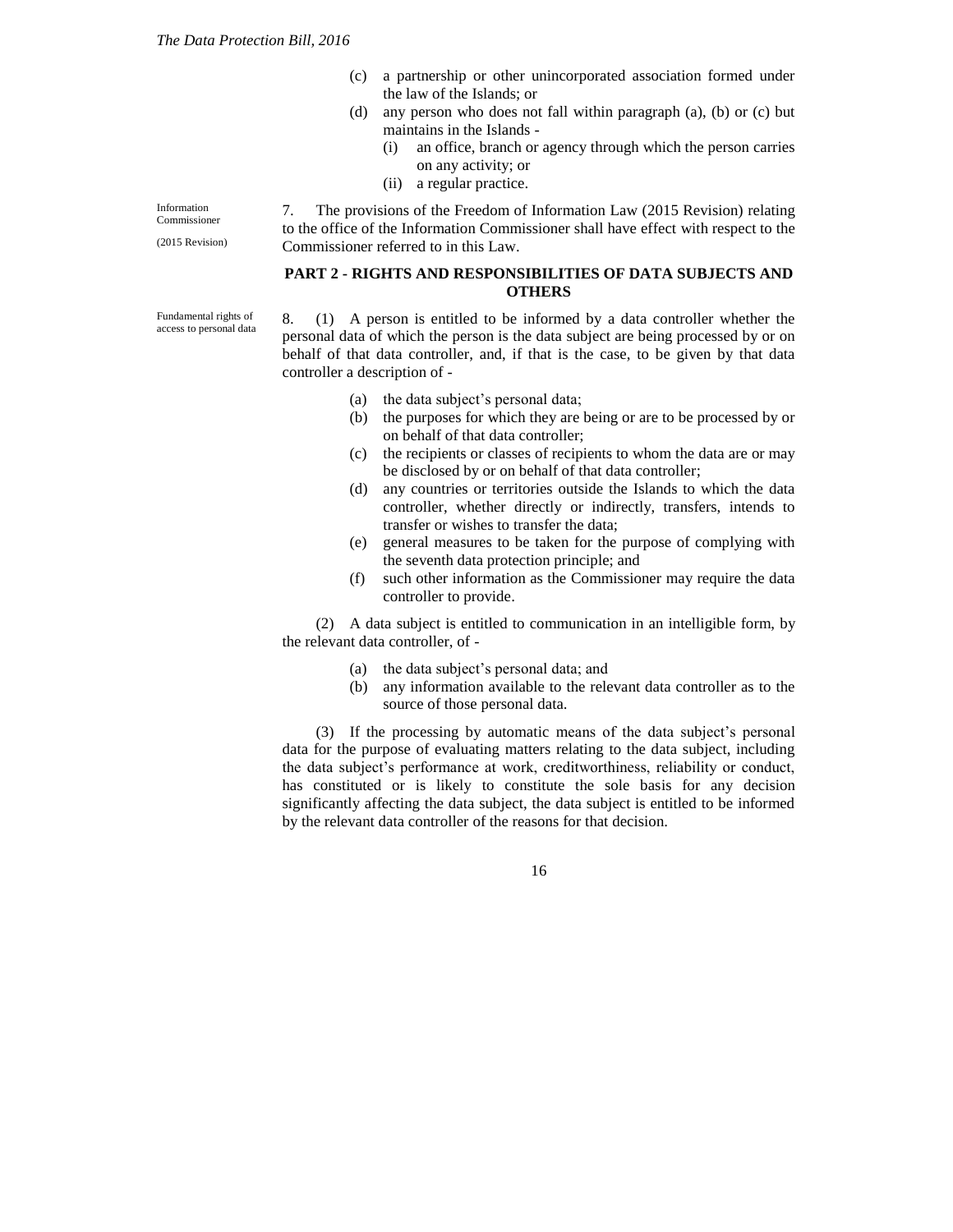(4) A data controller shall not be obliged under subsection (1), (2) or (3) to supply any personal data unless the data controller has received -

- (a) a request in writing; and
- (b) the fee that the data controller may require, such fee, being within the limits prescribed by regulations.

(5) If a data controller reasonably requires further information in order to be satisfied as to the identity of the data subject making the request or to locate the information that the data subject seeks, and has informed the data subject in writing of the requirement, the data controller is not obliged to comply with the request unless supplied with that information, during which period the time specified in subsection (6) shall automatically stand suspended.

(6) A data controller shall comply with a request under this section within thirty days (or such other period as may be prescribed by regulations) of the date on which the data controller receives both the request and fee referred to in subsection (4), but where the data controller has requested further information under subsection (5), the period shall not resume until the information has been supplied.

(7) If a data controller cannot comply with the request without disclosing personal data relating to another data subject who can be identified from that personal data, the data controller is not obliged to comply with the request unless-

- (a) the other data subject has consented to the disclosure of the personal data to the person making the request; or
- (b) it is reasonable in all the circumstances to comply with the request without the consent of the other data subject.

(8) In subsection (7), the reference to personal data relating to another data subject includes a reference to personal data identifying that other data subject as the source of the personal data sought in the request.

(9) Subsection (7) shall not be construed as excusing a data controller from communicating so much of the personal data sought in the request as can be communicated without disclosing the identity of the other data subject concerned, whether by the omission of names or other identifying particulars or otherwise.

(10) In determining for the purposes of subsection (7)(b) whether it is reasonable in all the circumstances to comply with the request without the consent of the other data subject concerned, the data controller shall have regard to, in particular -

(a) any duty of confidentiality owed to the other data subject;

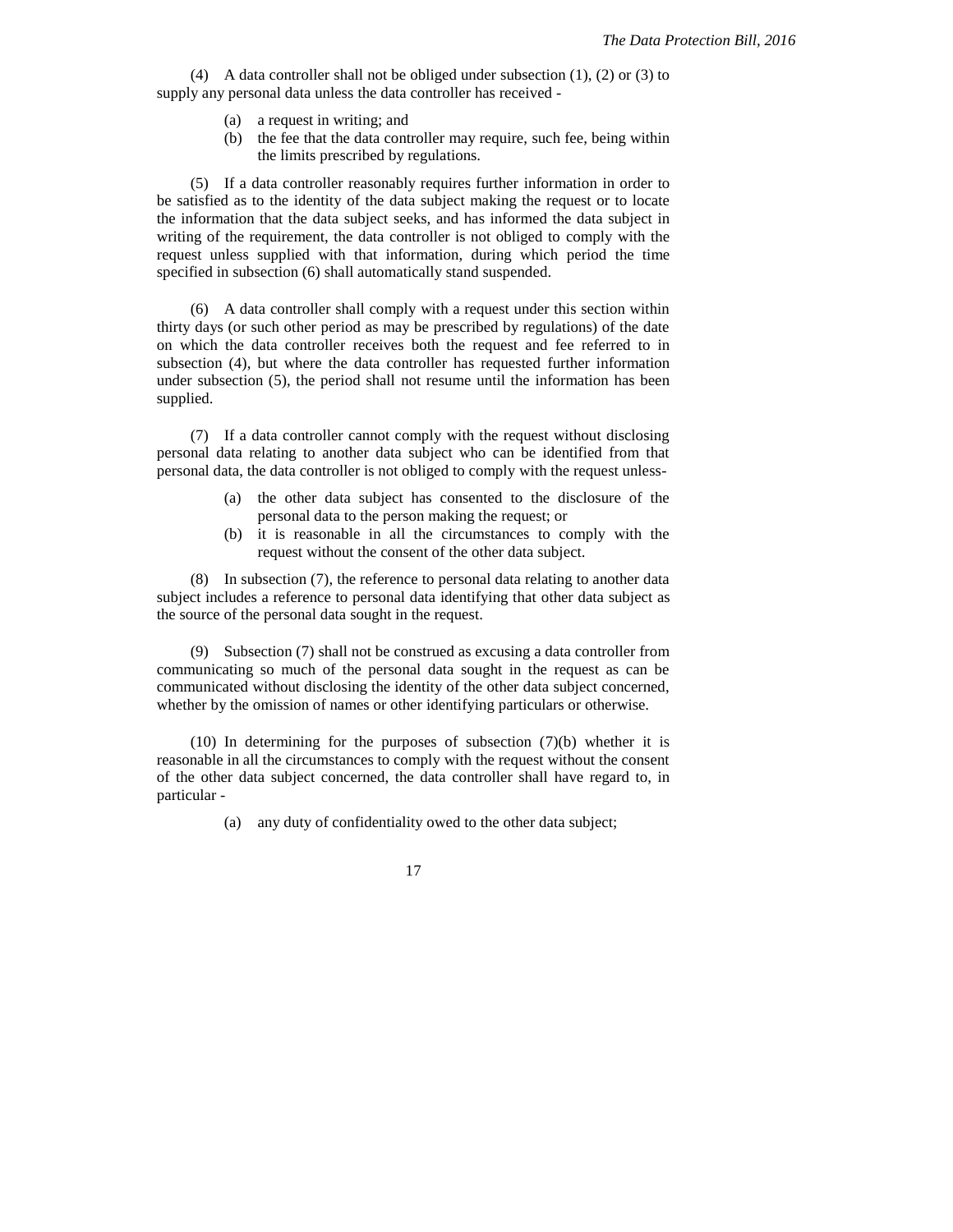Treatment of requests under section 8

- (b) any steps taken by the data controller to seek the consent of the other data subject;
- (c) whether the other data subject is capable of giving consent; and
- (d) any express refusal of consent by the other data subject.

(11) If the Commissioner is satisfied on the application of a data subject who has made a request under this section that a data controller has contravened this section in failing to comply with the request, the Commissioner shall issue an enforcement order under section 45 ordering the data controller to comply with the request.

(12) If personal data are being processed by or on behalf of a data controller who receives a request under this section from the data subject, the obligation to supply the personal data under this section includes an obligation to give the data subject a statement of the data subject's rights under this Law in such form, and to such extent, as may be prescribed by regulations.

9. (1) The obligation imposed by section  $8(2)(a)$  shall be complied with by supplying the data subject with a copy of the personal data in the format requested unless -

- (a) the supply of such a copy is not possible or would involve disproportionate effort; or
- (b) the data subject agrees otherwise.

(2) If any of the personal data referred to in section 8(2)(a) are expressed in terms that are not intelligible without explanation the copy shall be accompanied by an adequate explanation.

(3) If a data controller has previously complied with a request under section 8 by the data subject referred to therein, the data controller is not obliged to comply with a subsequent identical or similar request under that section by the data subject unless the interval between compliance with the previous request and the making of the current request is reasonable.

(4) In determining whether the interval referred to in subsection (3) is reasonable, regard shall be had to the nature of the personal data, the purpose for which the personal data are processed and the frequency with which the personal data are altered.

(5) Section 8(3) shall not be regarded as requiring the provision of information as to the logic of any decision-making where the information constitutes a trade secret.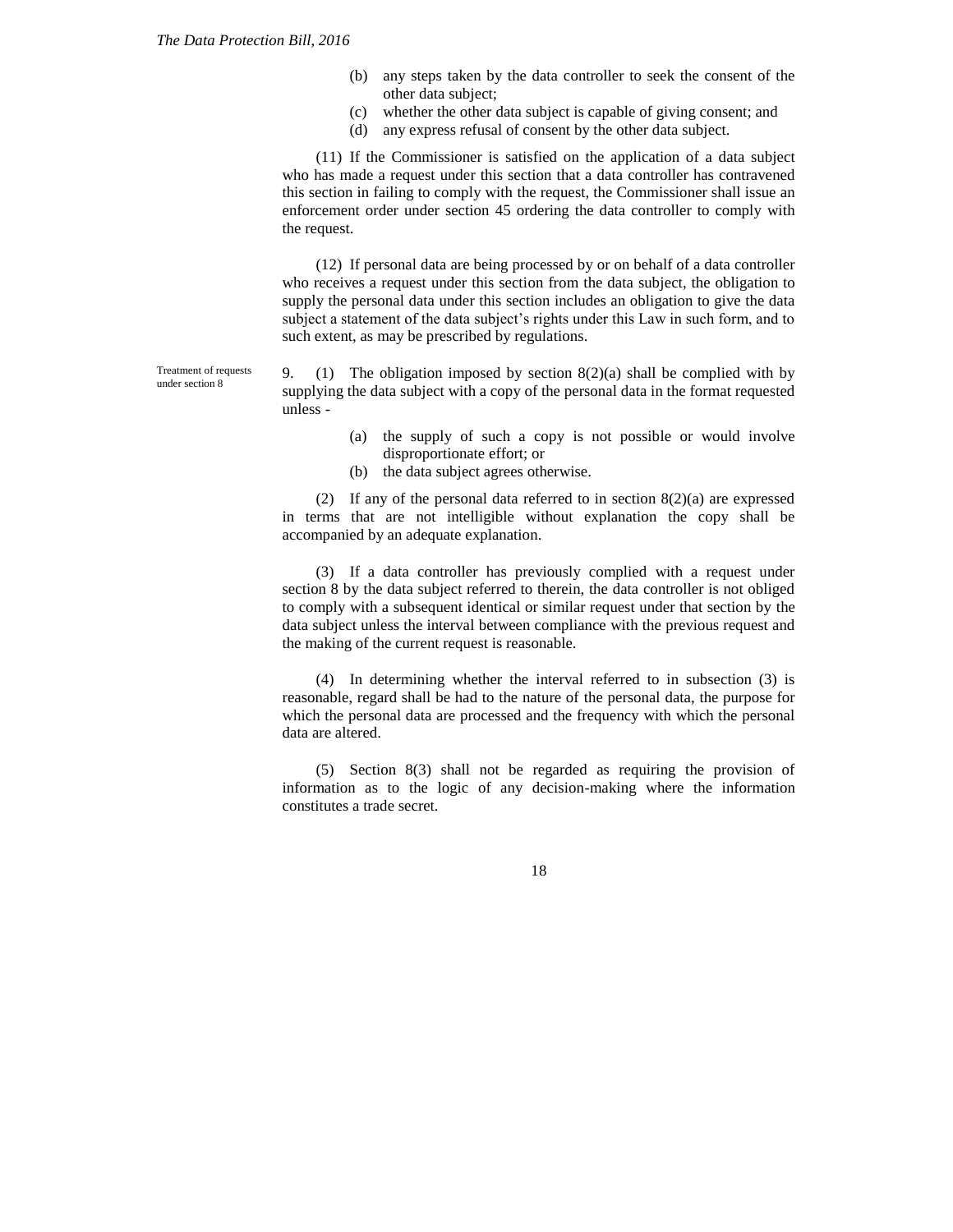(6) Personal data and other information supplied under section 8 shall be supplied by reference to the data in question at the time when the request for the personal data is received, except that account may be taken of any amendment or deletion made between that time and the time when the information is supplied, the amendment or deletion being such that would have been made regardless of the receipt of the request.

10. (1) A data subject is entitled at any time, by notice in writing to a data controller, to require the data controller to cease processing, or not to begin processing, or to cease processing for a specified purpose or in a specified manner, the data subject's personal data.

(2) The data controller shall, as soon as practicable, but in any case within twenty-one days of receiving a notice under subsection (1), comply with that notice unless -

- (a) the processing is necessary for the performance of a contract to which the data subject is a party or the taking of steps at the request of the data subject with a view to entering into a contract;
- (b) the processing is necessary for compliance with any legal obligation to which the data controller is subject, other than an obligation imposed by contract;
- (c) the processing is necessary in order to protect the vital interests of the data subject; or
- (d) the processing is necessary in such other circumstances as may be prescribed by regulations

and the data controller shall state to the data subject the reasons for the noncompliance with the notice.

(3) If, on the application of a data subject who has given notice under subsection (1), the Commissioner is satisfied that the data controller in question has failed to comply with the notice, the Commissioner may issue an enforcement order under section 45.

(4) The failure by a data subject to exercise the right conferred by subsection (1) does not affect any other right conferred on the data subject by this Law.

11. (1) In this section, "direct marketing" means the communication, by whatever means, of any advertising, marketing, promotional or similar material, that is directed to particular individuals.

Right to stop processing for direct marketing

19

Right to stop processing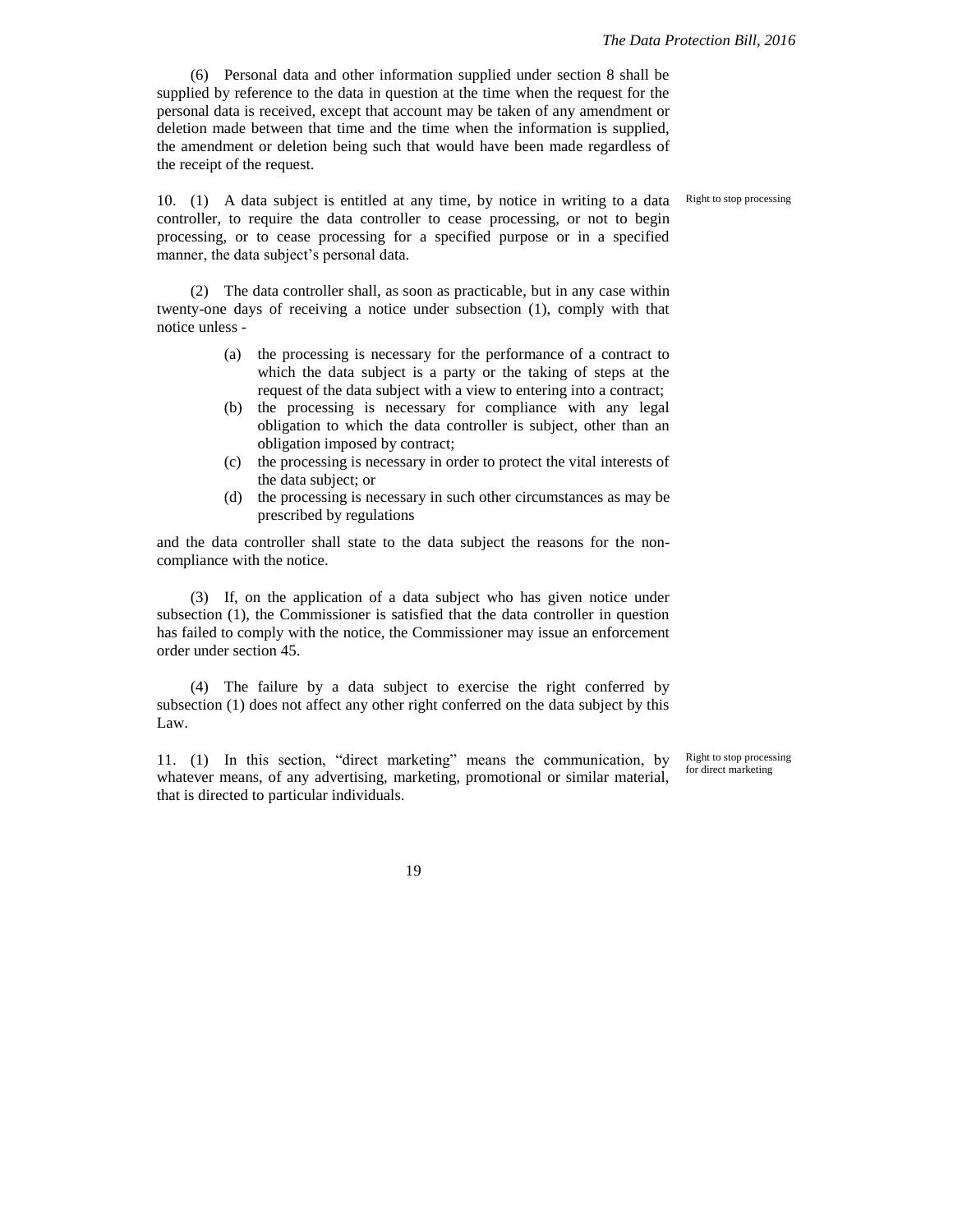(2) A data subject is entitled at any time, by notice in writing to a data controller, to require the data controller at the end of such period as is reasonable in the circumstances, to cease, or not to begin, processing for the purposes of direct marketing personal data relating to the data subject.

(3) If, on the application of a data subject who has given notice under subsection (1), the Commissioner is satisfied that the data controller in question has failed to comply with the notice, the Commissioner may issue an enforcement order under section 45.

(4) The failure by a data subject to exercise the right conferred by subsection (2) does not affect any other right conferred on the data subject by this Law.

12. (1) A data subject is entitled at any time, by notice in writing to a data controller, to require the data controller to ensure that no decision taken by or on behalf of the data controller that significantly affects the data subject is based solely on the processing by automatic means of the data subject's personal data for the purpose of evaluating the data subject's performance at work, creditworthiness, reliability, conduct or any other matters relating to the data subject.

(2) If no notice has been given under subsection (1) and a decision that significantly affects a data subject is based solely on processing specified in that subsection -

- (a) the data controller shall as soon as reasonably practicable notify the data subject that the decision was taken on that basis; and
- (b) the data subject is entitled, within twenty-one days of receiving that notification from the data controller, by notice in writing, to require the data controller to reconsider the decision or to take a new decision otherwise than on that basis.

(3) The data controller shall, within twenty-one days of receiving a notice under subsection  $(2)(b)$ , give the data subject a written notice specifying the steps that the data controller intends to take to comply with the notice.

(4) A notice under subsection (1) does not have effect in relation to, and nothing in subsection (2) applies to, a decision -

- (a) in respect of which one condition in each of subsections (5) and (6) is satisfied; or
- (b) that is made in such other circumstances as may be prescribed by regulations.

20

Rights in relation to automated decisionmaking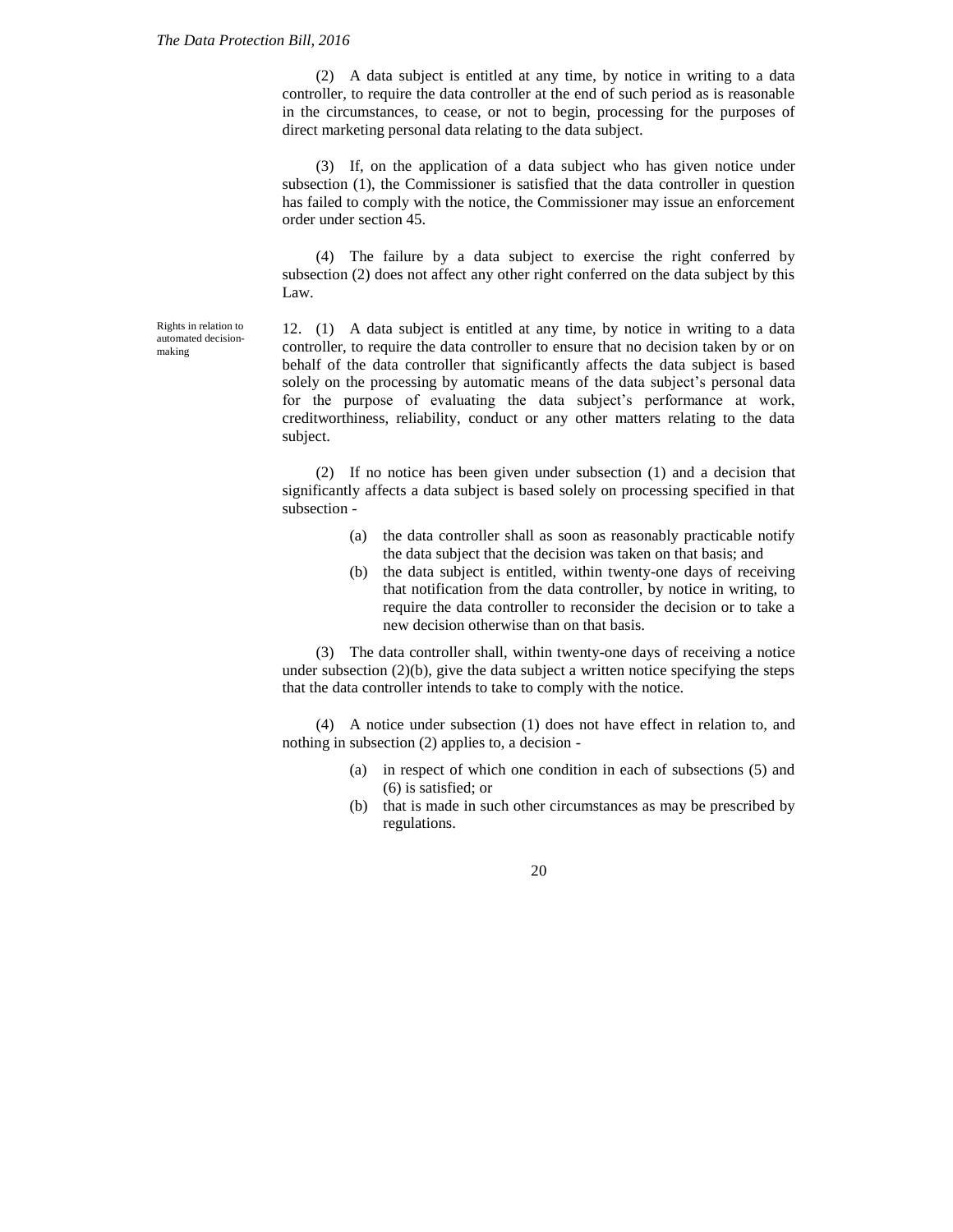- (5) The first condition is that the decision
	- (a) is taken in the course of steps taken
		- (i) for the purpose of considering whether to enter into a contract with the data subject;
		- (ii) with a view to entering into such a contract; or
		- (iii) in the course of performing such a contract; or
	- (b) is authorized or required by or under any enactment.
- (6) The second condition is that
	- (a) the effect of the decision is to grant a request of the data subject; or
	- (b) steps have been taken to safeguard the legitimate interests of the data subject including by allowing the data subject to make representations.

(7) If the Commissioner is satisfied on the application of a data subject that a person taking a decision in respect of the data subject has failed to comply with a notice under subsection (1) or (2)(b), the Commissioner may, among other things, issue an enforcement order directing the data controller to reconsider the decision where that decision is not based solely on the processing mentioned in subsection  $(1)$ .

13. A person who suffers damage by reason of a contravention by a data controller of any requirement of this Law has a cause of action for compensation from the data controller for that damage.

14. (1) If the Commissioner is satisfied on a complaint made under section 43 that personal data are inaccurate, the Commissioner may order the data controller to rectify, block, erase or destroy -

- (a) those data; and
- (b) any other personal data in respect of which the person is the data controller and that contain an expression of opinion that appears to the Commissioner to be based on the inaccurate data.

(2) Subsection (1) applies whether or not the personal data accurately record information received or obtained by the data controller from the data subject or a third party, but, if the data accurately record such information, then the Commissioner may instead of making an order under subsection (1) -

- (a) make an order requiring the personal data to be supplemented by a statement of the facts relating to the matters dealt with by the data as the Commissioner may approve;
- (b) make such order as the Commissioner thinks fit to ensure the accuracy of the data, having regard to the purpose or purposes for

21

Compensation for failure to comply

Rectification, blocking, erasure or destruction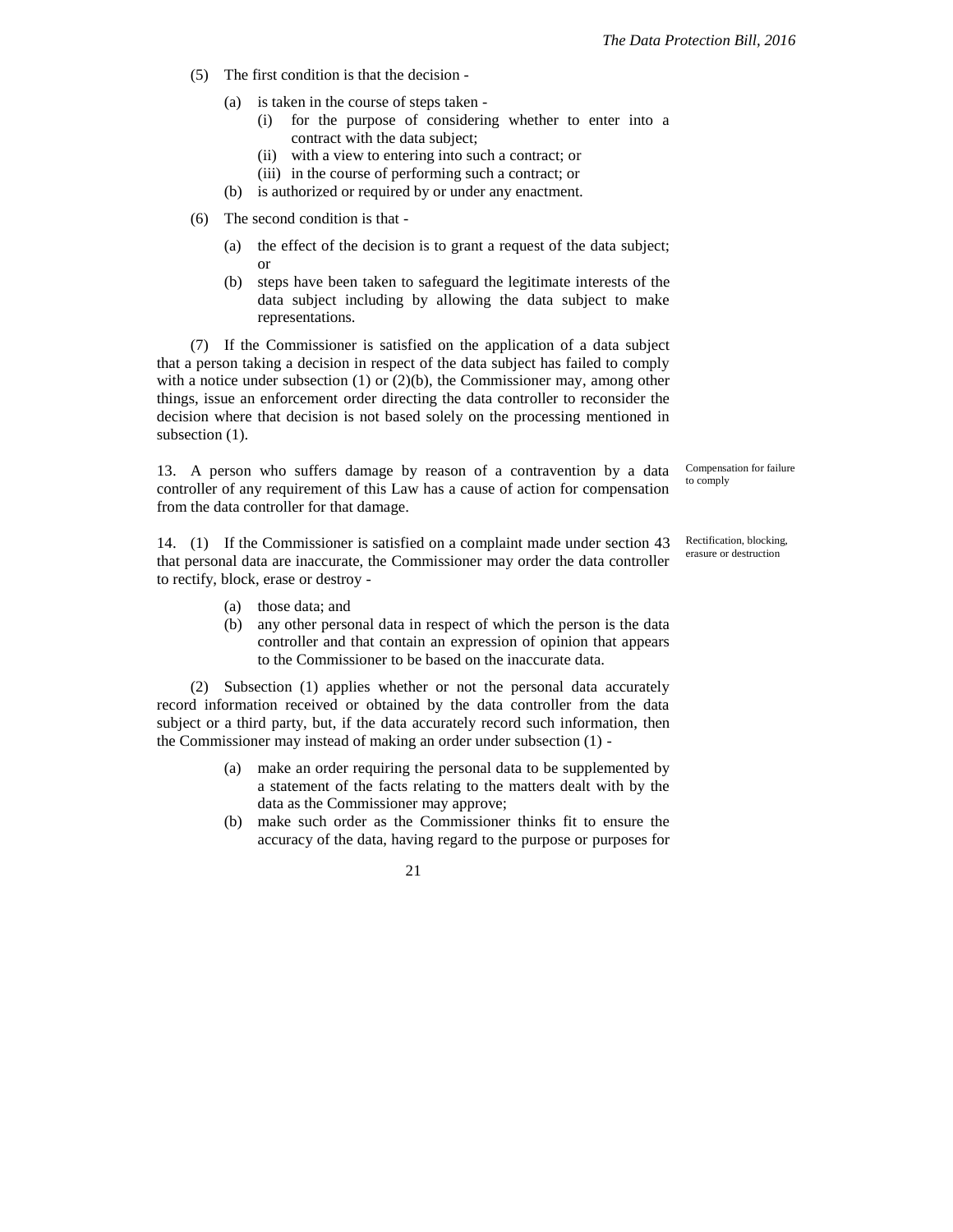which the data were obtained and further processed, with or without a further order requiring the data to be supplemented by a statement of the facts relating to the matters dealt with by the data as the Commissioner may approve; or

- (c) make an order requiring the data controller to ensure that the data indicate that, in the data subject's view, the data are inaccurate.
- (3) If the Commissioner
	- (a) makes an order under subsection (1); or
	- (b) is satisfied on a complaint made under section 43 that personal data that have been rectified, blocked, erased or destroyed were inaccurate,

the Commissioner may, if it is considered reasonably practicable, order the data controller to notify third parties to whom the data have been disclosed of the rectification, blocking, erasure or destruction.

#### **PART 3 - RESTRICTED PROCESSING AND PERSONAL DATA BREACHES**

15. The Cabinet may, upon the recommendation of the Commissioner, make regulations prescribing the types of processing that require the prior approval of the Commissioner, being processing that is considered particularly likely to -

- (a) cause substantial damage or substantial distress to data subjects; or
- (b) otherwise significantly prejudice the rights and freedoms of data subjects.

16. (1) In the case of a personal data breach, the data controller shall, without undue delay, but no longer than five days after the data controller should, with the exercise of reasonable diligence, have been aware of that breach, notify the data subject of the data in question and the Commissioner of that personal data breach, describing -

- (a) the nature of the breach;
- (b) the consequences of the breach;
- (c) the measures proposed or taken by the data controller to address the breach; and
- (d) the measures recommended by the data controller to the data subject of the personal data in question to mitigate the possible adverse effects of the breach.

(2) A data controller who contravenes subsection (1) commits an offence and is liable on conviction to a fine of one hundred thousand dollars.

Preliminary determination by Commissioner as to restricted processing

Personal data breaches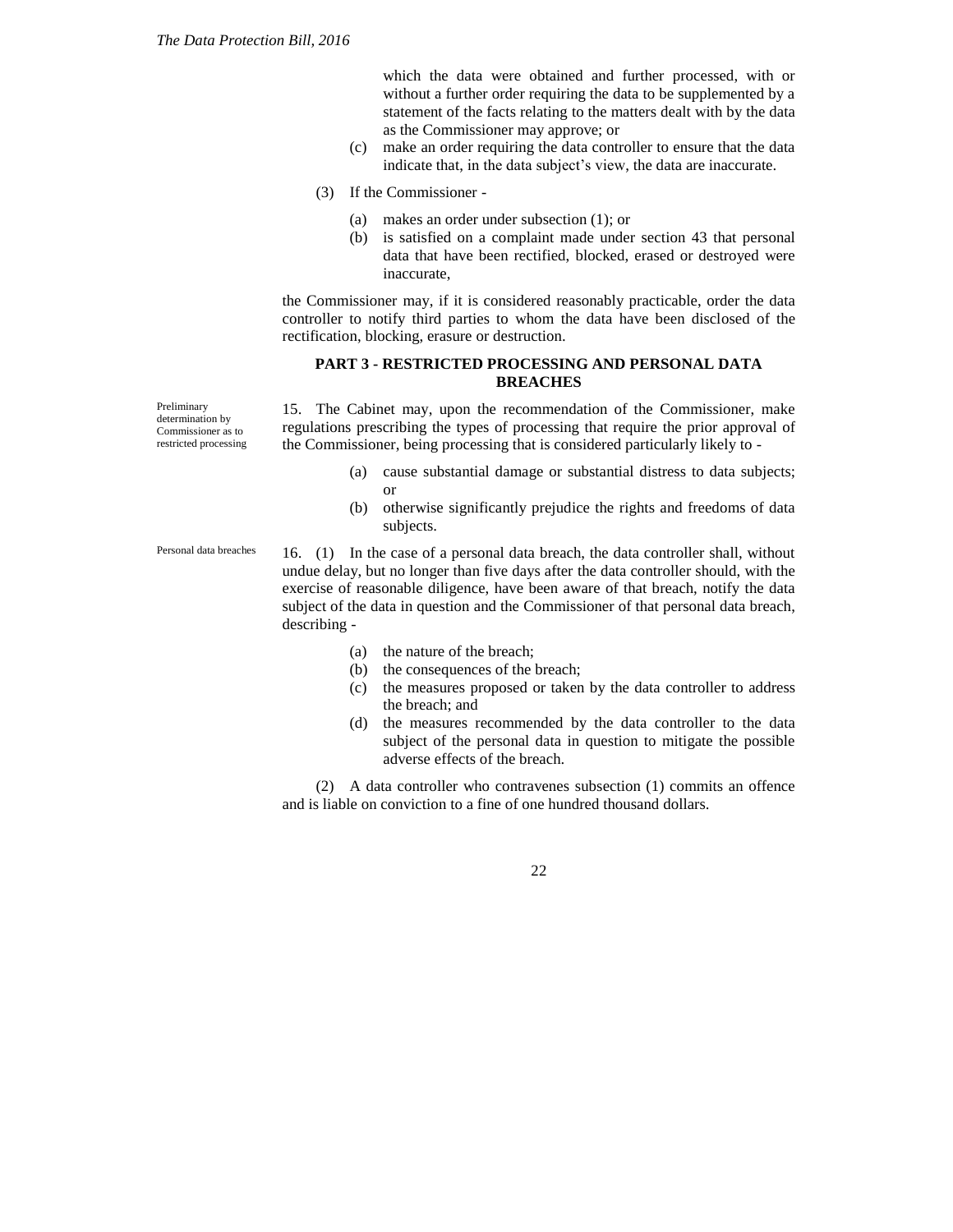# **PART 4 - EXEMPTIONS**

17. Except as provided by this Part, the subject information provisions shall have effect notwithstanding any law prohibiting or restricting the disclosure, or authorizing the withholding, of information.

18. (1) Personal data are exempt from any of the provisions of -

- (a) the data protection principles; and
- (b) Parts 2, 3 and 6,

if the exemption from any or all of the provisions is required for the purpose of safeguarding national security.

(2) The Governor may, for the purpose mentioned in subsection (1), issue a certificate with respect to any personal data exempting that data from all or any of the provisions referred to in that subsection and that certificate shall be sufficient evidence of that fact.

(3) In the exercise of the discretion to issue a certificate under subsection (2), the Governor may consult with the National Security Council.

(4) The certificate issued under subsection (2) shall identify the personal data to which it applies.

(5) If in any consideration of a matter by the Commissioner it is claimed by a data controller that a certificate under this section applies to any personal data, any party, that is, the Governor, the data controller or the data subject, may make an application to the Commissioner contending that the certificate does not apply to the personal data with respect to which the complaint is made.

(6) Notwithstanding subsection (5), unless the Commissioner makes a determination under subsection (7), the certificate shall be conclusively presumed so to apply.

(7) On an application under subsection (5), the Commissioner may determine that the certificate does not apply to the personal data with respect to which the complaint is made.

(8) A document purporting to be a certificate under this section and signed by the Governor shall be received in evidence and taken to be such a certificate unless the contrary is proved.

19. (1) Personal data processed for any of the following purposes -

Crime, government fees and duties

23

National security

Effect of this Part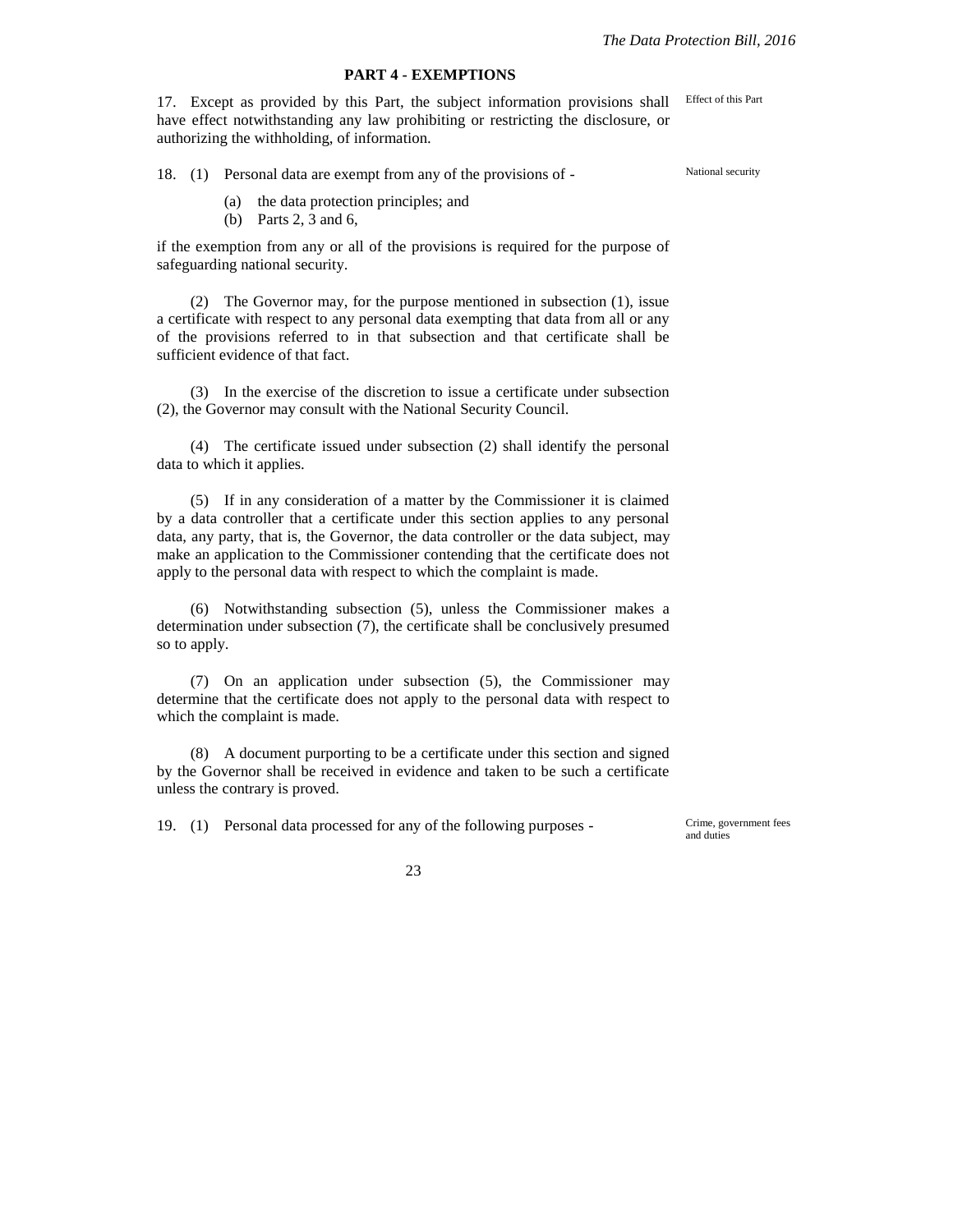- (a) the prevention, detection or investigation of crime;
- (b) the apprehension or prosecution of persons who are suspected to have committed an offence anywhere; or
- (c) the assessment or collection of any fees or duty, or of any imposition of a similar nature, in the Islands,

are exempt from the first data protection principle (except to the extent to which it requires compliance with the conditions in Schedules 2 and 3), the non-disclosure provisions and section 8, to the extent to which the application of those provisions to the data would be likely to prejudice any of the matters referred to in paragraphs (a) to (c).

- (2) Personal data that
	- (a) are processed for the purpose of discharging functions under any Law; and
	- (b) consist of information obtained for such a purpose from a person who had possession of it for any of the purposes referred to in subsections  $(1)(a)$  to  $(c)$ ,

are exempt from the subject information provisions to the same extent as personal data processed for any of the purposes referred to in subsections  $(1)(a)$  to  $(c)$ .

20. (1) The Cabinet may, by regulations, exempt from the subject information provisions, or modify those provisions in relation to, personal data consisting of information as to the physical or mental health or condition of the data subject.

(2) The Cabinet may, by regulations, exempt from the subject information provisions, or modify those provisions, in relation to personal data in respect of which the data controller is the proprietor, governor, governing body, director or manager of, or a principal or teacher at a school, and the personal data consist of information relating to persons who are or have been pupils at the school.

(3) The Cabinet may, by regulations, exempt from the subject information provisions, (or modify those provisions in relation to,) personal data of such other descriptions as may be specified in the regulations, being information -

- (a) processed by a public authority; and
- (b) appearing to the Cabinet to be processed in the course of, or for the purposes of, carrying out social work in relation to the data subject or other individuals,

to the extent that the Cabinet consider that the application to the data of those provisions, (or of those provisions without modification), would be likely to prejudice the carrying out of social work.

24

Health, education or social work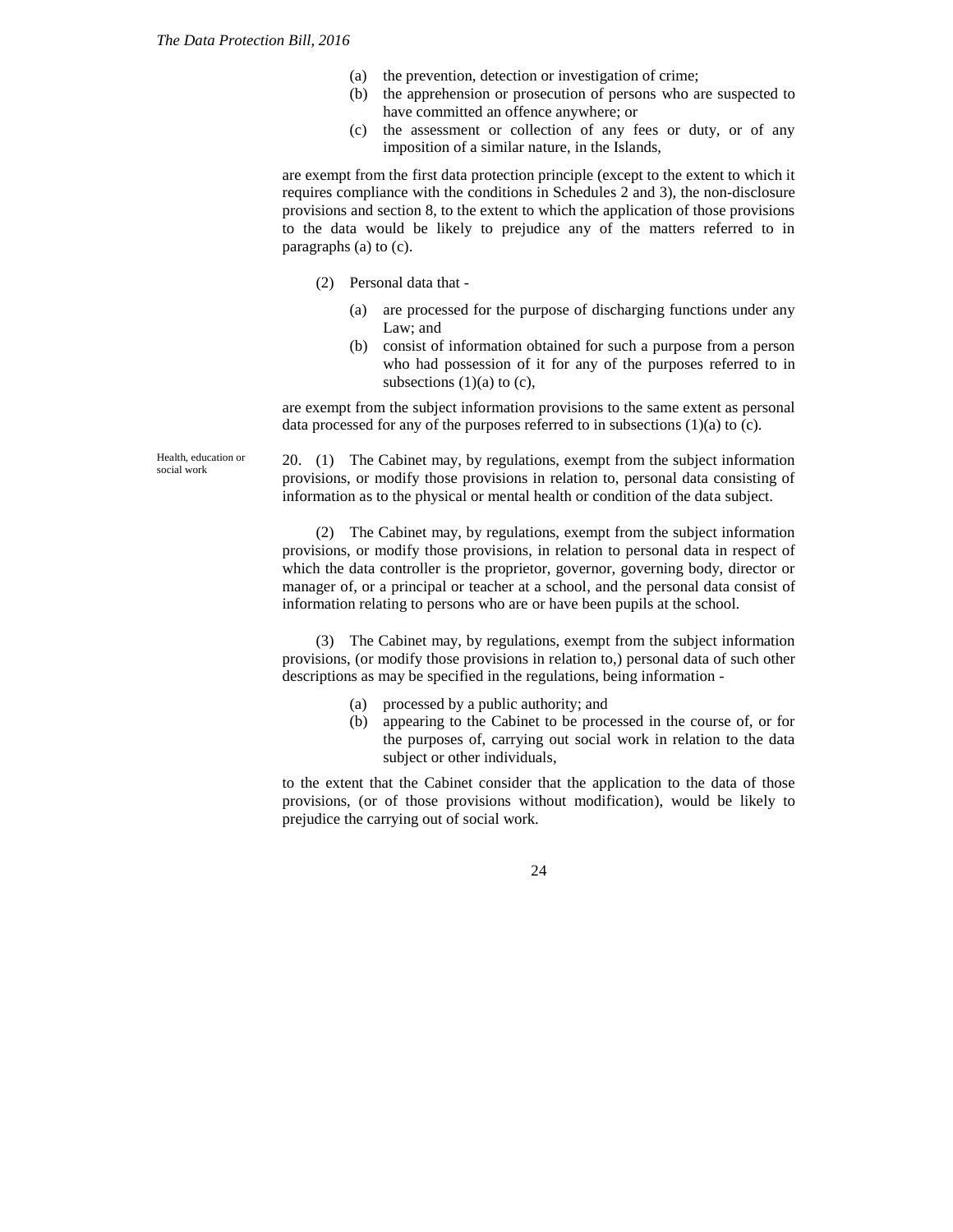Monitoring, inspection or regulatory function

21. (1) Personal data which are processed for the purposes of any monitoring, inspection or regulatory function connected with the exercise of a public function in cases of -

- (a) public safety;
- (b) the prevention, investigation, detection and prosecution of criminal offences, or of breaches of ethics for regulated professions; or
- (c) an important economic or financial interest of the Islands, including monetary, budgetary and taxation matters,

are exempt from the subject information provisions to the extent to which the application of those provisions to the data would be likely to prejudice the proper discharge of the function.

- (2) Subsection (1) applies to
	- (a) a public function conferred on any person by or under any Law or regulations;
	- (b) a function of the Crown, the Governor in Cabinet or a public authority; or
	- (c) any other function of a public nature.

22. (1) Personal data which are processed only for the special purposes are exempt from any provision to which this section relates if -

Journalism, literature or art

- (a) the processing is undertaken with a view to the publication by a person of any journalistic, literary or artistic material;
- (b) the data controller reasonably believes that, having regard in particular to the special importance of the public interest in freedom of expression, publication would be in the public interest; and
- (c) the data controller reasonably believes that, in all the circumstances, compliance with that provision is incompatible with the special purposes.
- (2) This section relates to the following provisions
	- (a) the data protection principles except the seventh data protection principle; and
	- (b) section 10.

(3) In considering, for the purposes of subsection (1)(b), whether the belief of a data controller that publication would be in the public interest was or is a reasonable one, regard may be had to the data controller's compliance with any code of practice that is relevant to the publication in question.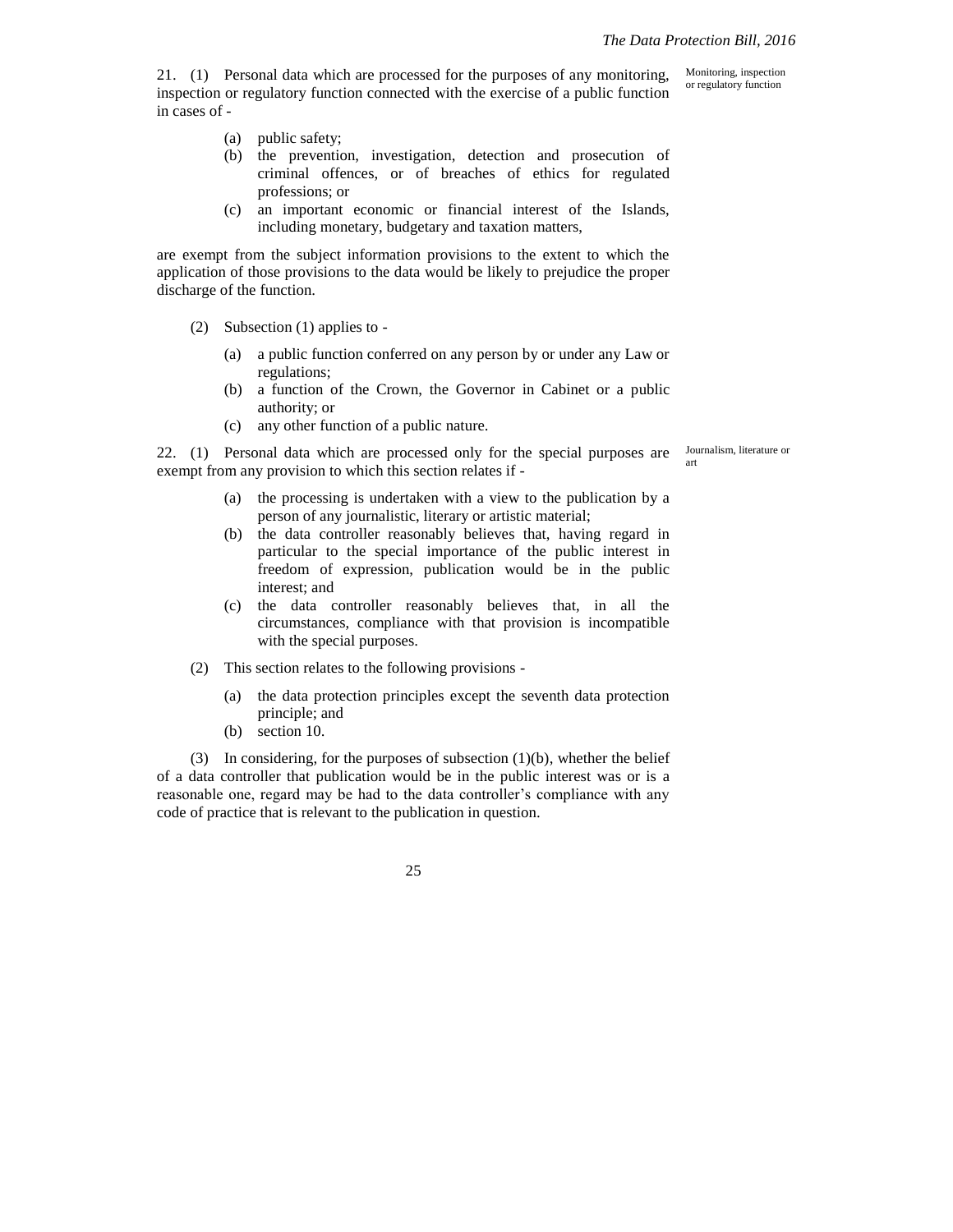Research, history or statistics

Schedule 1

23. (1) In this section, "relevant conditions" means -

- (a) the condition that the personal data are not processed to support a measure or decision with respect to a particular data subject; and
- (b) the condition that the personal data are not processed in such a way that substantial damage or substantial distress is likely to be caused to any data subject.

(2) Personal data processed for statistical purposes or for the purposes of historical or scientific research in compliance with the relevant conditions are exempt from the first data protection principle to the extent to which it requires compliance with paragraph 2(b) of Part 2 of Schedule 1.

- (3) Subsection (2) applies if
	- (a) the provision of such information proves impossible or would involve a disproportionate effort; or
	- (b) processing is required by or under an enactment.

(4) For the purposes of the second data protection principle, the further processing of personal data for the purpose of research, history or statistics in compliance with the relevant conditions is not to be regarded as incompatible with the purposes for which they were obtained.

(5) Personal data processed solely for the purposes of scientific research or kept in a form that identifies a data subject for a period which does not exceed the period necessary for the sole purpose of creating statistics are exempt from section 8.

- (6) Subsection (5) applies if
	- (a) the data are processed in compliance with the relevant conditions;
	- (b) there is no risk of breaching the rights and freedoms of the data subject; and
	- (c) the results of the research or any resulting statistics are not made available in a form that identifies one or more of the data subjects.

(7) Personal data processed for historical, statistical or scientific purposes in compliance with the relevant conditions are exempt from the fifth data protection principle to the extent to which compliance would be likely to prejudice those purposes.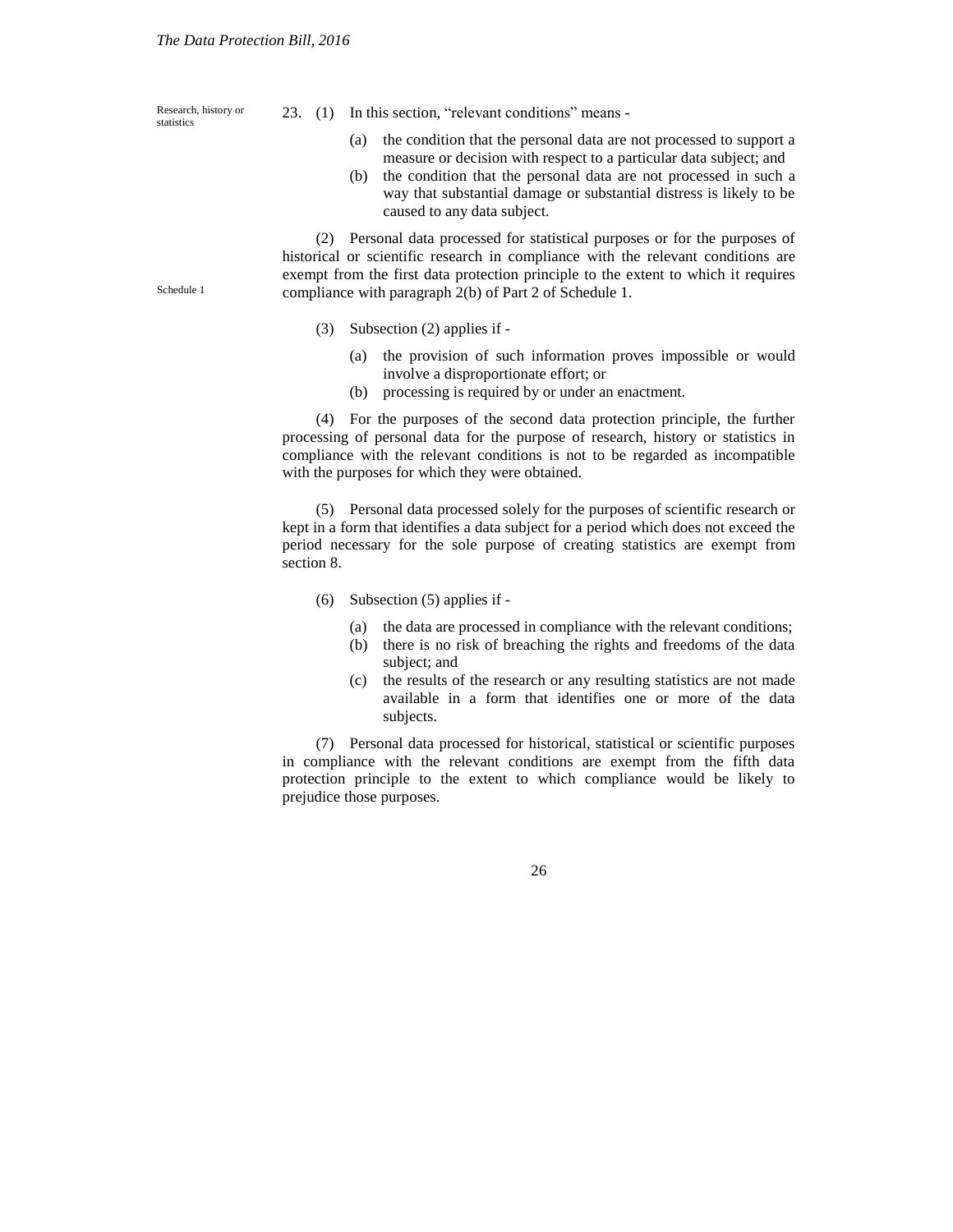24. Personal data are exempt from -

- (a) the subject information provisions;
- (b) the fourth data protection principle and section  $14(1)$  to (3); and
- (c) the non-disclosure provisions,

if the data consist of information that the data controller is obliged by or under any enactment to make available to the public, including by inspection, gratuitously or on payment of a fee.

25. (1) Personal data are exempt from the non-disclosure provisions if the disclosure is required by or under any enactment, by any law or by the order of a court.

(2) Personal data are exempt from the non-disclosure provisions if their disclosure is necessary -

- (a) for the purpose of, in connection with, or in contemplation of, any quasi-judicial or legal proceedings;
- (b) for the purpose of obtaining legal advice; or
- (c) otherwise for the purposes of establishing, exercising or defending a legal right.

26. Personal data processed by an individual only for the purposes of that individual's personal, family or household affairs are exempt from the data protection principles and Parts 2 and 3.

27. Personal data are exempt from the subject information provisions if processed for the purposes of the conferring by the Crown or the Premier of any honour or dignity.

28. (1) If personal data are processed for the purposes of, or in connection with, a corporate finance service provided by a relevant person -

- (a) the data are exempt from the subject information provisions to the extent to which either -
	- (i) the application of those provisions to the data could affect the price of any instrument already in existence or that is to be or may be created; or
	- (ii) the data controller reasonably believes that the application of those provisions to the data could affect the price of any such instrument; and
- (b) to the extent that the data are not exempt from the subject information provisions by virtue of paragraph (a), they are exempt from those provisions if the exemption is required for the

27

Disclosures required by law or made in connection with legal proceedings

Information available to public by or under enactments

Personal, family or household affairs

Honours

Corporate finance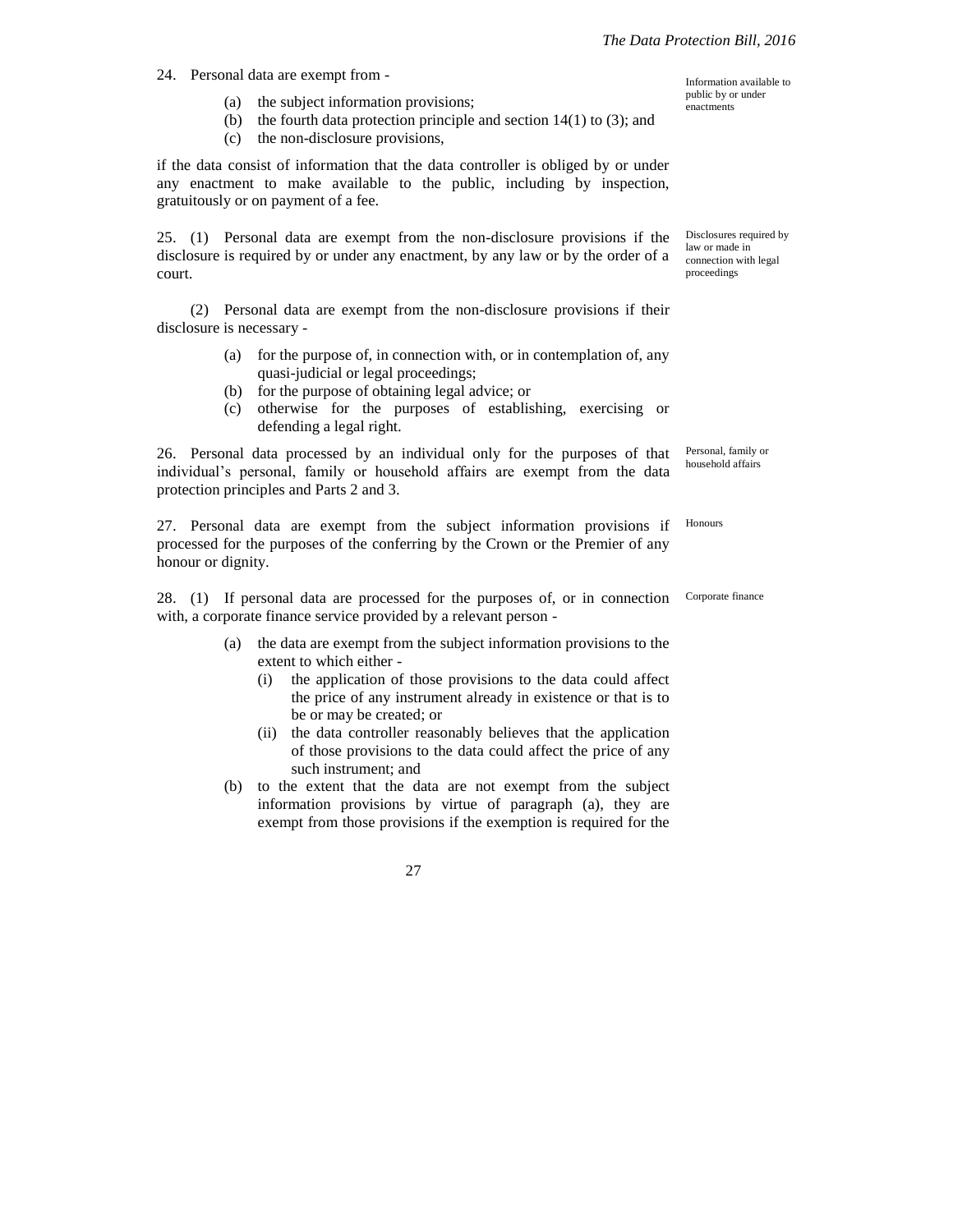purpose of safeguarding an important economic or financial interest of the Islands.

(2) For the purposes of subsection (1)(b) the Cabinet may by regulations specify -

- (a) matters to be taken into account in determining whether exemption from the subject information provisions is required for the purpose of safeguarding an important economic or financial interest of the Islands; or
- (b) circumstances in which exemption from those provisions is, or is not, to be taken to be required for that purpose.
- (3) In this section -

"corporate finance service" means a service consisting of -

- (a) underwriting in respect of issues of, or the placing of issues of, any instrument;
- (b) advice to undertakings on capital structure, industrial strategy and related matters and advice and service relating to mergers and the purchase of undertakings; or
- (c) services relating to such underwriting as mentioned in paragraph (a);

"instrument" means an instrument representing investment within the meaning of any Law in the Islands;

"price" includes value;

"relevant person" means -

- (a) a registered person within the meaning of any Law providing for investment business or a person who is exempted by the respective Law from the obligation to be registered in respect of an investment business;
- (b) a person who is an authorized person under any Law providing for investment business, or is an exempt person under that Law, in respect of the investment business;
- (c) a person who may be prescribed by regulations for the purposes of this section;
- (d) a person who, in the course of the person's employment, provides to the employer a service falling within paragraph (b) or (c) of the definition of "corporate finance service"; or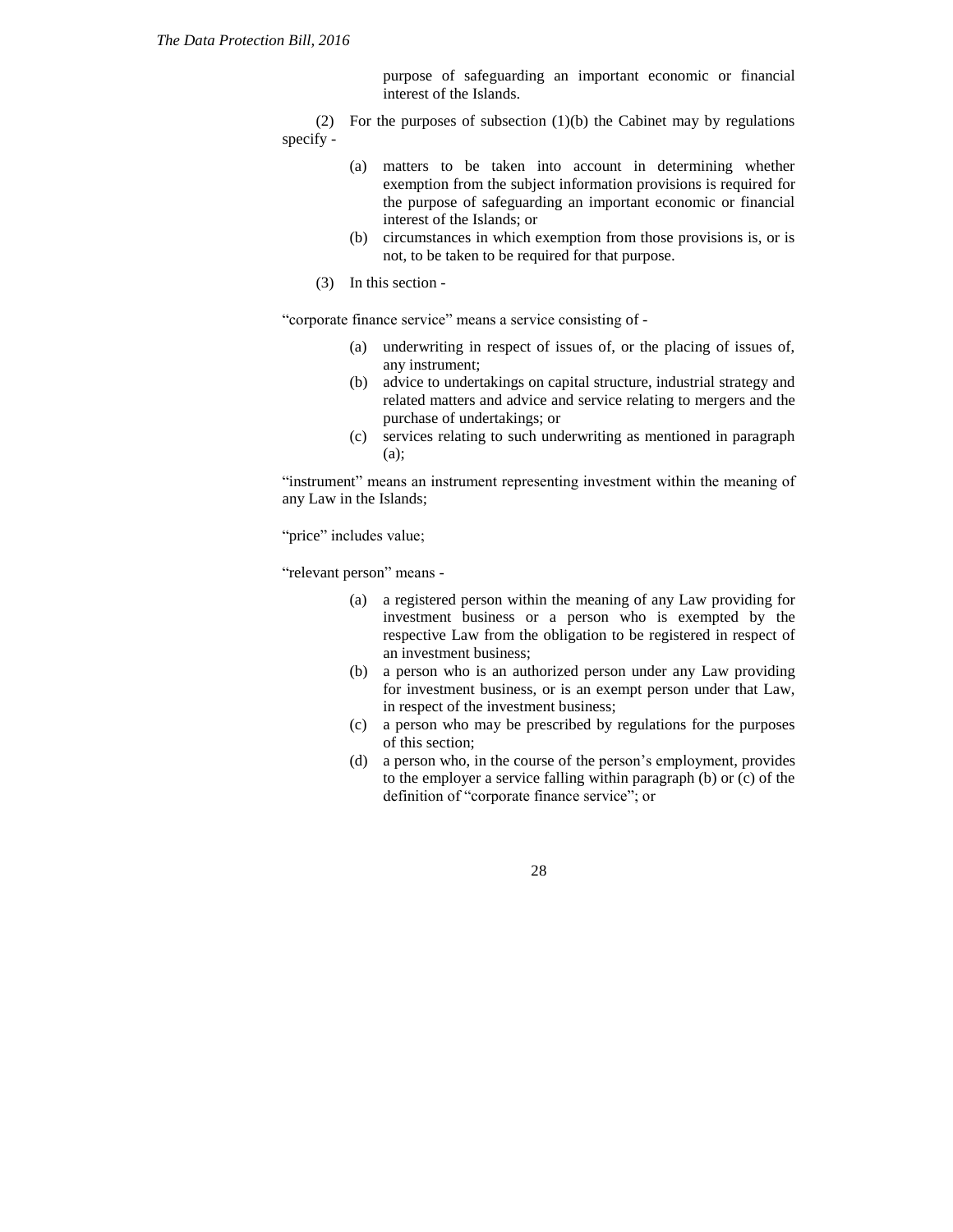(e) a partner who provides to other partners in a partnership a service falling within the provisions of either paragraph (b) or (c) of the definition of "corporate finance service".

29. Personal data which consist of records of the intentions of the data controller in relation to any negotiations with the data subject are exempt from the subject information provisions in any case to the extent to which the application of those provisions would be likely to prejudice those negotiations.

30. Personal data are exempt from the subject information provisions if the data consist of information in respect of which legal professional privilege applies.

31. (1) Subject to subsection (2), the Cabinet may, after consultation with the Commissioner, by regulations -

- (a) exempt from subject information provisions personal data consisting of information, the disclosure of which is prohibited or restricted by or under any enactment; or
- (b) exempt from the non-disclosure provisions personal data consisting of information, the disclosure of which is made in circumstances specified in the regulations.

(2) The Cabinet shall not grant an exemption under subsection (1) unless it considers the exemption to be necessary for the purpose of safeguarding the interests of data subjects or the rights and freedoms of any other individual.

#### **PART 5 - FUNCTIONS OF INFORMATION COMMISSIONER**

32. (1) The Commissioner shall have all powers, direct and incidental, as are necessary or convenient to undertake the Commissioner's functions as provided for under this Law and for purposes of this section, the word "functions" includes power, authority and duty.

(2) In the exercise of the Commissioner's functions under this Law, the Commissioner shall be independent and shall not be subject to the direction or control of any other person or authority.

(3) The Commissioner may appoint such officers and employees as are necessary to enable the performance of the Commissioner's functions under this Law.

(4) The Commissioner shall, from moneys appropriated by the Legislative Assembly, meet operational expenses of the office and the provision of a reserve fund and, where there is any balance separate from the reserve fund, pay such balance into the general revenues of the Islands.

29

Negotiations

Legal professional privilege

Exemptions by regulations

Independence and powers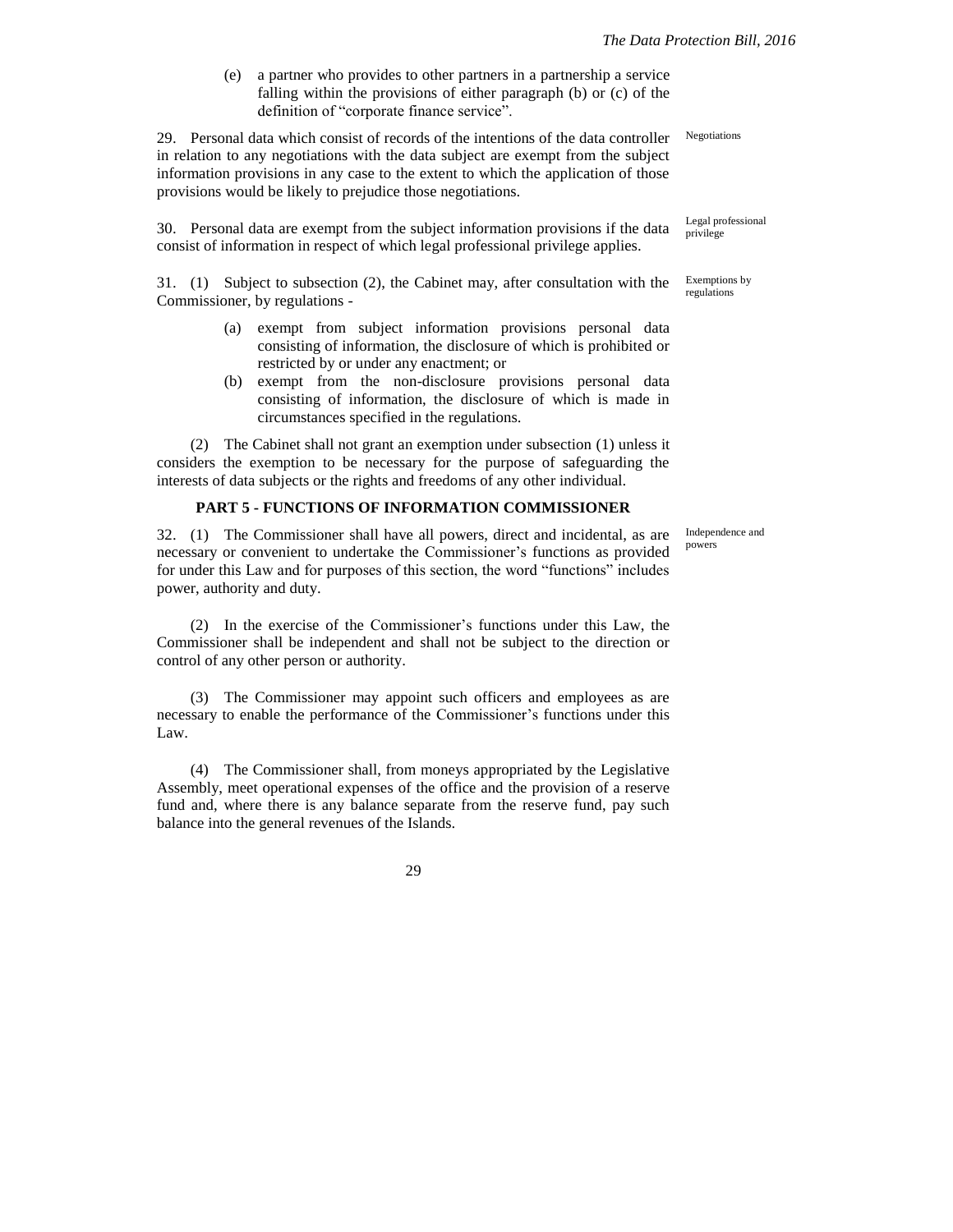(5) The Cabinet may, by regulations, provide for the operation of the reserve fund.

Commissioner to be subject to Public Service Management Law (2013 Revision) (2015 Revision)

33. Except as otherwise stated in this Law or the Freedom of Information Law (2015 Revision), the Commissioner shall be subject to the Public Service Management Law (2013 Revision).

34. The principal functions of the Commissioner include - (a) to hear, investigate and rule on complaints made under this Law; (b) to monitor, investigate and report on the compliance by data controllers with their obligations under this Law; (c) to intervene and deliver opinions and orders related to processing operations; (d) to order the rectification, blocking, erasure or destruction of data; (e) to impose a temporary or permanent ban on processing; (f) to make recommendations for reform both of a general nature and directed at specific data controllers; (g) to engage in proceedings where the provisions of this Law have been violated, or refer these violations to the appropriate authorities; (h) to co-operate with other data protection supervisory authorities; (i) to publicize and promote the requirements of this Law and the rights of data subjects under it; and (j) to do anything which appears to the Commissioner to be incidental or conducive to the carrying out of the Commissioner's functions under this Law. 35. A document that appears to have been signed by or on behalf of the Commissioner shall be presumed to have been so signed and be admissible in any proceedings unless the contrary is shown. 36. The Commissioner shall, as soon as reasonably practicable after the end of each year, lay before the Legislative Assembly - (a) a report of the operation of this Law during the year and may from time to time submit such other reports as the Commissioner thinks appropriate; and (b) accounts audited in accordance with the Public Management and Finance Law (2013 Revision). 37. (1) The Commissioner is the designated authority in the Islands for the purposes of international cooperation related to data protection. Functions of Commissioner Documents signed by Commissioner Reports to Legislative Assembly and budget (2013 Revision) International cooperation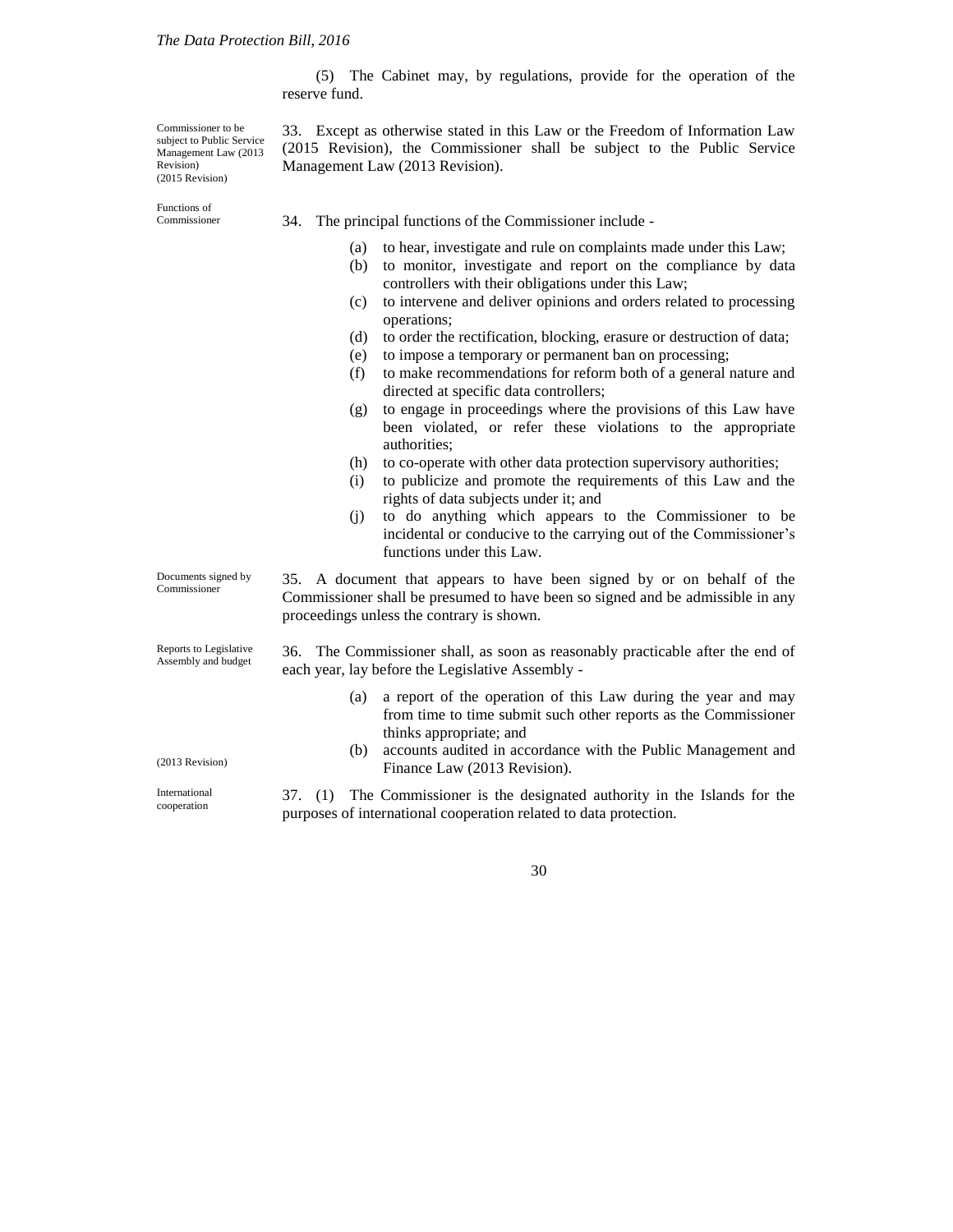(2) The Commissioner shall also carry out any data protection functions (that is, functions relating to the protection of individuals with respect to the processing of personal information) that may be prescribed by regulations for the purpose of enabling the Islands to give effect to any of its international obligations.

38. Neither the Commissioner nor any member of staff of the Commissioner's office shall be liable in damages for anything done or omitted in the discharge or purported discharge of their respective functions under this Law unless it is shown that the act or omission was negligent or in bad faith.

39. (1) It is a defence to any proceedings in libel or slander that information supplied to the Commissioner was communicated to the Commissioner pursuant to this Law.

(2) It is a defence to any proceedings in libel or slander that information communicated by a data controller to any person under this Law was communicated to the data controller in the first instance by a third person, unless the communication to or by the data controller was made maliciously.

40. A public authority that is drawing up administrative measures or rules relating to the protection of data subjects' rights and freedoms with regard to data processing shall consult the Commissioner on the content of such measures or rules.

41. (1) The Commissioner shall promote good practice and observance of this Law by data controllers.

(2) The Commissioner may arrange for the dissemination of information about the operation of this Law, about good practice, and about other matters within the scope of the Commissioner's functions under this Law, and may give advice to any person as to any of those matters.

42. (1) The Cabinet may, after consulting with the Commissioner, make regulations for the preparation and dissemination of codes of practice which may be specific to a particular industry or processing operation.

(2) Any guidance under subsection (3) shall describe the personal data or processing to which the code of practice shall relate, and may also describe the persons or classes of persons to whom it shall relate.

Protection of Commissioner

Defamation

Consultation of Commissioner

Promotion of the Law by Commissioner

Codes of practice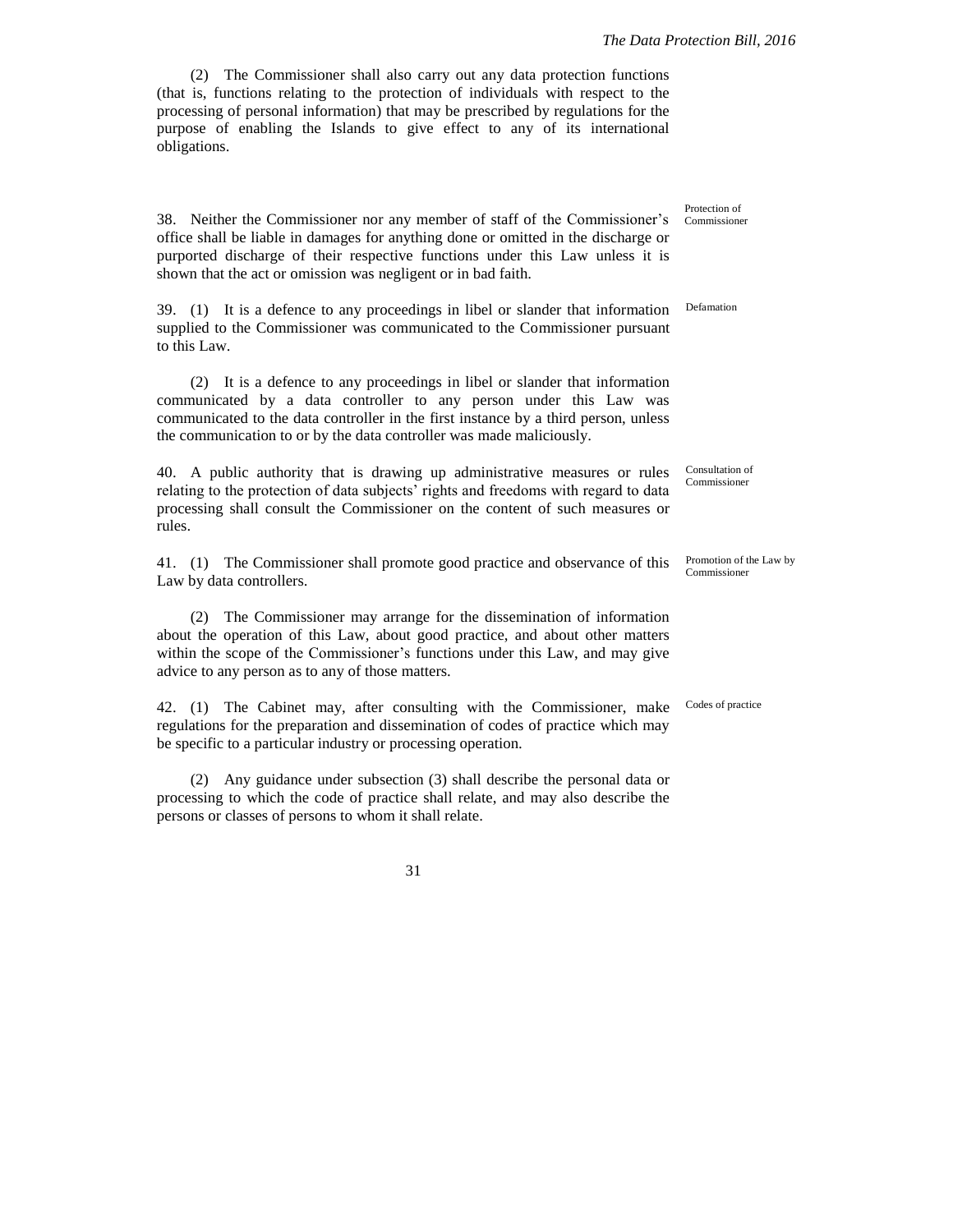- (3) The Commissioner shall also
	- (a) if the Commissioner considers it appropriate to do so, encourage trade associations to prepare, and to disseminate to their members, codes of practice for guidance as to good practice; and
	- (b) if a trade association submits a code of practice for the Commissioner's consideration, consider the code and, after such consultation with data subjects or persons representing data subjects as appears to the Commissioner to be appropriate, notify the trade association whether, in the Commissioner's opinion, the code promotes good practice.

(4) The Commissioner may, with the consent of the relevant data controller, assess any processing of personal data for the adherence to good practice and shall inform the data controller of the results of the assessment.

(5) The Commissioner may charge such fees as may be considered fit for any services provided by the Commissioner under this Law.

(6) In this section -

"good practice" means such practice in the processing of personal data as appears to the Commissioner to be desirable having regard to the interests of data subjects and others, and includes compliance with the requirements of this Law; and

"trade association" includes any body representing data controllers.

(7) The Commissioner shall also provide the Cabinet with a copy of any code of practice prepared under subsection (1), unless the code is included in any report provided to the Cabinet.

(8) The Commissioner shall cause to be laid a copy of a report, or of a code provided under subsection (7) before the Legislative Assembly as soon as practicable after the Cabinet receives the report or a copy of the code.

#### **PART 6 - ENFORCEMENT**

43. (1) A complaint may be made to the Commissioner by or on behalf of any person about the processing of personal data that has not been or is not being carried out in compliance with the provisions of this Law or anything required to be done pursuant to this Law.

(2) On receiving a complaint referred to in subsection (1), or on the Commissioner's own motion, the Commissioner may conduct an investigation.

32

Complaints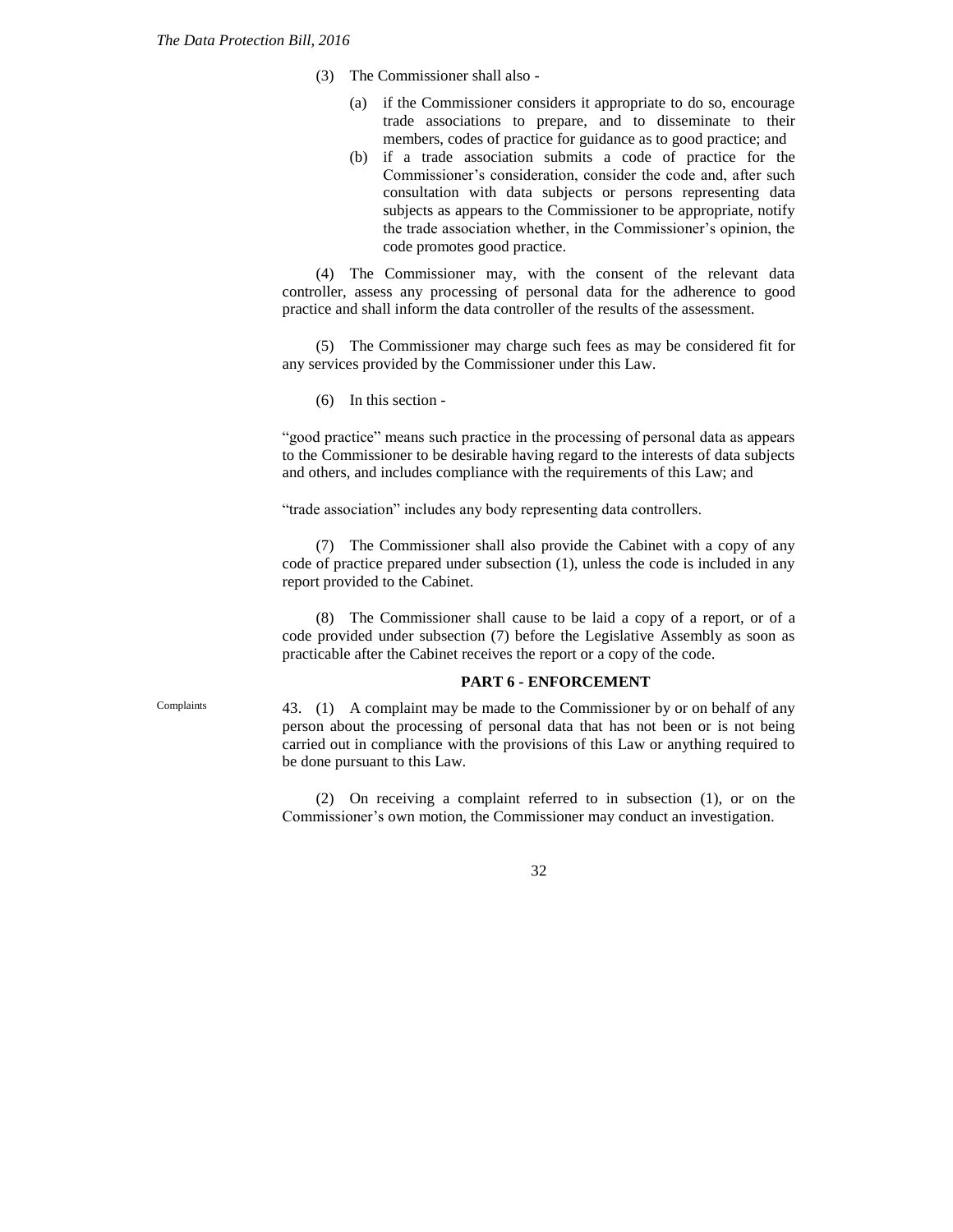(3) The matters to which the Commissioner may have regard in determining whether or not to conduct an investigation referred to in subsection (1) include -

- (a) the extent to which the complaint appears to the Commissioner to raise a matter of substance;
- (b) any undue delay in making the complaint;
- (c) whether a complaint is frivolous or vexatious; and
- (d) whether or not the person making the complaint is entitled to make a request under section 8 in respect of the personal data in question.

(4) The Commissioner may consult with the Information and Communications Technology Authority with regards to the enforcement functions under this Law where the matters before the Commissioner relate to the operation of information and communications technology networks, the provision of related services or on the application of the seventh data protection principle.

(5) The Information and Communications Technology Authority shall comply with any reasonable request made by the Commissioner, in accordance with the Commissioner's enforcement functions, for advice on technical and similar matters relating to the operation of information and communications technology networks, the provision of related services or on the application of the seventh data protection principle.

Information orders

44. (1) The Commissioner may require any person to provide all information as the Commissioner considers appropriate for the purpose of carrying out the Commissioner's functions under this Law including any information with respect to which an exemption is claimed.

(2) A person who is required to provide information under this section shall provide it in such a manner, form and within such reasonable period as the Commissioner may specify.

(3) An information requirement under this section shall also contain particulars of the right to seek judicial review conferred by section 47.

(4) A person who refuses or, without reasonable excuse, fails to supply information required under subsection (1) commits an offence and is liable on conviction to a fine of one hundred thousand dollars or to imprisonment for a term of five years, or both.

(5) A person who intentionally alters, suppresses or destroys information that is required to be produced under subsection (1) commits an offence and is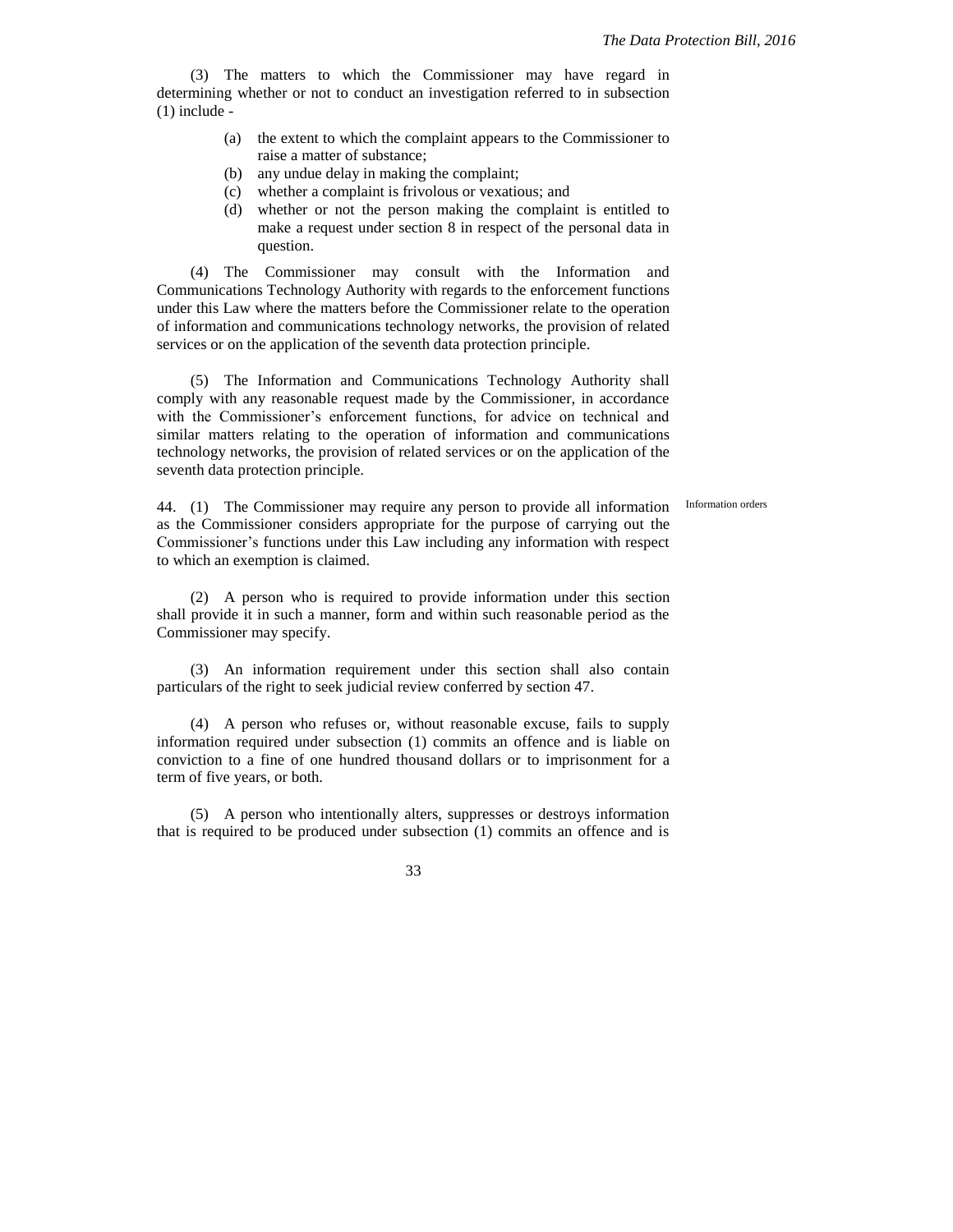#### *The Data Protection Bill, 2016*

liable on conviction to a fine of one hundred thousand dollars or to imprisonment for a term of five years or both.

(6) A person commits an offence if, in purported compliance with a requirement made under subsection (1), the person -

- (a) makes a false statement that the person knows to be false in a material respect; or
- (b) recklessly makes a statement that is false in a material respect,

and is liable on conviction to a fine of one hundred thousand dollars or to imprisonment for a term of five years, or to both.

45. (1) If the Commissioner is satisfied that there are reasonable grounds for believing that a data controller has contravened, is contravening or is likely to contravene any provision of this Law, the Commissioner may, with a view to effecting the data controller's compliance with the provision, by way of an order served on the data controller, require that data controller to - Enforcement orders

- (a) take specified steps within a specified time, or to refrain from taking specified steps after a specified time;
- (b) refrain from processing any personal data, or any personal data of a specified description;
- (c) refrain from processing data for a specified purpose or in a specified manner, after a specified time; or
- (d) do anything which appears to the Commissioner to be incidental or conducive to the carrying out of the Commissioner's functions under this Law.
- (2) An enforcement order shall include
	- (a) a statement of the provision which the Commissioner is satisfied has been or is being contravened and the reasons for reaching that conclusion; and
	- (b) particulars of the right to seek judicial review conferred by section 47.
- $(3)$  If -
	- (a) an order requires a data controller to rectify, block, erase or destroy any personal data; or
	- (b) the Commissioner is satisfied that personal data that have been rectified, blocked, erased or destroyed had been processed in contravention of any of the data protection principles,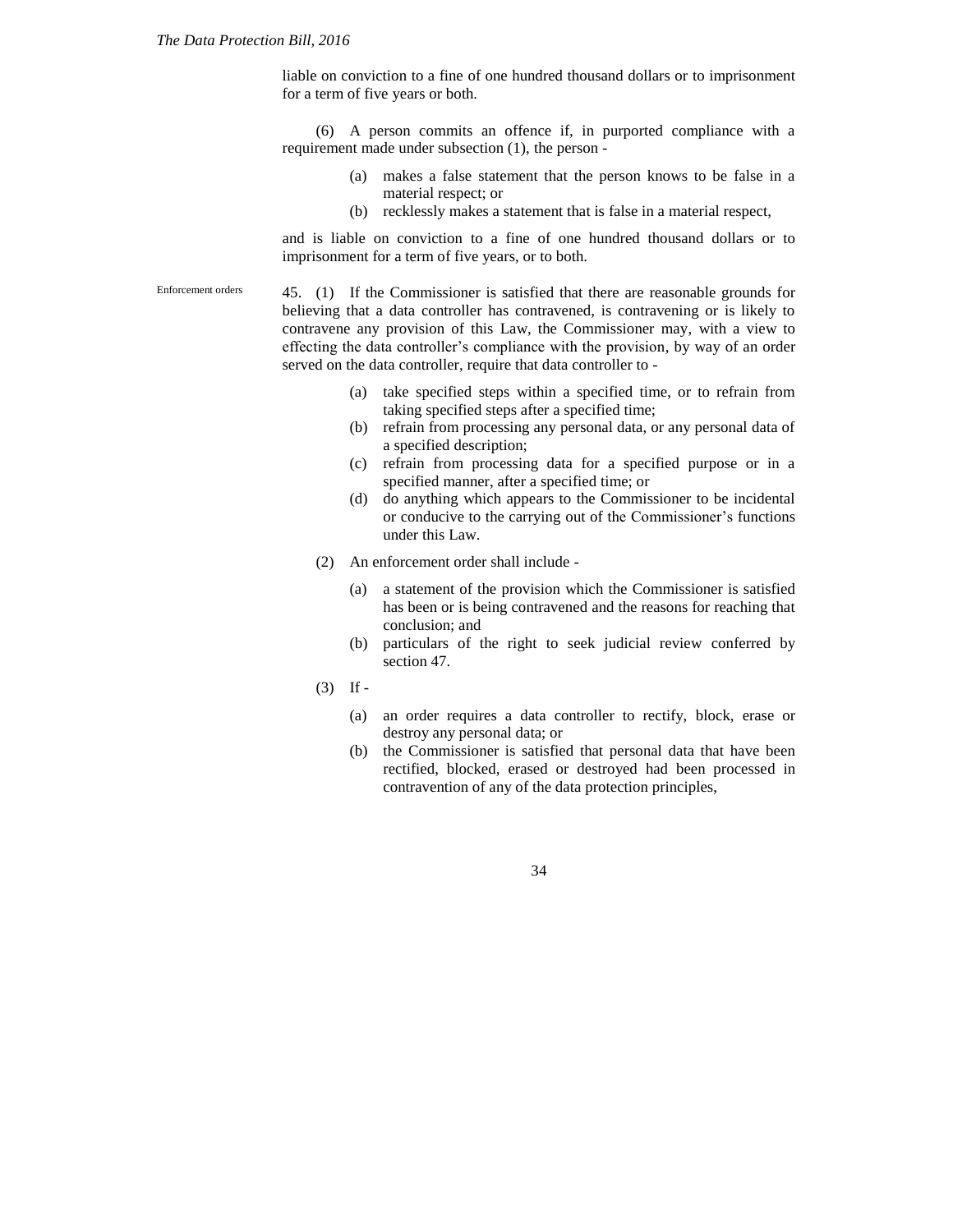that order may, if it is reasonably practicable, require the data controller to notify third parties to whom the data have been disclosed of the rectification, blocking, erasure or destruction.

(4) The Commissioner shall, in determining whether it is reasonably practicable to require an enforcement order under subsection (3), have regard in particular to the number of persons who would have to be notified.

46. (1) Subject to subsections 47 and 48, a person who fails to comply with an information requirement, enforcement order or monetary penalty order under this Law commits an offence and is liable on conviction to a fine of one hundred thousand dollars or to imprisonment for a term of five years, or both.

(2) It is a defence for a person charged with an offence under subsection (1) to prove that all due diligence has been exercised to comply with the information requirement, enforcement order or monetary penalty order in question.

47. A person who has received an information requirement, enforcement order or monetary penalty order under this Law may, within forty-five days of receipt and upon notice to the Commissioner, seek judicial review of the information requirement or the order in the Grand Court.

48. (1) Where the person concerned has not sought judicial review upon the expiry of the forty-five day period referred to in section 47, the Commissioner may certify in writing to the court any failure to comply with an information requirement, enforcement order or monetary penalty order made under sections 44, 45 or 55 and the court may consider such failure under the rules relating to contempt of court.

(2) The Rules Committee referred to in section 19 of the Grand Court Law (2015 Revision) may make rules providing for -

- (a) the effect on proceedings referred to in subsection (1) of a person obtaining leave to seek judicial proceedings out of the time referred to in section 47; and
- (b) any other matters relating to proceedings under this section.

49. (1) Except as provided in this Law, no enactment or law prohibiting or restricting the disclosure of information shall preclude a person from furnishing the Commissioner with any information required for the discharge of the Commissioner's functions under this Law.

Failure to comply with order

Right to seek judicial review

Commissioner to certify

(2015 Revision)

Disclosure of information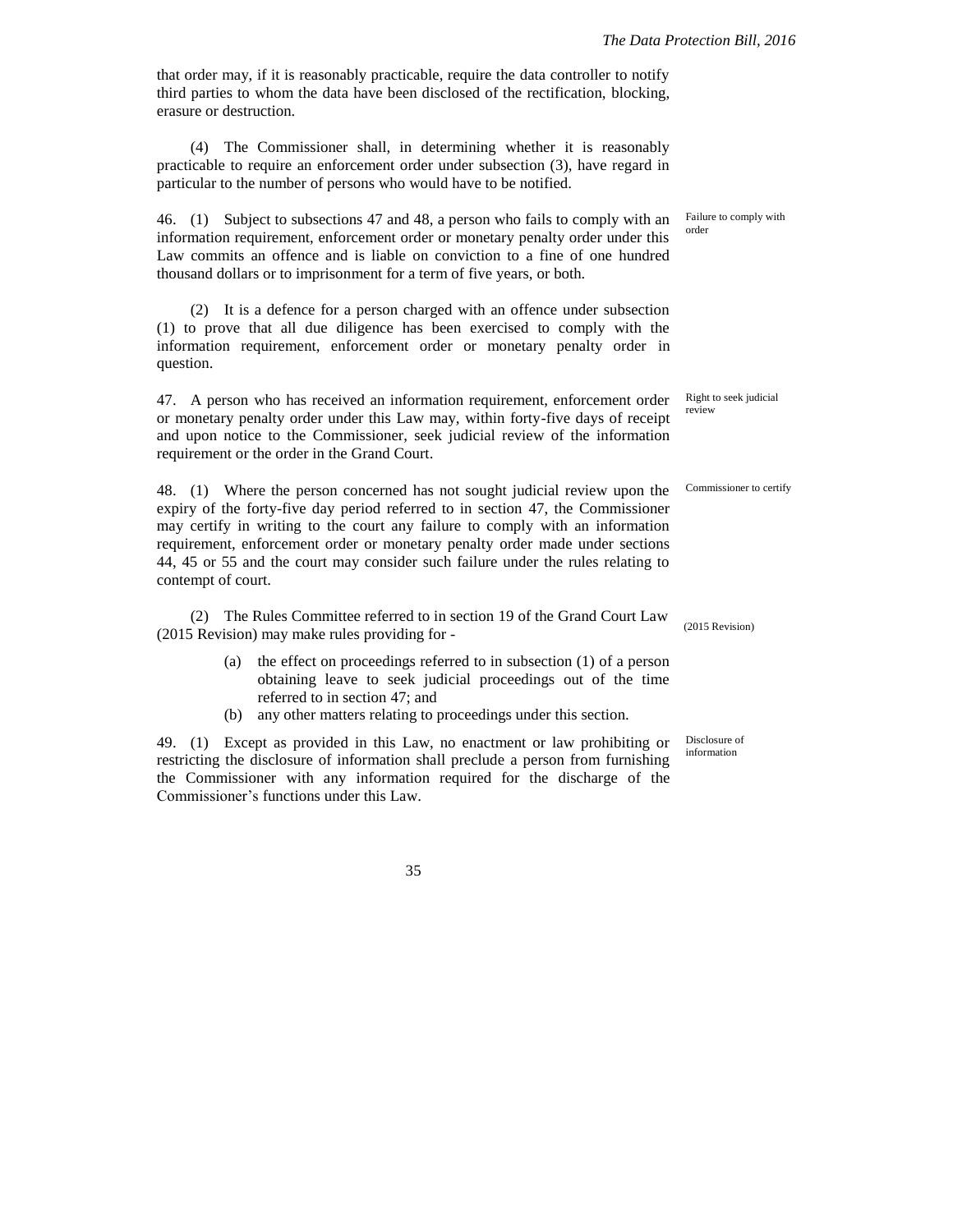(2) Subsection (1) shall not be read so as to compel an individual to utter anything that tends to incriminate that individual.

Confidentiality of information

50. (1) A current or former Commissioner, current or former member of the Commissioner's staff, current or former agent of the Commissioner, or current or former consultant to the Commissioner, shall not disclose any information which-

- (a) has been or was obtained by, or furnished to, the Commissioner under or for the purposes of this Law or the Freedom of Information Law (2015 Revision); (2015 Revision)
- (b) relates to an identified or identifiable person; and
- (c) is not at the time of the disclosure, and has not previously been, available to the public from other sources,

unless the disclosure is made with lawful authority.

(2) For the purposes of subsection (1) a disclosure of information is made with lawful authority if -

- (a) the disclosure is made with the consent of the person to whom the information relates;
- (b) the information was provided for the purpose of it being made available to the public, in whatever manner, under any provision of this Law;
- (c) the disclosure is made for the purposes of the discharge of
	- (i) functions under this Law or the Freedom of Information Law (2015 Revision); or
	- (ii) any European Union obligation of the United Kingdom that has been extended to the Islands;
- (d) the disclosure is made for the purposes of any proceedings, whether criminal or civil and whether arising under, or by virtue of, this Law or otherwise; or
- (e) having regard to the rights and freedoms or legitimate interests of any person, the disclosure is necessary in the public interest.

(3) A person who knowingly or recklessly discloses information in contravention of subsection (1) commits an offence.

Entry and search of premises

## 51. (1) In this Part -

"occupier", in relation to premises, includes a person in charge of premises;

"premises" includes -

(a) any ship, aircraft, vessel or other vehicle; and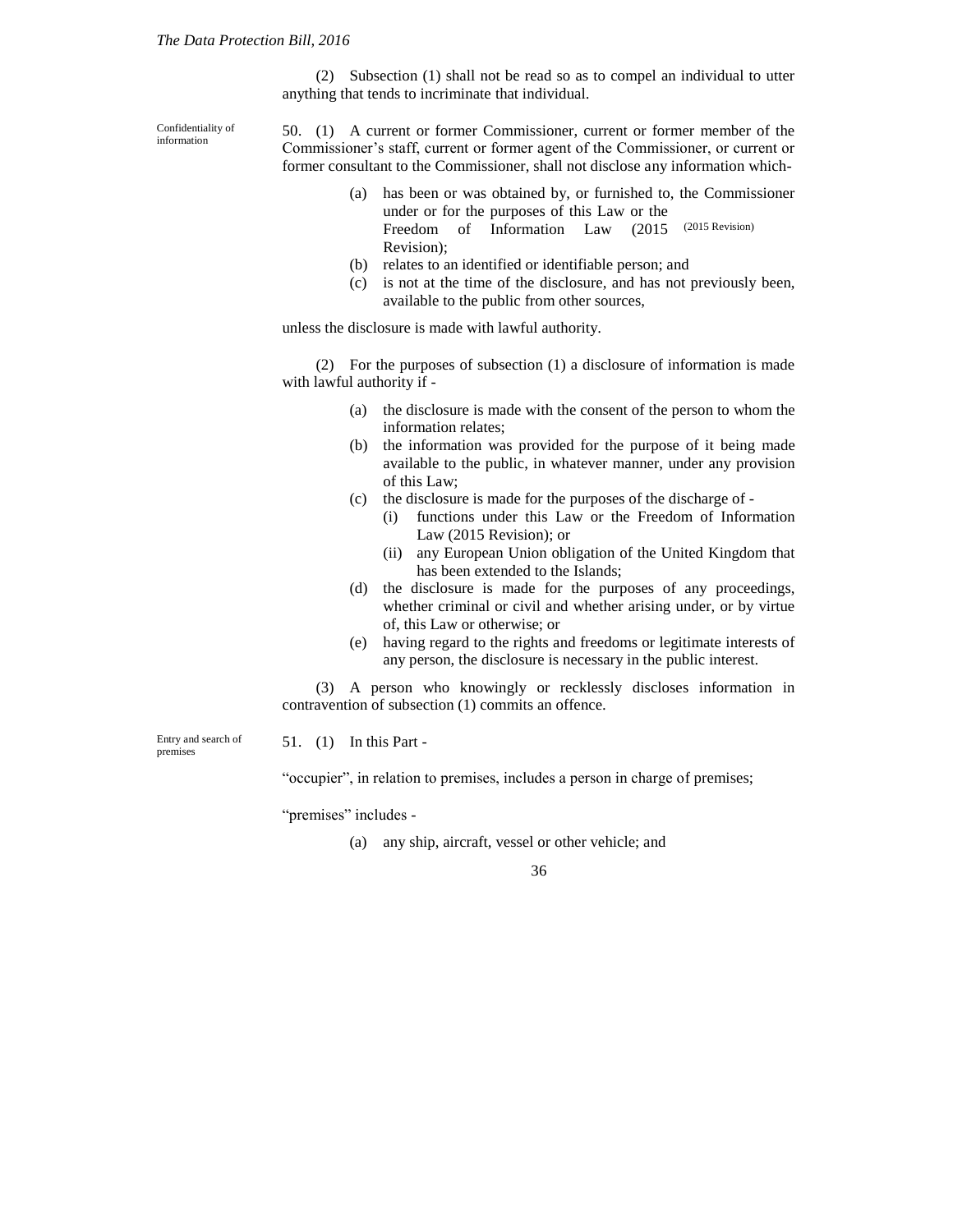(b) any hovercraft or other floating or airborne contrivance,

registered in the Islands.

(2) If a judge is satisfied by information on oath supplied by the Commissioner that there are reasonable grounds for believing -

- (a) that a data controller has contravened, is contravening or is likely to contravene any of the data protection principles; or
- (b) that an offence under this Law has been or is being committed,

and that there are reasonable grounds to believe that evidence of the contravention or of the commission of the offence is to be found on any premises specified in the information, the judge may grant a warrant to the Commissioner.

(3) A warrant issued under subsection (2) may authorize the Commissioner or any of the Commissioner's staff at any time -

- (a) to enter the premises and search them;
- (b) to inspect, examine, operate and test any equipment found there which is used or intended to be used for the processing of personal data; and
- (c) to inspect, examine and seize any documents, equipment or other thing found there which may be evidence of the contravention of subsection (2).

52. (1) The powers of inspection and seizure conferred by a warrant shall not be exercisable in respect of personal data that are exempt under section 18.

(2) The powers of inspection and seizure conferred by a warrant shall not be exercisable in respect of information for which legal professional privilege is claimed; in the event of such a claim, the relevant material shall be sealed, held by a neutral party, and the party claiming privilege shall bring the matter before the Grand Court no later than five days following such claim, at which time the Grand Court shall determine the matter, and the costs of this procedure shall be in accordance with an order of the Grand Court.

53. A person who -

- (a) obstructs a person in the execution of a warrant issued under this Law;
- (b) fails, without reasonable excuse, to give a person executing such a warrant such assistance as may be reasonably required for the execution of the warrant;
- (c) makes a statement in response to a requirement under this Law which the person knows to be false in a material respect; or

37

Offences in respect of warrants

Warrant not exercisable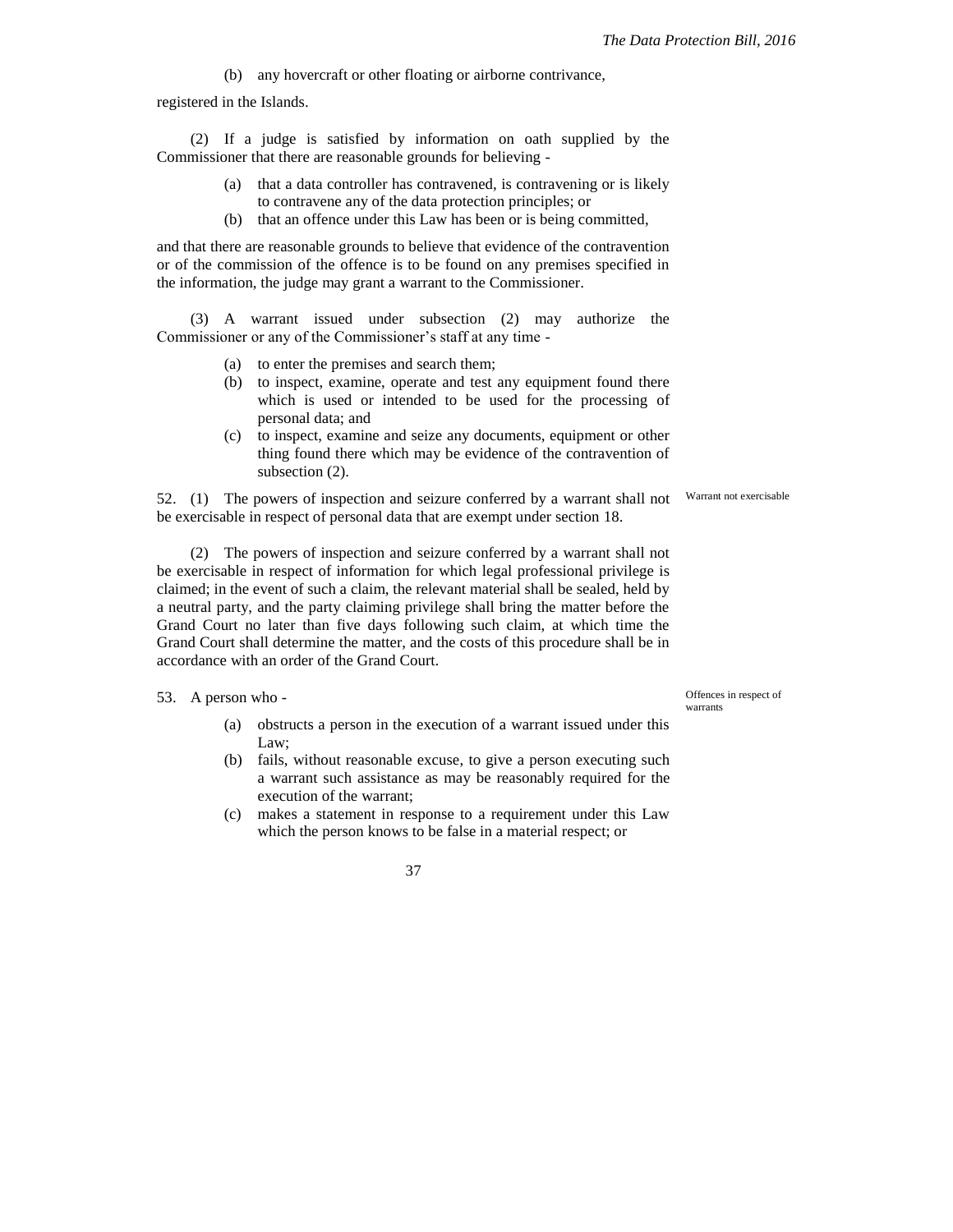(d) recklessly makes a statement in response to such a requirement which is false in a material respect,

commits an offence and is liable -

- (i) on summary conviction, to a fine of twenty thousand dollars; or
- (ii) on conviction on indictment, to a fine of one hundred thousand dollars or a term of imprisonment of four years, or to both.

Unlawful obtaining etc. of personal data

54. (1) A person shall not, knowingly or recklessly, without the consent of the data controller -

- (a) obtain or disclose personal data; or
- (b) procure the disclosure to another person of the personal data.
- (2) Subsection (1) does not apply to a person who shows
	- (a) that the obtaining, disclosing or procuring
		- (i) was necessary for the purpose of preventing or detecting a crime; or
		- (ii) was required or authorized by or under any enactment, by any law or by the order of the Grand Court; or
	- (b) that, in the particular circumstances, the obtaining, disclosing or procuring was justified as being in the public interest.

(3) A person who contravenes subsection (1) commits an offence and is liable, upon conviction, to a fine of one hundred thousand dollars.

(4) A person who sells personal data commits an offence if the person has obtained the data in contravention of subsection (1) and is liable, upon conviction, to a fine of one hundred thousand dollars.

(5) A person who offers to sell personal data commits an offence if -

- (a) the person has obtained the data in contravention of subsection (1); or
- (b) the person subsequently obtains the data in contravention of that subsection.

(6) For the purposes of subsection (5), an advertisement indicating that personal data are or may be for sale is an offer to sell the data.

Power of the Commissioner to impose monetary penalty

55. (1) The Commissioner may serve a data controller with a monetary penalty order if the Commissioner is satisfied on a balance of probabilities that -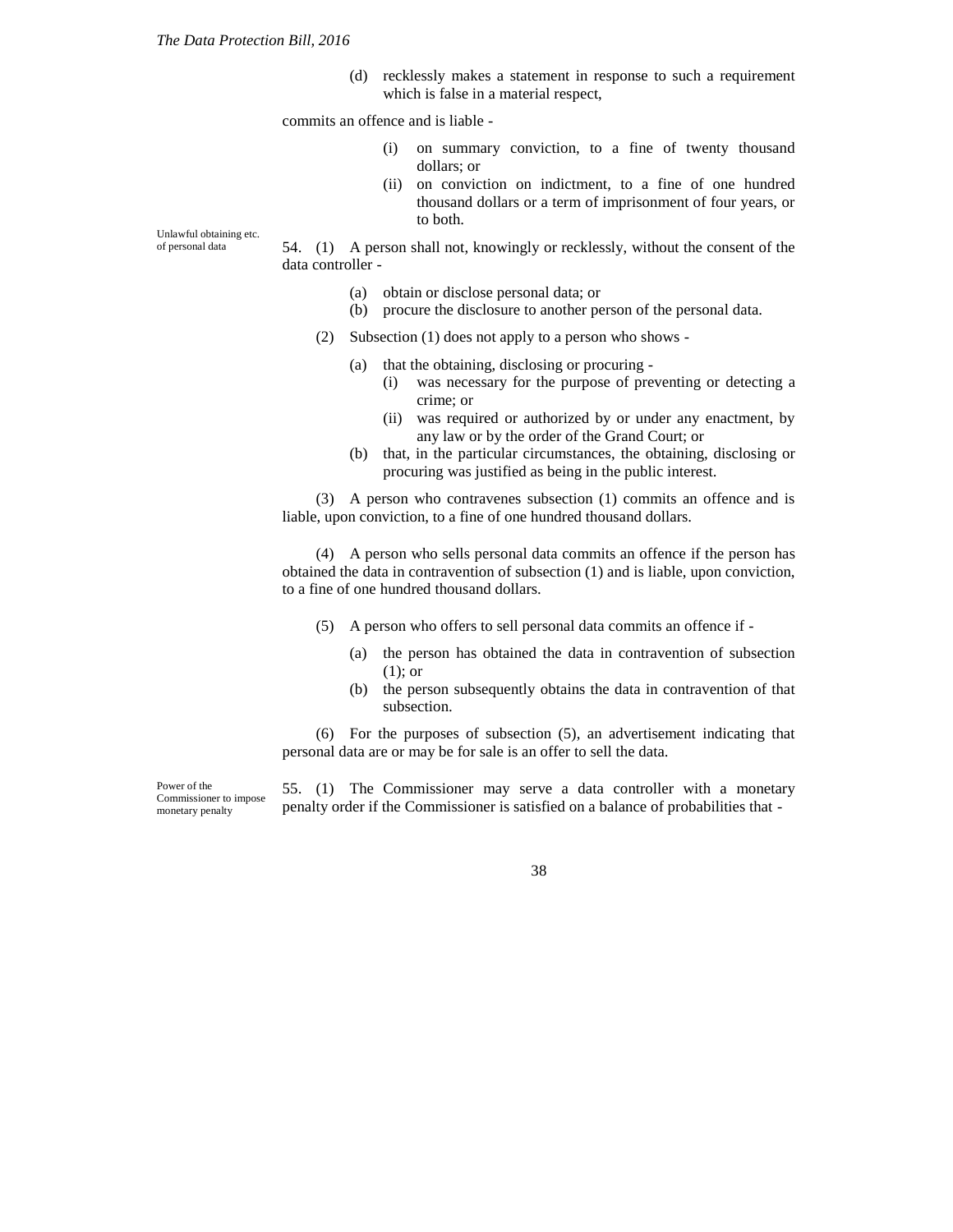- (a) there has been a serious contravention of this Law by the data controller; and
- (b) the contravention was of a kind likely to cause substantial damage or substantial distress to the data subject.

(2) A monetary penalty order is an order requiring the data controller to pay a monetary penalty of an amount determined by the Commissioner and specified in the order.

(3) The amount of the monetary penalty determined by the Commissioner shall not exceed two hundred and fifty thousand dollars.

(4) The monetary penalty order shall be paid into the general revenues of the Islands within the period specified in the order.

(5) The Commissioner, before serving a monetary penalty order, shall serve the data controller with a notice of intent that the Commissioner proposes to serve a monetary penalty order.

(6) A notice of intent shall state that the data controller may make written representations in relation to the Commissioner's proposal within a period of twenty-one days and such other information as may be prescribed.

(7) The Commissioner may not serve a monetary penalty order until the period specified in subsection (6) has expired.

56. (1) The Commissioner shall prepare and issue guidance on the exercise of Guidance about the Commissioner's functions under section 55.

monetary penalty orders

- (2) The guidance shall, in particular, deal with
	- (a) the circumstances in which the Commissioner would consider it appropriate to issue a monetary penalty order; and
	- (b) how the Commissioner will determine the amount of the penalty.

57. (1) A person who commits an offence under this Law is liable, except where this Law otherwise provides -

(a) on summary conviction, to a fine of ten thousand dollars; or

(b) on conviction on indictment, to a fine of twenty thousand dollars.

(2) A fine ordered under this Law shall be in addition to any monetary penalty imposed by the Commissioner under section 55.

(3) The Grand Court by or before which a person is convicted of -

39

General provisions relating to offences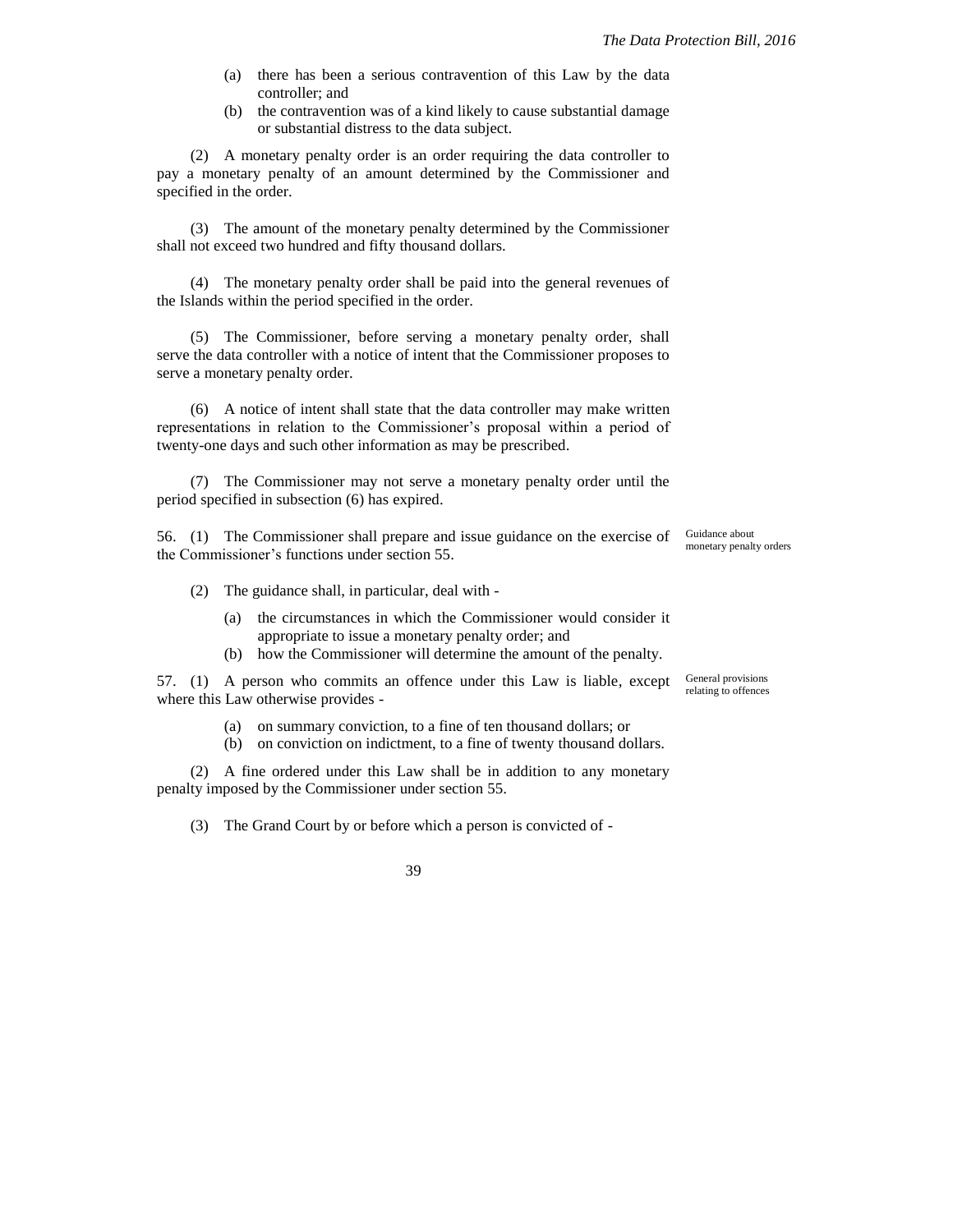- (a) an offence under section 16 or 54; or
- (b) an offence under section 46 relating to an enforcement order,

may order any document or other material used in connection with the processing of personal data and appearing to the court to be connected with the commission of the offence to be forfeited, destroyed or erased.

(4) The Grand Court shall not make an order under subsection (3) in relation to any material if a person, (other than the offender), claiming to be the owner of, or otherwise interested in, the material applies to be heard by the court, unless an opportunity is given to the person to show cause why the order should not be made.

Liability for offences

58. (1) Where an offence under this Law has been committed by a body corporate and is proved to have been committed with the consent or connivance of, or to be attributable to, any neglect on the part of -

- (a) any director, manager, secretary or similar officer of the body corporate; or
- (b) any person who was purporting to act in any such capacity,

the director, manager, secretary, similar officer of the body corporate or any person purporting to act in any such capacity, as well as the body corporate, commit that offence and are liable to be proceeded against and punished accordingly.

(2) Where the affairs of a body corporate are managed by its members, subsection (1) applies, in relation to the acts and defaults of a member in connection with the member's functions of management, as if the member were a director of the body corporate.

#### **PART 7 - GENERAL**

Law binds Crown

Service of orders, etc.

60. (1) A notice required by this Law to be given to the Commissioner shall not be regarded as given until it is in fact received by the Commissioner.

59. This Law binds the Crown.

(2) A notice or other document which is required or authorized under this Law to be given to the Commissioner may be given by electronic or other means on the condition that the Commissioner is able to obtain or recreate the notice or document in intelligible form.

(3) An order, notice, direction or other document required or authorized by or under this Law to be given to or served on any person other than the Commissioner may be given or served -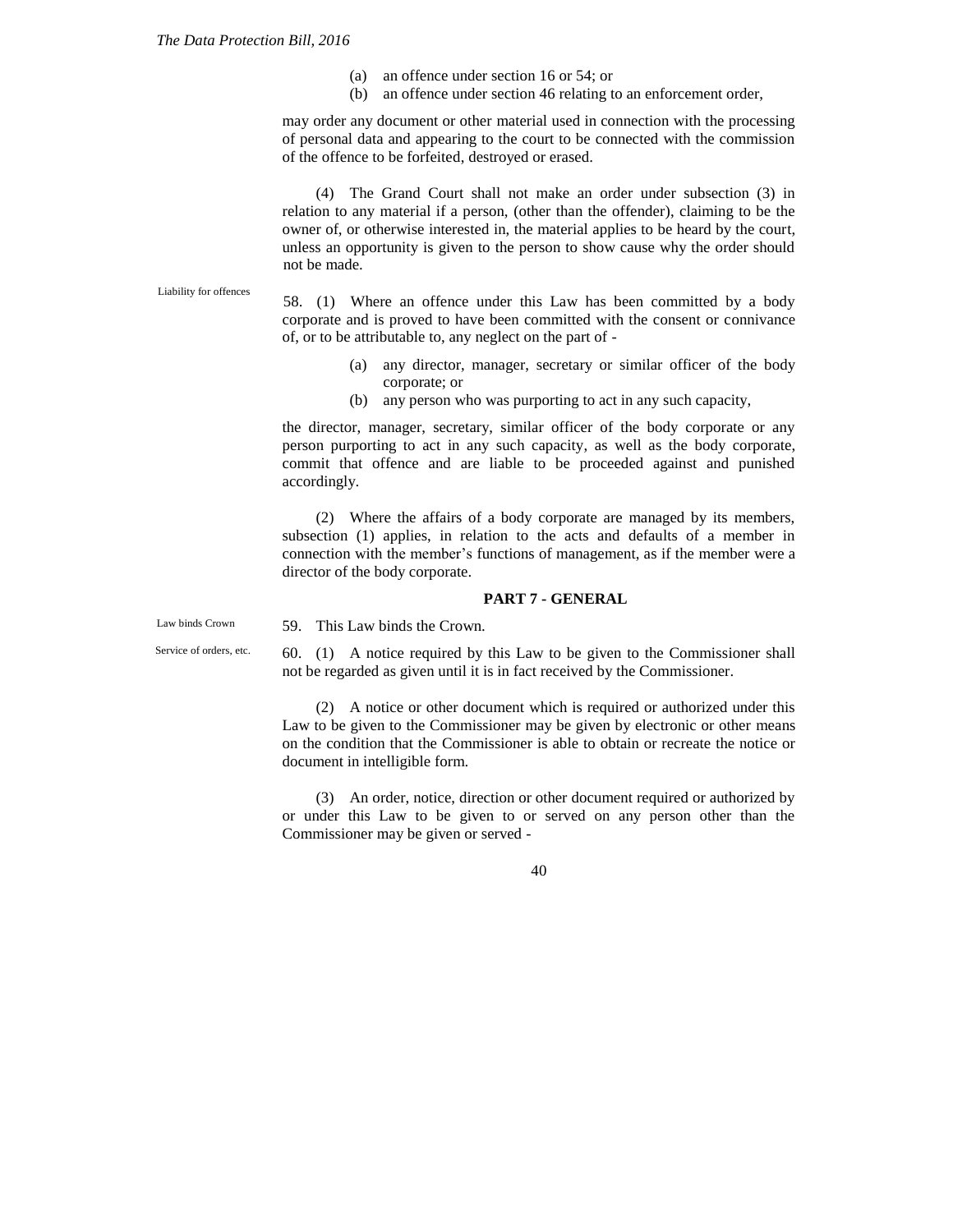- (a) by delivering it to the person;
- (b) by leaving it at the person's address;
- (c) by sending it by registered post to the person at the person's address; or
- (d) by sending it to the person by electronic or other means to the person's given facsimile number or electronic mail address or such other given address by which the order, notice, direction or document may be obtained or recreated in intelligible form.

(4) Without limiting the generality of subsection (3), any such order, notice, direction or other document may be given to or served on a partnership, company incorporated outside the Islands or unincorporated association by being given to or served -

- (a) in any case, on a person who is, or purports, under whatever description, to act as, its secretary, clerk or other similar officer;
- (b) in the case of a partnership, on the person having the control or management of the partnership business;
- (c) in the case of a partnership or company incorporated outside the Islands, on the local representative referred to in section 6(2); or
- (d) by being delivered to the registered or administrative office of a person referred to in paragraph (a), (b) or (c) if the person is a body corporate.

(5) If the person to or on whom an order, notice, direction or other document referred to in subsection (3) is to be given or served has notified the Commissioner of an address within the Islands as the one at which the person or someone on the person's behalf will accept documents of the same description as that order, notice, direction or other document, that address shall also be treated for the purposes of this section as the person's address.

(6) If the name or the address of an owner, lessee or occupier of premises on whom an order, notice, direction or other document referred to in subsection (3) is to be served cannot, after reasonable enquiry, be ascertained it may be served by -

- (a) addressing it to the person on whom it is to be served by the description of "owner", "lessee" or "occupier" of the premises;
- (b) specifying the premises on it; and
- (c) delivering it to a responsible person resident or appearing to be resident on the premises or, if there is no person to whom it can be delivered, by affixing it, or a copy of it, to a conspicuous part of the premises.

(7) Upon the service of a notice or other document under this section, the person carrying out the service shall, where required, provide an affidavit of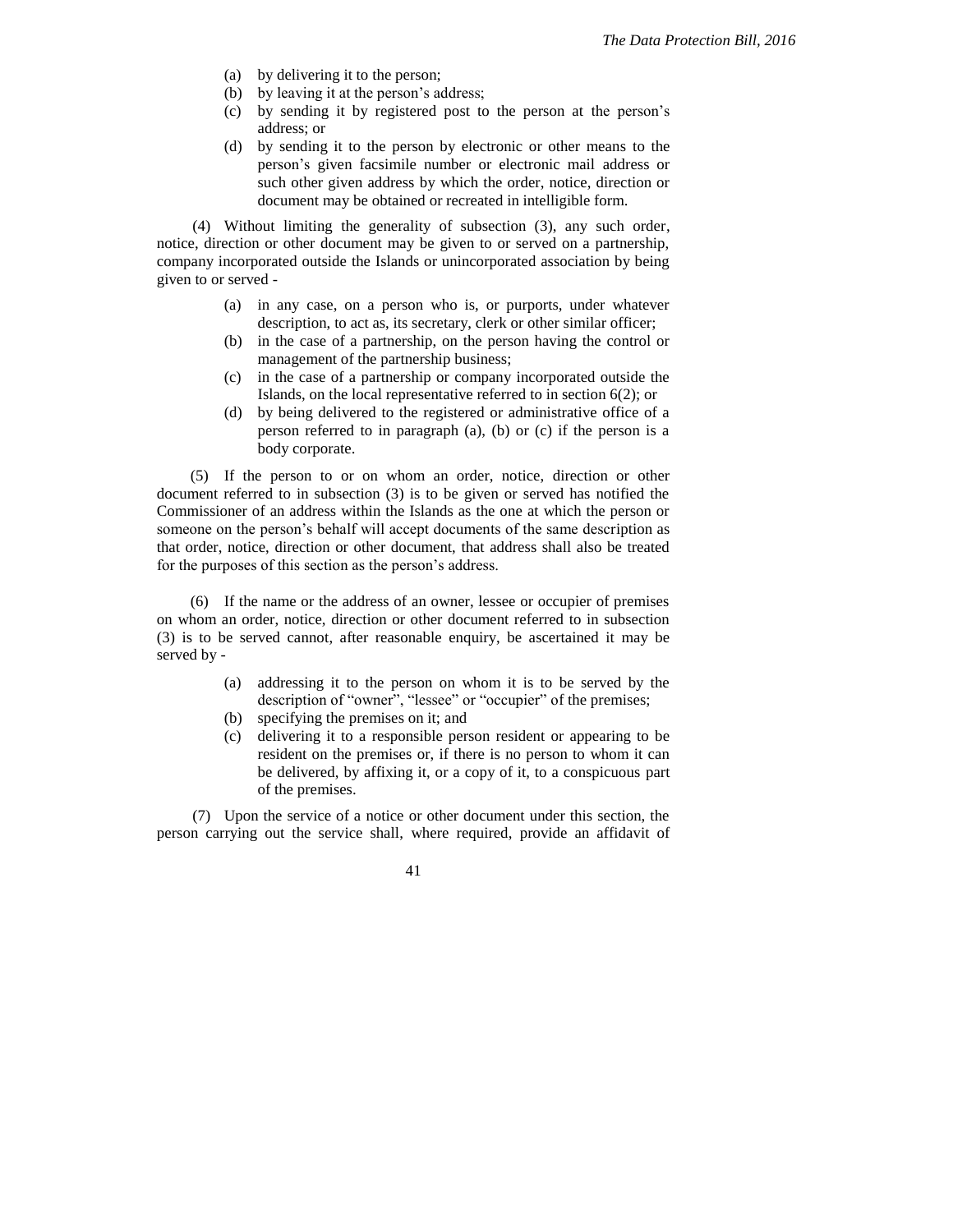Regulations

service in accordance with Order 65 Rule 8 of the Grand Court Rules, 1995 as proof of service.

61. (1) The Cabinet may make regulations prescribing all matters that are required or permitted by this Law to be prescribed, or are necessary or convenient to be prescribed for giving effect to the purposes of this Law.

- (2) Regulations made under this Law may
	- (a) make different provisions in relation to different cases or circumstances;
	- (b) apply in respect of particular persons or particular cases or particular classes of persons or particular classes of cases, and define a class by reference to any circumstances whatsoever;
	- (c) contain such transitional, consequential, incidental or supplementary provisions as appear to the Cabinet to be necessary or expedient for the purposes of the regulations; or
	- (d) create an offence punishable by a fine of one hundred thousand dollars.

#### **SCHEDULE 1**

(Section  $5(1)$  and  $(2)$ )

# **THE DATA PROTECTION PRINCIPLES AND THEIR INTERPRETATION**

### **PART 1 The Data Protection Principles**

#### **First principle**

1. Personal data shall be processed fairly. In addition, personal data may be processed only if -

- (a) in every case, at least one of the conditions set out in paragraphs 1 to 6 of Schedule 2 is met; and
- (b) in the case of sensitive personal data, at least one of the conditions in paragraphs 1 to 10 of Schedule 3 is also met.

#### **Second principle**

2. Personal data shall be obtained only for one or more specified lawful purposes, and shall not be further processed in any manner incompatible with that purpose or those purposes.

## **Third principle**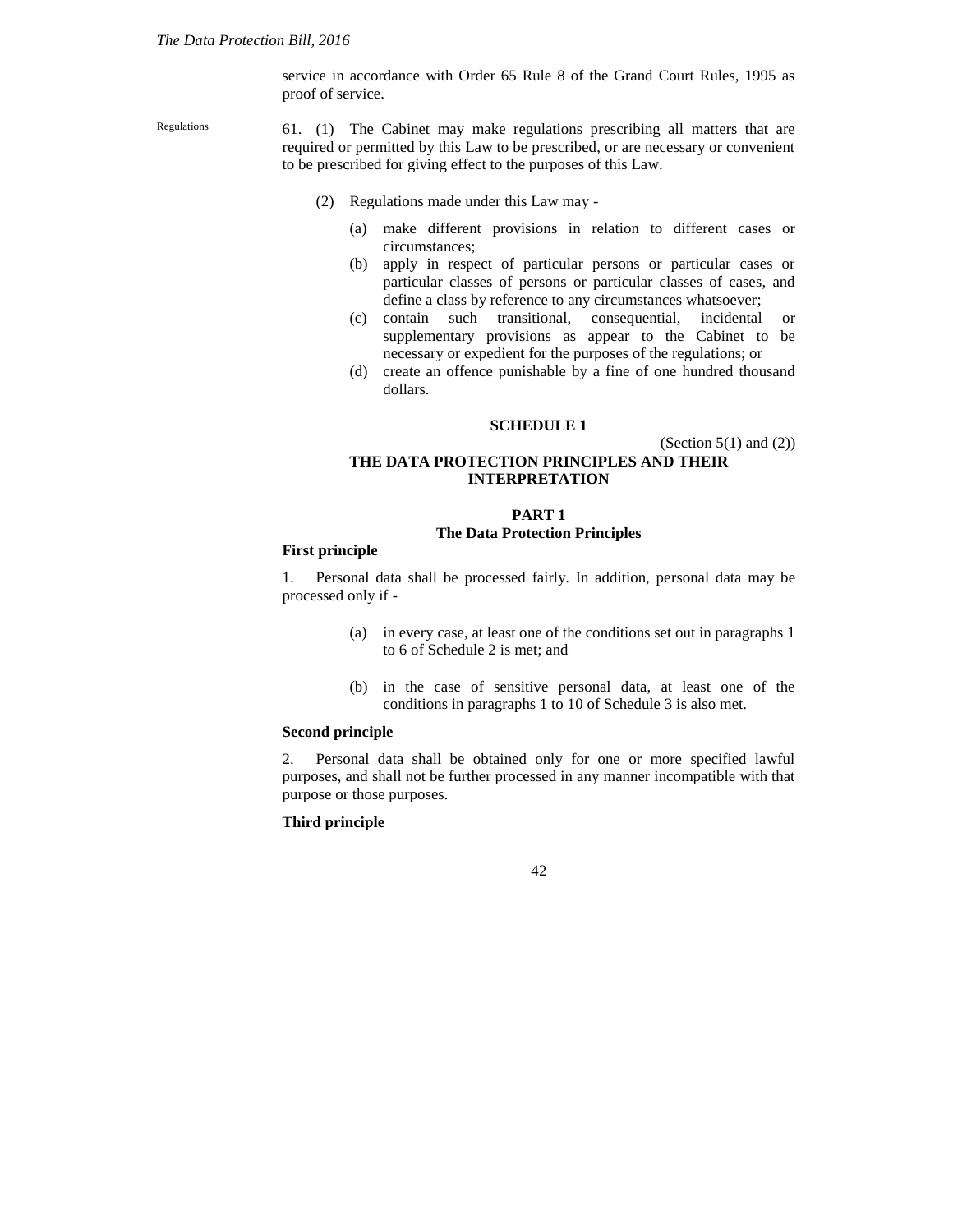3. Personal data shall be adequate, relevant and not excessive in relation to the purpose or purposes for which they are collected or processed.

#### **Fourth principle**

4. Personal data shall be accurate and, where necessary, kept up to date.

#### **Fifth principle**

5. Personal data processed for any purpose shall not be kept for longer than is necessary for that purpose.

# **Sixth principle**

6. Personal data shall be processed in accordance with the rights of data subjects under this Law.

#### **Seventh principle**

7. Appropriate technical and organizational measures shall be taken against unauthorized or unlawful processing of personal data and against accidental loss or destruction of, or damage to, personal data.

## **Eighth principle**

8. Personal data shall not be transferred to a country or territory unless that country or territory ensures an adequate level of protection for the rights and freedoms of data subjects in relation to the processing of personal data.

### **PART 2 Interpretation of Data Protection Principles**

#### **First principle: source**

1. (1) In determining for the purposes of the first principle whether personal data are processed fairly, regard is to be had to -

- (a) the method by which they are obtained, including in particular whether any person from whom they are obtained is deceived or misled as to the purpose or purposes for which they are to be processed; and
- (b) whether the information contained in the personal data has previously been made public as a result of steps deliberately taken by the data subject.

(2) Subject to paragraph 2, for the purposes of the first principle, personal data are prima facie to be treated as obtained fairly if they consist of information obtained from a person who is required to supply it by or under an enactment or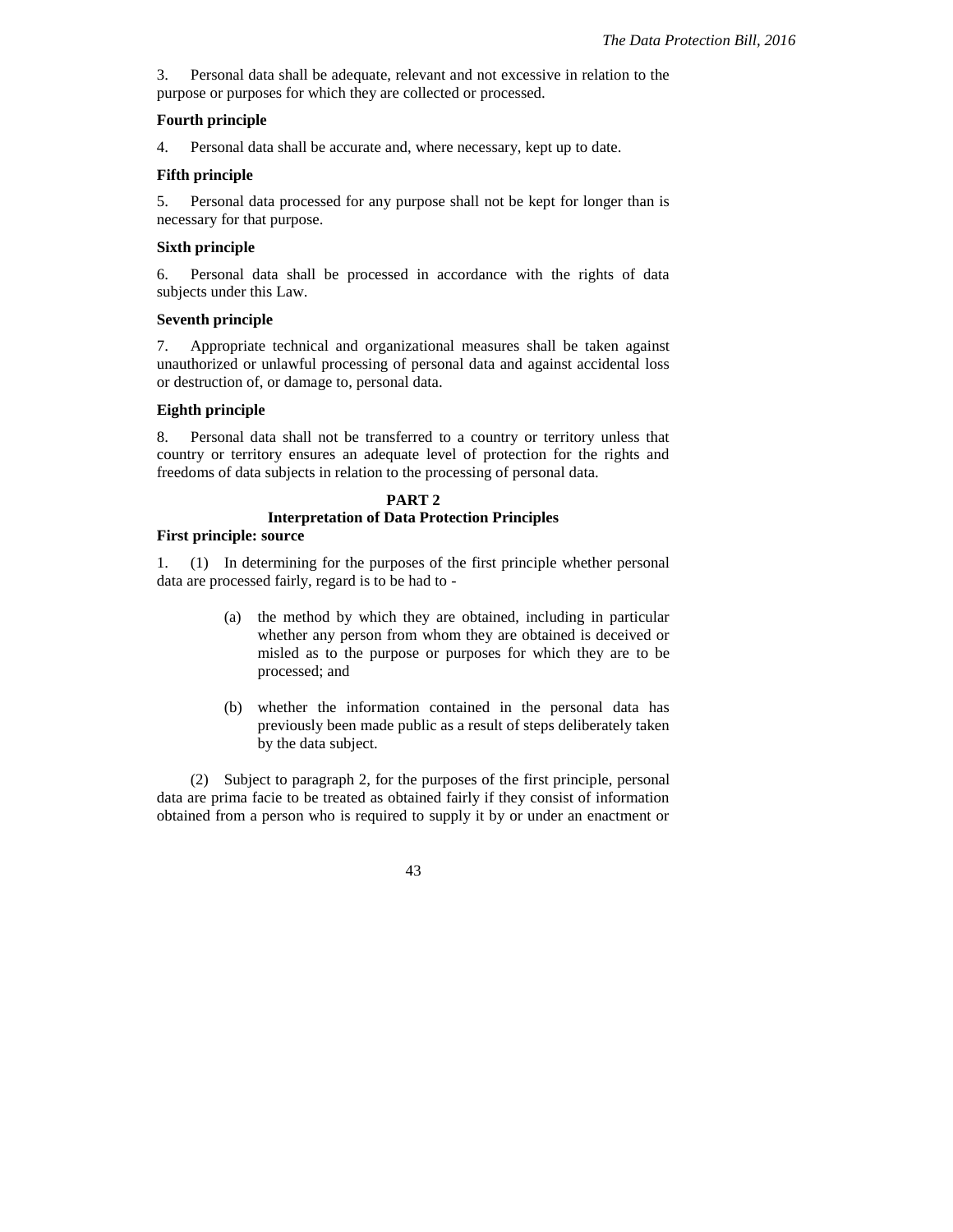by a convention or other instrument imposing an international obligation on the Islands.

#### **First principle: specified information at relevant time**

2. For the purposes of the first principle personal data shall not be treated as processed fairly unless the data subject has, as soon as reasonably practicable, been provided with, at a minimum -

- (a) the identity of the data controller; and
- (b) the purpose for which the data are to be processed.

#### **Seventh principle: processing contract to ensure reliability**

3. If processing of personal data is carried out by a data processor on behalf of a data controller, the data controller shall not to be regarded as complying with the seventh principle unless the processing is carried out under a contract -

- (a) that is made or evidenced in writing;
- (b) under which the data processor is to act only on instructions from the data controller; and
- (c) that requires the data processor to comply with obligations equivalent to those imposed on a data controller by the seventh principle.

#### **Eighth principle: what is adequate protection in foreign country**

4. For the purposes of the eighth principle, an adequate level of protection is one that is adequate in all the circumstances of the case, having regard, among other things, to -

- (a) the nature of the personal data;
- (b) the country or territory of origin of the information contained in the data;
- (c) the country or territory of final destination of that information;
- (d) the purposes for which and period during which the personal data are intended to be processed;
- (e) the law in force in the country or territory in question;
- (f) the international obligations of that country or territory;
- (g) any relevant codes of conduct or other rules that are enforceable in that country or territory, whether generally or by arrangement in particular cases; and
- (h) any security measures taken in respect of the data in that country or territory.

# **Exceptions to eighth principle**

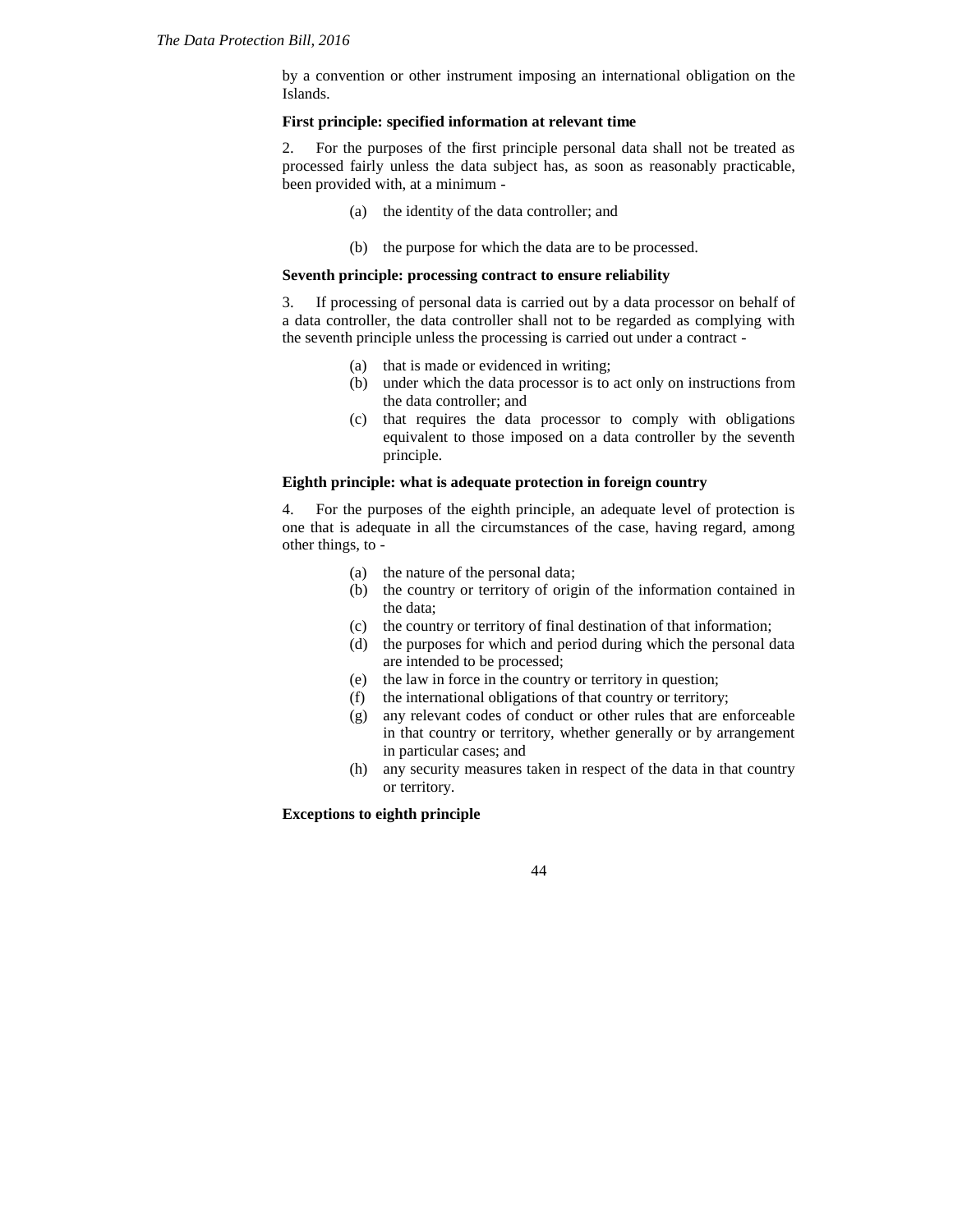5. The eighth principle does not apply to a transfer falling within Schedule 4, except in such circumstances and to such extent as may be prescribed by regulations.

#### **Eighth principle: European Union finding decisive**

6. (1) If in any proceedings under this Law a question arises as to whether the requirement of the eighth principle as to an adequate level of protection is met in relation to the transfer of any personal data to a country or territory outside the Islands which is a member state of the European Union or with respect to which a European Union finding has been made in relation to transfers of the kind in question, that question shall be determined in accordance with that finding.

(2) In this paragraph "European Union finding" means a finding of the European Commission, under the procedure provided for in Article 31(2) of Directive 95/46/EC or such other provision or instrument as may for the time being be in force on the protection of data subjects with regard to the processing of personal data and on the free movement of such data, that a country or territory outside the European Economic Area does, or does not, ensure an adequate level of protection within the meaning of Article 25(2) of the Directive or such other provision or instrument as may for the time being be in force for that purpose.

#### **SCHEDULE 2**

(Section 5(3))

## **FIRST PRINCIPLE - CONDITIONS FOR PROCESSING OF PERSONAL DATA**

#### **Consent**

1. The data subject has given consent to the processing.

#### **Processing necessary for contract**

2. The processing is necessary for -

- (a) the performance of a contract to which the data subject is a party; or
- (b) the taking of steps at the request of the data subject with a view to entering into a contract.

#### **Processing under legal obligation**

3. The processing is necessary for compliance with any legal obligation to which the data controller is subject, other than an obligation imposed by contract.

## **Processing to protect vital interests**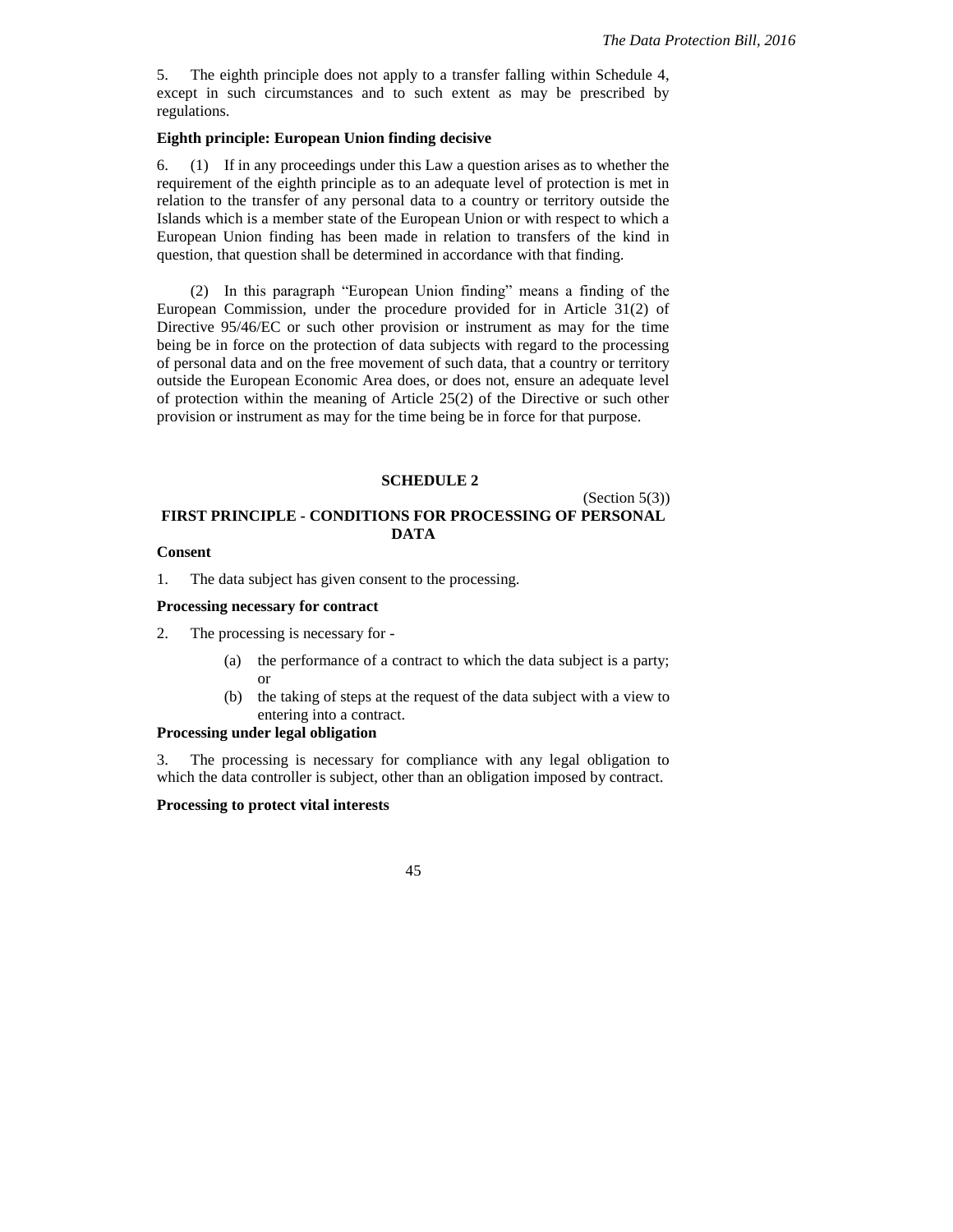4. The processing is necessary in order to protect the vital interests of the data subject.

#### **Processing necessary for exercise of public functions**

- 5. The processing is necessary for
	- (a) the administration of justice;
	- (b) the exercise of any functions conferred on any person by or under any enactment;
	- (c) the exercise of any functions of the Crown or any public authority; or
	- (d) the exercise of any other functions of a public nature exercised in the public interest by any person.

### **Processing for legitimate interests**

6. The processing is necessary for the purposes of legitimate interests pursued by the data controller or by the third party or parties to whom the data are disclosed, except if the processing is unwarranted in any particular case by reason of prejudice to the rights and freedoms or legitimate interests of the data subject.

#### **Regulations about legitimate interests**

7. The Cabinet may, by regulations, specify particular circumstances in which the condition set out in paragraph 6 shall, or shall not, be taken to be satisfied.

## **SCHEDULE 3**

 $(Section 5(3))$ 

# **FIRST PRINCIPLE - CONDITIONS FOR PROCESSING OF SENSITIVE PERSONAL DATA**

## **Consent**

1. The data subject has given consent to the processing of the personal data.

## **Employment**

2. The processing is necessary for the purposes of exercising or performing a right, or obligation, conferred or imposed by law on the data controller in connection with the data subject's employment.

#### **Vital interests**

- 3. The processing is necessary
	- (a) in order to protect the vital interests of the data subject or another person, in a case where consent cannot be given by or on behalf

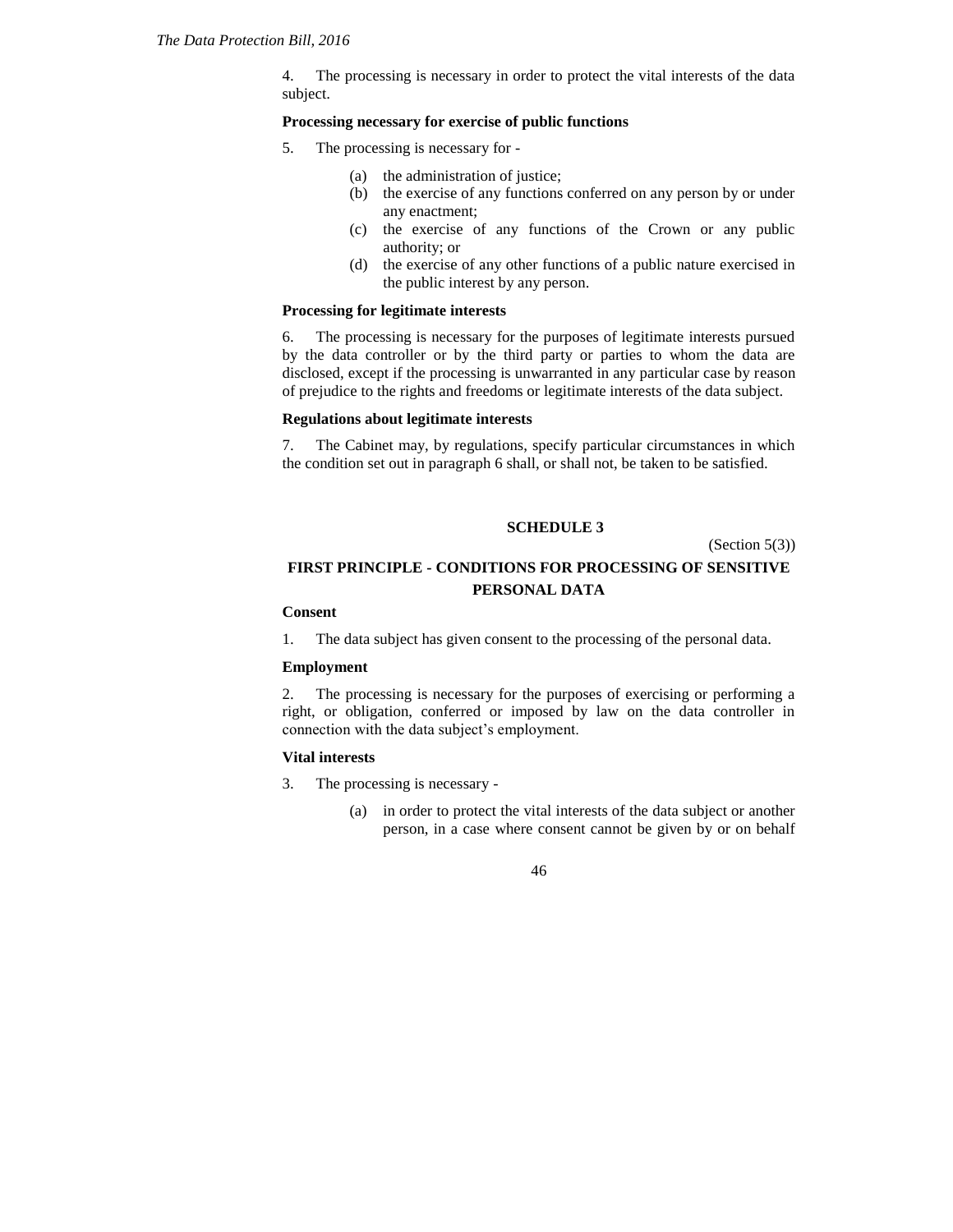of the data subject, or the data controller cannot reasonably be expected to obtain the consent of the data subject; or

(b) in order to protect the vital interests of another person, in a case where consent by or on behalf of the data subject has been unreasonably withheld.

#### **Non-profit associations**

- 4. The processing
	- (a) is carried out in the course of its legitimate activities by a body, or association, that is not established or conducted for profit, and exists for political, philosophical, religious or trade union purposes;
	- (b) is carried out with appropriate safeguards for the rights and freedoms of data subjects;
	- (c) relates only to data subjects who are members of the body or association or have regular contact with it in connection with its purposes; and
	- (d) does not involve disclosure of the personal data to a third party without the consent of the data subject.

#### **Information made public by data subject**

5. The information contained in the personal data has been made public as a result of steps taken by the data subject.

# **Legal proceedings, etc.**

- 6. The processing
	- (a) is necessary for the purpose of, or in connection with, any legal proceedings;
	- (b) is necessary for the purpose of obtaining legal advice; or
	- (c) is otherwise necessary for the purposes of establishing, exercising or defending legal rights.

#### **Public functions**

- 7. The processing is necessary for
	- (a) the administration of justice;
	- (b) the exercise of any functions conferred on any person by or under an enactment; or
	- (c) the exercise of any functions of the Crown or any public authority.

# **Medical purposes**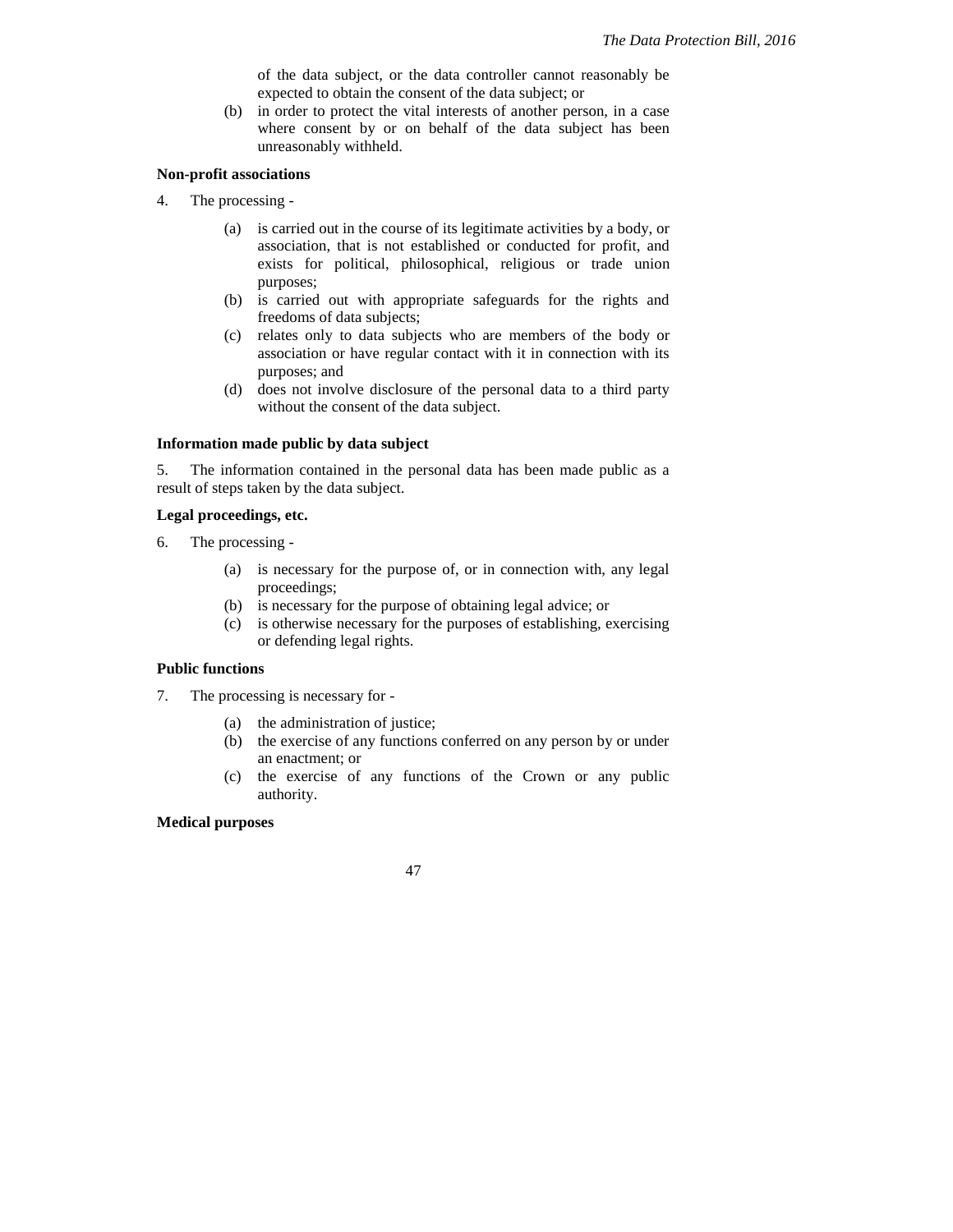8. (1) The processing is necessary for medical purposes and is undertaken by-

- (a) a health professional; or
- (b) a person who, in the circumstances, owes a duty of confidentiality equivalent to that which would arise if that person were a health professional.

(2) In this paragraph, "medical purposes" includes the purposes of preventative medicine, medical diagnosis, the provision of care and treatment and the management of healthcare services.

#### **Circumstances prescribed by regulations**

9. The personal data are processed in such circumstances as may be prescribed by regulations.

#### **Regulations relating to paragraph 2 or 7**

- 10. The Cabinet may by regulations
	- (a) exclude the application of paragraph 2 or 7 in such cases as may be specified; or
	- (b) provide that, in such cases as may be specified, the conditions in paragraph 2 or 7 shall not be regarded as satisfied unless such further conditions, as may be specified in the regulations, are also satisfied.

## **SCHEDULE 4**

 $(Section 5(3))$ 

# **TRANSFERS TO WHICH EIGHTH PRINCIPLE DOES NOT APPLY Consent**

1. The data subject has consented to the transfer.

#### **Contract between data subject and data controller**

- 2. The transfer is necessary for
	- (a) the performance of a contract between the data subject and the data controller; or
	- (b) the taking of steps at the request of the data subject with a view to the data subject's entering into a contract with the data controller.

#### **Third-party contract in interest of data subject**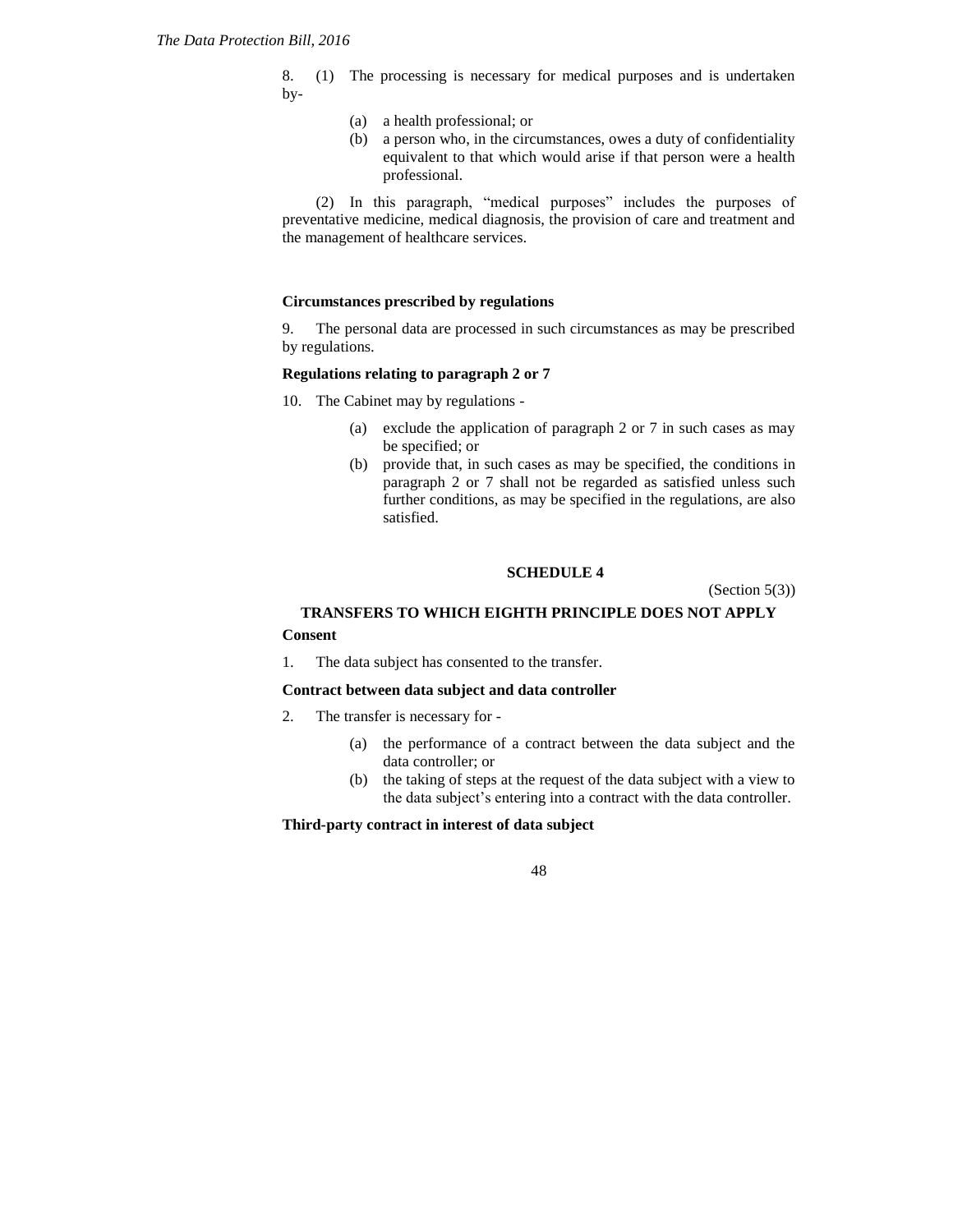- 3. The transfer is necessary for
	- (a) the conclusion of a contract between the data controller and a person other than the data subject, being a contract that is entered into at the request of the data subject, or is in the interests of the data subject; or
	- (b) the performance of such a contract.

# **Public interest**

4. The transfer is necessary for reasons of substantial public interest.

## **Legal proceedings, etc.**

- 5. The transfer
	- (a) is necessary for the purpose of, or in connection with, any legal proceedings;
	- (b) is necessary for the purpose of obtaining legal advice; or
	- (c) is otherwise necessary for the purposes of establishing, exercising or defending legal rights.

# **Vital interests**

6. The transfer is necessary in order to protect the vital interests of the data subject.

#### **Public register**

7. The transfer is part of the personal data on a public register and any conditions subject to which the register is open to inspection are complied with by a person to whom the data are or may be disclosed after the transfer.

#### **Transfer made on terms approved by Commissioner**

8. The transfer is made on terms of a kind approved by the Commissioner as ensuring adequate safeguards for the rights and freedoms of data subjects.

#### **Commissioner has authorized transfer**

9. The transfer has been authorized by the Commissioner as being made in such a manner as to ensure adequate safeguards for the rights and freedoms of data subjects.

#### **International cooperation between intelligence agencies**

10. The transfer is required under international cooperation arrangements between intelligence agencies to combat organized crime, terrorism or drug trafficking.

#### **Regulations concerning the public interest**